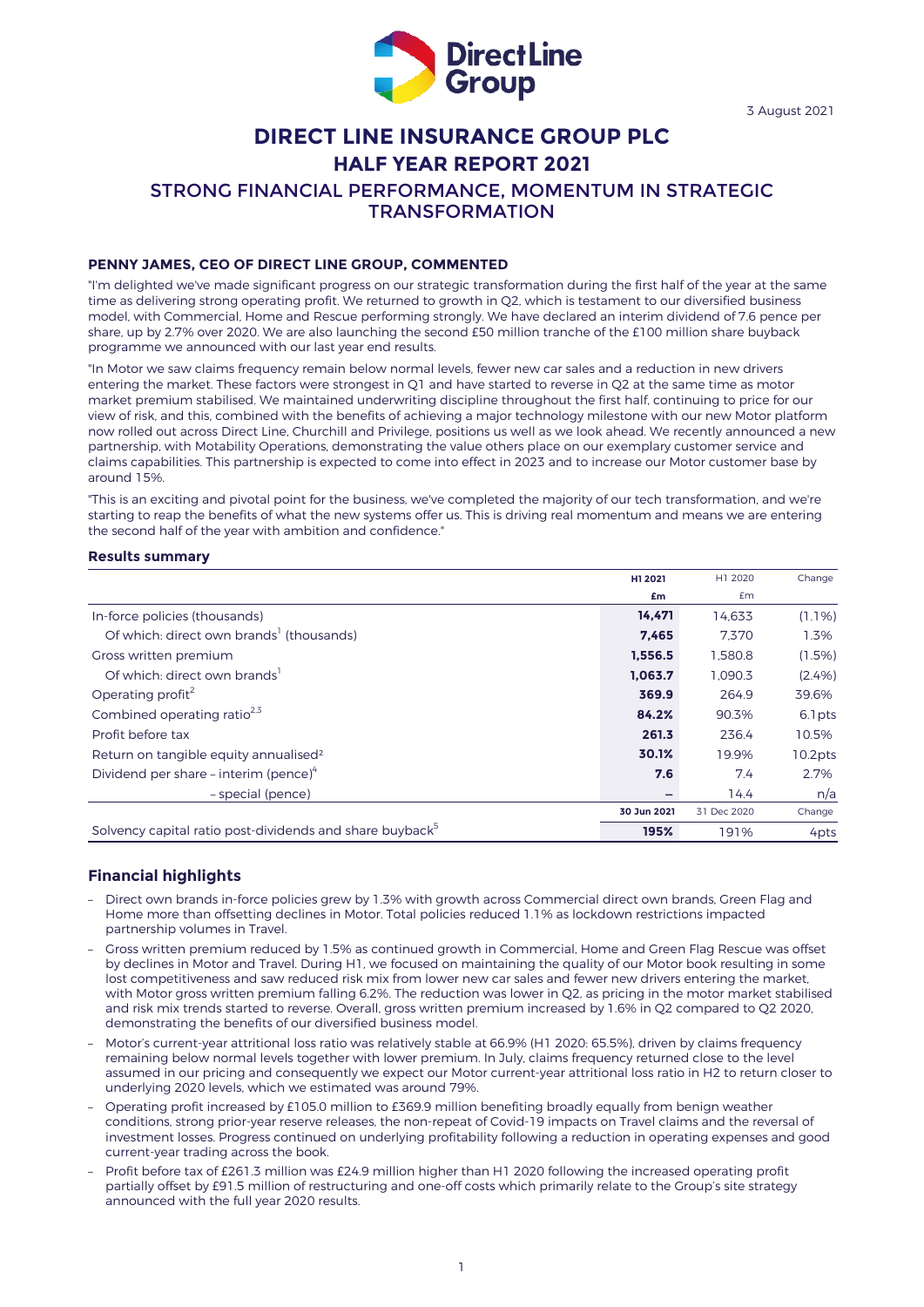- Proposed interim ordinary dividend of 7.6 pence per share, an increase of 2.7% over H1 2020. On or about 4 August 2021, we expect to commence the second £50 million tranche of the £100 million share buyback programme announced in March 2021. There was strong capital generation during H1 with a solvency ratio after dividends of 195%.
- We reiterate our medium-term target of achieving a combined operating ratio in the range of 93% to 95%, normalised for weather. For 2021, following lower than normal claims frequency in Motor and strong prior-year reserve releases, we expect a combined operating ratio in the range of 90% to 92%, normalised for weather.

# **Strategic highlights**

We continued to transform into a data and technology-led insurer. With the major elements of the Motor technology transformation now complete, our focus turns to extracting the benefits from this new capability.

- We rolled out successfully our new Motor platform to our biggest brands, Direct Line and Churchill. We are already seeing benefits in pricing sophistication and digitalisation with further benefits scheduled to come through over the next 18 months.
- We saw gross written premium growth of 16.2% in Commercial which is furthest through its transformation and is demonstrating what can be achieved when new technology is paired with great service for our customers and brokers.
- We announced our new partnership with Motability Operations demonstrating our core strengths in delivering great customer service and efficient car repair. The partnership is forecast to increase Motor gross written premium by around £500 million each year from H1 2023, with 80% reinsured back to Motability Operations.
- We continued to expand our claims capabilities through the acquisition of our 22nd auto services repair centre. This acquisition supports our competitive advantage in vehicle repairs and we continue to invest in capability to repair more advanced and electric vehicles.
- We delivered strong growth in Darwin as we continued to enhance pricing across the four main price comparison websites ("**PCWs**"), growing policy count to over 90,000 at the end of H1 2021, an increase of over 66% compared to the end of 2020.
- We continue to find new areas to innovate, including an online customer portal in claims which enables digital claims management and a new cloud-based telephony system in Green Flag which enables enhanced customer service and more efficient claims handling.
- We remain focused on achieving our 20% expense ratio target in 2023. We completed the first key step in our new property site strategy by purchasing our head office, giving us the flexibility to fundamentally reposition the way we use our buildings and deliver long-term savings, which are incremental to our original cost target plans, in excess of £10 million each year from 2022.

## **For further information, please contact**

**PAUL SMITH** DIRECTOR OF INVESTOR RELATIONS Mobile: +44 (0)7795 811263 Mobile: +44 (0)7786 836562

**WILL SHERLOCK** GROUP CORPORATE AFFAIRS AND SUSTAINABILITY DIRECTOR

Notes:

- 1. Direct own brands include in-force policies for Home and Motor under the Direct Line, Churchill, Darwin and Privilege brands, Rescue policies under the Green Flag brand and Commercial under the Direct Line for Business and Churchill brands.
- 2. See glossary on pages 46 to 48 for definitions and appendix A Alternative performance measures on pages 49 to 52 for reconciliation to financial statement line items.
- 3. A reduction in the ratio represents an improvement as a proportion of net earned premium, while an increase in the ratio represents a deterioration. See glossary on pages 46 to 48 for definitions.
- 4. The Group's dividend policy includes an expectation that generally one-third of the regular annual dividend will be paid in the third quarter as an interim dividend and two-thirds will be paid as a final dividend in the second quarter of the following year.
- 5. Estimates based on the Group's Solvency II partial internal model.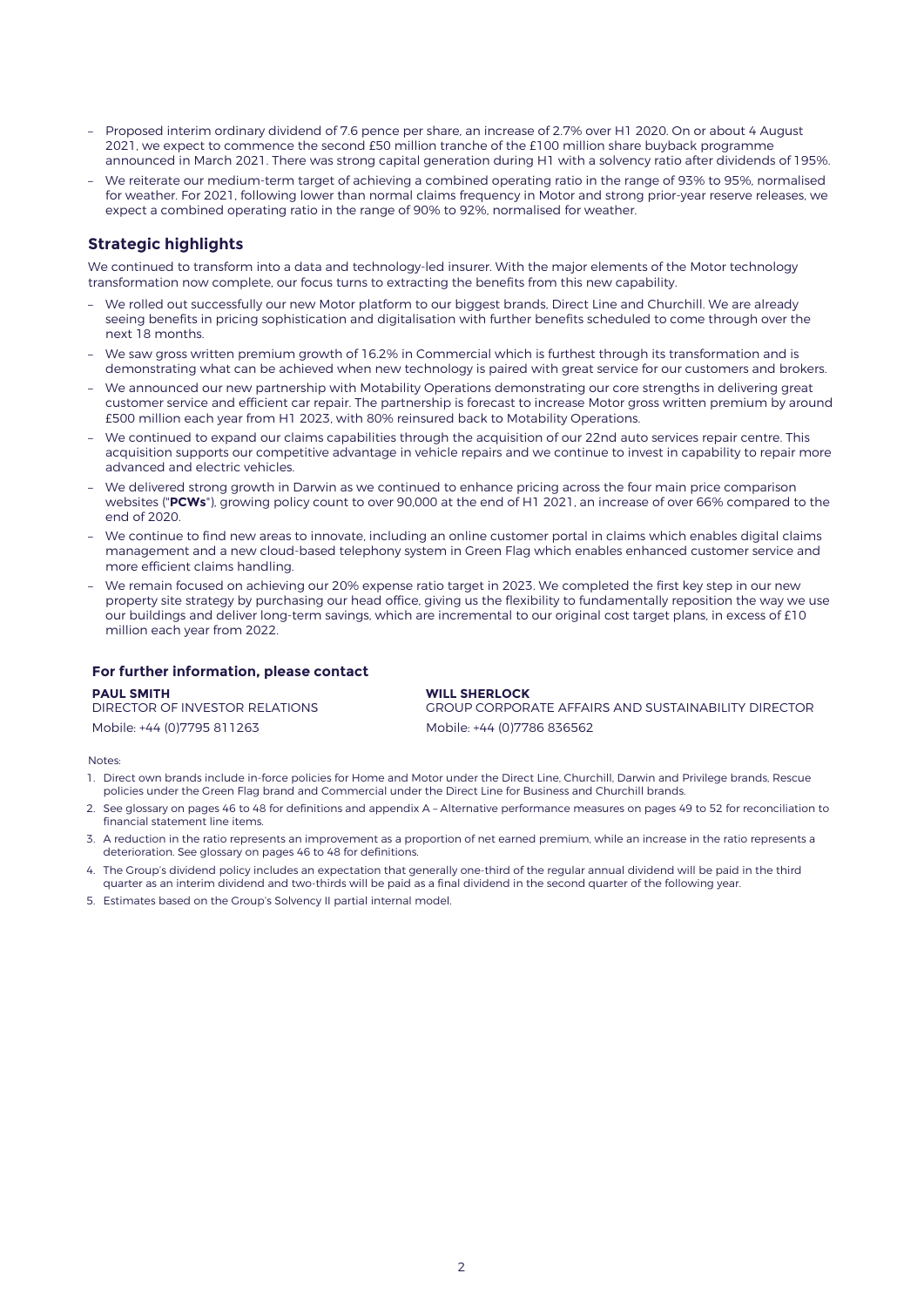### **Forward-looking statements disclaimer**

Certain information contained in this document, including any information as to the Group's strategy, plans or future financial or operating performance, constitutes "forward-looking statements". These forward-looking statements may be identified by the use of forward-looking terminology, including the terms "aims", "ambition", "anticipates", "aspire", "believes", "continue", "could", "estimates", "expects", "guidance", "intends", "may", "mission", "outlook", "over the medium term", "plans", "predicts", "projects", "propositions", "seeks", "should", "strategy", "targets", "will" or "would" or, in each case, their negative or other variations or comparable terminology, or by discussions of strategy, plans, objectives, goals, future events or intentions. These forward-looking statements include all matters that are not historical facts. They appear in several places throughout this document and include statements regarding the intentions, beliefs or current expectations of the Directors concerning, among other things: the Group's results of operations, financial condition, prospects, growth, strategies and the industry in which the Group operates. Examples of forward-looking statements include financial targets and guidance which are contained in this document specifically with respect to the return on tangible equity, solvency capital ratio, the Group's combined operating ratio, percentage targets for current-year contribution to operating profit, prior-year reserve releases, cost reductions, reductions in expense and commission ratios, investment income yield, net realised and unrealised gains, capital expenditure and risk appetite range. By their nature, all forward-looking statements involve risk and uncertainties because they relate to events and depend on circumstances that may or may not occur in the future and/or are beyond the Group's control. Forward-looking statements are not guaranteeing future performance.

The Group's actual results of operations, financial condition and the development of the business sector in which the Group operates may differ materially from those suggested by the forward-looking statements contained in this document, for example directly or indirectly as a result of, but not limited to:

- United Kingdom ("**UK**") domestic and global economic business conditions;
- the direct and indirect impacts and implications of the coronavirus Covid-19 pandemic on the economy, nationally and internationally, on the Group, its operations and prospects, and on the Group's customers and their behaviours and expectations;
- the Trade and Co-operation Agreement between the UK and the European Union ("**EU**") regarding the terms, following the end of the Brexit transition period, of the trading relationships between the UK and the EU and its implementation, and any subsequent trading and other relationship arrangements between the UK and the EU and their implementation:
- the terms of trading and other relationships between the UK and other countries following Brexit;
- the impact of the FCA pricing practices report and any new rules and regulations arising as a result of that report and of responses by insurers, customers and other third parties;
- market-related risks such as fluctuations in interest rates, exchange rates and credit spreads;
- the policies and actions and/or new principles, rules and/or changes to, or changes to interpretations of existing principles, rules and/or regulations, of regulatory authorities and bodies (including changes related to capital and solvency requirements or to the Ogden discount rate or rates or in response to the Covid-19 pandemic and its impact on the economy and customers) and changes to law and/or understandings of law and/or legal interpretation following the decisions and judgements of courts;
- the impact of competition, currency changes, inflation and deflation;
- the timing, impact and other uncertainties of future acquisitions, disposals, partnership arrangements, joint ventures or combinations within relevant industries; and
- the impact of tax and other legislation and other regulation and of regulator expectations, interventions and requirements and of court, arbitration, regulatory or ombudsman decisions and judgements (including in any of the foregoing in connection with the Covid-19 pandemic) in the jurisdictions in which the Group and its affiliates operate.

In addition, even if the Group's actual results of operations, financial condition and the development of the business sector in which the Group operates are consistent with the forward-looking statements contained in this document, those results or developments may not be indicative of results or developments in subsequent periods.

The forward-looking statements contained in this document reflect knowledge and information available as of the date of preparation of this document. The Group and the Directors expressly disclaim any obligations or undertaking to update or revise publicly any forward-looking statements, whether because of new information, future events or otherwise, unless required to do so by applicable law or regulation. Nothing in this document constitutes or should be construed as a profit forecast

Neither the content of Direct Line Group's website nor the content of any other website accessible from hyperlinks on the Group's website is incorporated into, or forms part of, this document.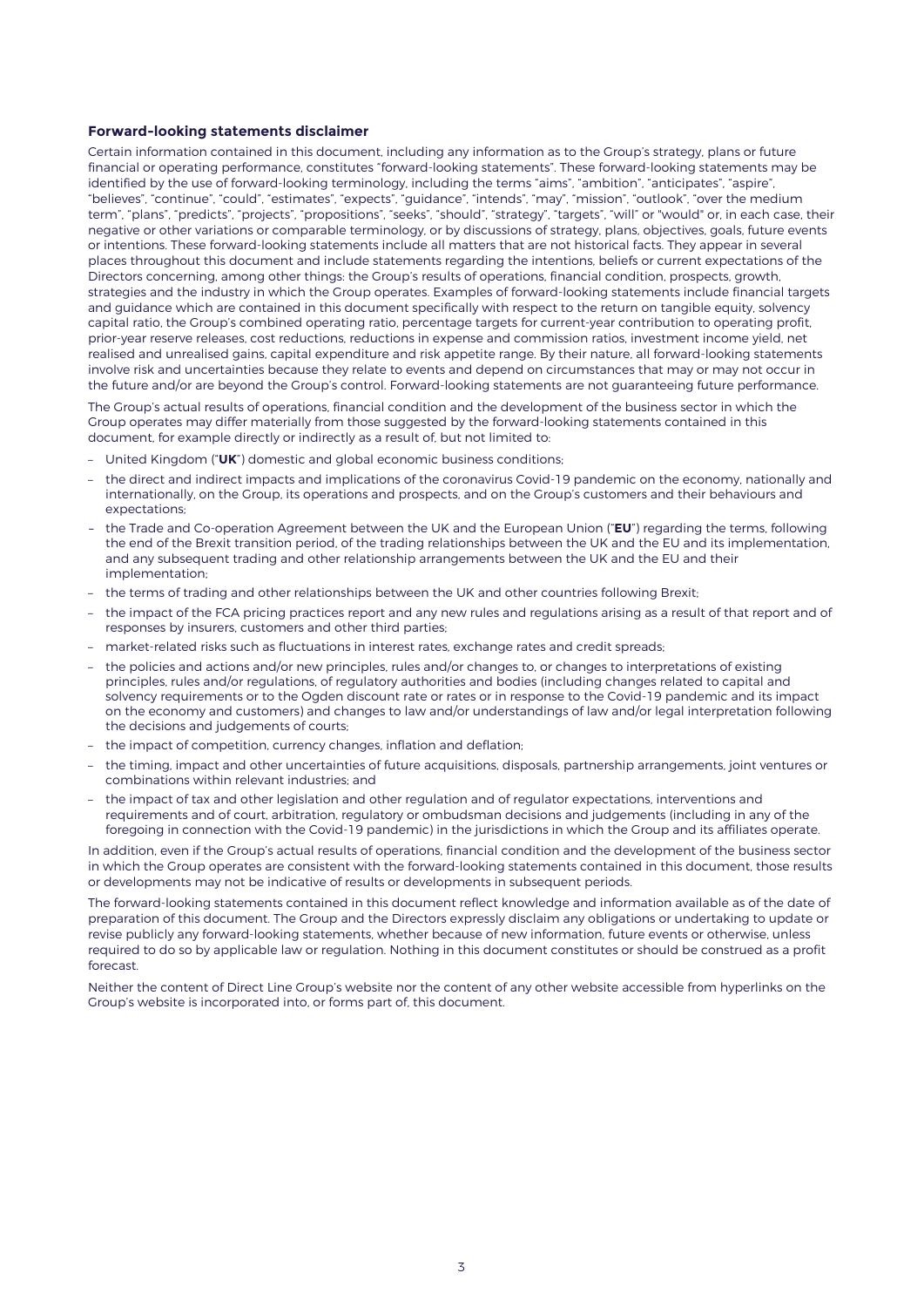# **Financial summary**

|                                                                      | H1 2021     | H1 2020     | Change             |
|----------------------------------------------------------------------|-------------|-------------|--------------------|
|                                                                      | £m          | £m          |                    |
| In-force policies (thousands)                                        | 14,471      | 14,633      | $(1.1\%)$          |
| Of which: direct own brands (thousands)                              | 7,465       | 7,370       | 1.3%               |
| Gross written premium                                                | 1,556.5     | 1,580.8     | (1.5%)             |
| Of which: direct own brands                                          | 1,063.7     | 1,090.3     | (2.4%)             |
| Net earned premium                                                   | 1,455.6     | 1.474.4     | $(1.3\%)$          |
| Underwriting profit                                                  | 229.3       | 143.6       | 59.7%              |
| Instalment and other operating income                                | 72.2        | 80.0        | (9.8%)             |
| Investment return                                                    | 68.4        | 41.3        | 65.6%              |
| <b>Operating profit</b>                                              | 369.9       | 264.9       | 39.6%              |
| Restructuring and one-off costs                                      | (91.5)      | (15.0)      | 510.0%             |
| Operating profit after restructuring and one-off costs               | 278.4       | 249.9       | 11.4%              |
| Finance costs                                                        | (17.1)      | (13.5)      | (26.7%)            |
| <b>Profit before tax</b>                                             | 261.3       | 236.4       | 10.5%              |
| Tax                                                                  | (57.5)      | (43.8)      | (31.3%)            |
| <b>Profit after tax</b>                                              | 203.8       | 192.6       | 5.8%               |
| <b>Key metrics</b>                                                   |             |             |                    |
| Current-year attritional loss ratio <sup>1,2</sup>                   | 62.3%       | 65.3%       | 3.0pts             |
| Loss ratio <sup>1,2</sup>                                            | 52.0%       | 59.0%       | 7.0pts             |
| Commission ratio <sup>1,2</sup>                                      | 7.3%        | 6.1%        | (1.2pts)           |
| Expense ratio $1.2$                                                  | 24.9%       | 25.2%       | 0.3 <sub>pts</sub> |
| Combined operating ratio <sup>1,2</sup>                              | 84.2%       | 90.3%       | 6.1 pts            |
| Return on tangible equity annualised <sup>2</sup>                    | 30.1%       | 19.9%       | 10.2pts            |
| Investment income yield annualised <sup>2</sup>                      | 2.0%        | 2.1%        | (0.1pts)           |
| Net investment income yield annualised <sup>2</sup>                  | 1.7%        | 1.8%        | (0.1pts)           |
| Investment return yield annualised <sup>2</sup>                      | 2.3%        | 1.4%        | 0.9pts             |
| Basic earnings per share (pence)                                     | 14.5        | 13.6        | 6.6%               |
| Diluted earnings per share (pence)                                   | 14.3        | 13.4        | 6.7%               |
| Return on equity annualised                                          | 14.7%       | 13.7%       | 1.0pt              |
| Dividend per share - interim (pence)                                 | 7.6         | 7.4         | 2.7%               |
| - special (pence)                                                    |             | 14.4        | n/a                |
| Share buyback actioned                                               | 50.3        | 30.0        | n/a                |
| Share buyback - 2nd tranche                                          | 50.0        |             | n/a                |
|                                                                      | 30 Jun 2021 | 31 Dec 2020 | Change             |
| Net asset value per share (pence)                                    | 195.1       | 199.7       | $(2.3\%)$          |
| Tangible net asset value per share (pence)                           | 134.6       | 141.5       | (4.9%)             |
| Solvency capital ratio post-dividends and share buyback <sup>3</sup> | 195%        | 191%        | 4pts               |

Notes:

1. A reduction in the ratio represents an improvement as a proportion of net earned premium, while an increase in the ratio represents a deterioration. See glossary on pages 46 to 48 for definitions.

2. See glossary on pages 46 to 48 for definitions and appendix A – Alternative performance measures on pages 49 to 52 for reconciliation to financial statement line items.

3. Estimates based on the Group's Solvency II partial internal model.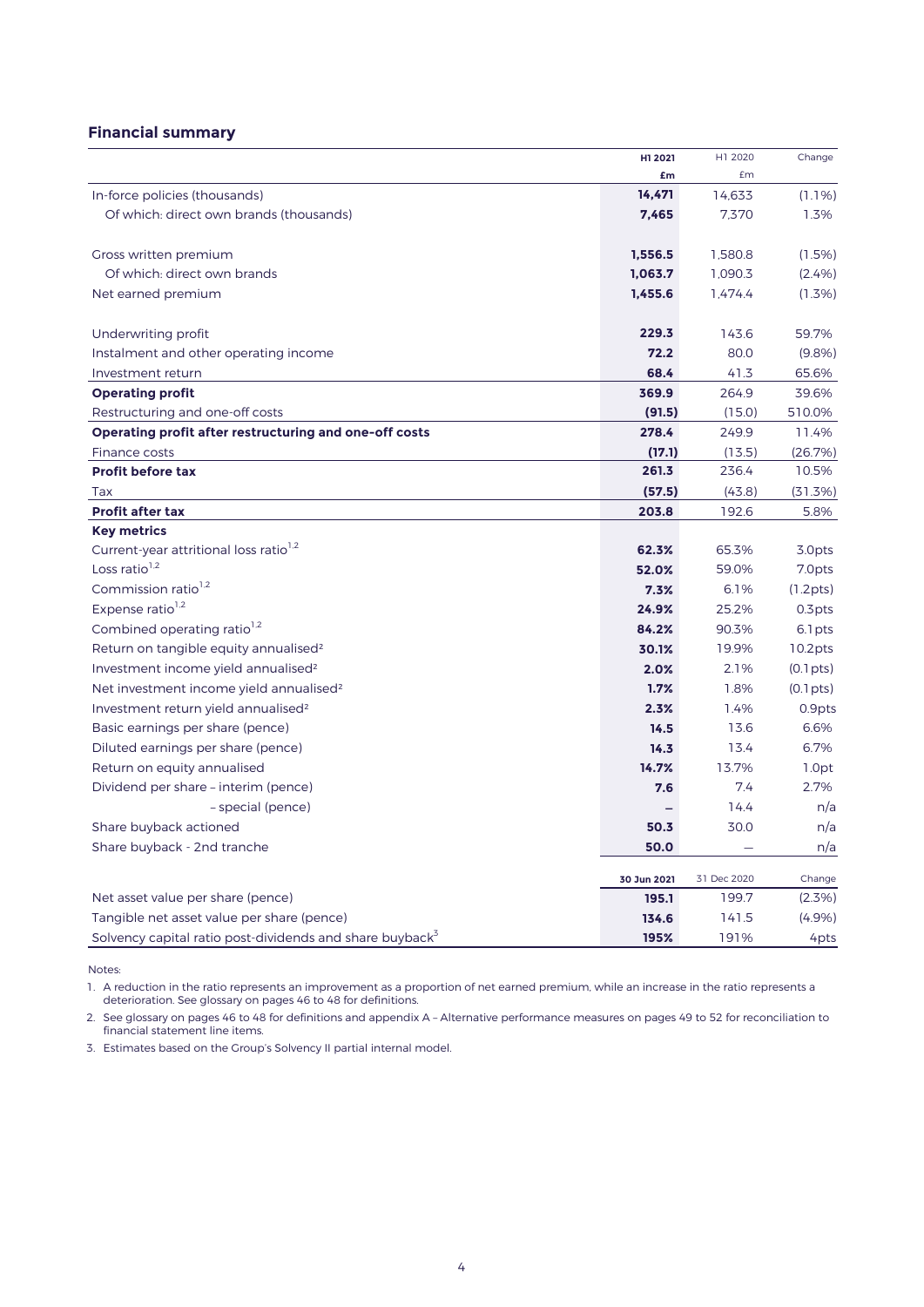# **CEO REVIEW**

I am delighted with the progress we have made in the first half of the year towards being a digital and technology driven business whilst delivering another strong set of results.

We've successfully rolled out our new Motor platform, the largest component of our technology transformation, and have continued to enhance our claims management capability by purchasing another DLG Auto Services garage and expanding our digital offering. Across much of the business we have now completed our technology transformation and we are focusing on how we embed and optimise the capability we have delivered to drive competitive advantage. A key enabler of this is our new Agile operating model, which was implemented at the end of last year and provides the platform from which to deliver change at pace and at lower cost.

These strategic changes underpin our strong financial performance, with own brand policy growth in the first half, and also support our new partnership with Motability Operations, which will be expected to increase our Motor customer base around 15% from 2023. This new partnership demonstrates the competitive advantage that can be delivered by our vertically integrated claims model and leading customer service levels.

We are at an incredibly exciting point in our transformation and we look ahead with confidence.

## **Business performance**

In the first half of 2021 we delivered another strong set of results, growing our own brand policy count and increasing profitability, enabling us to increase the interim dividend. We continued to make good progress in improving our underlying profitability and, alongside benign weather conditions, a strong contribution from prior-year reserve releases, the non-repeat of the Covid-19 travel claims from last year and the reversal of investment losses, we increased operating profit by £105.0 million to £369.9 million, compared to H1 2020.

We grew policy count and gross written premium across Commercial, Home and Green Flag Rescue. In Motor, average premiums across the market continued to deflate in Q1, before stabilising in Q2, as insurers reflected frequency below historic levels in their pricing. We were disciplined in our trading, focusing on maintaining the quality of our book and pricing to our best view of risk. Our prices therefore reduced by less than the market and we lost some competitiveness as a result, leading to Motor gross written premium reducing by 6.2% in the first half with most of the fall coming in the first quarter. As our average premiums came down less than the market, we remain well placed as lockdown restrictions are removed and claims frequency increases back towards pre-Covid-19 levels.

We continue to focus on the quality of our earnings and increasing the proportion of operating profit that comes from the current year. We are targeting above 50% in 2021 when normalised for weather, and achieved 55% in the first half. The current year contribution benefited from low claims frequency in Motor, and this was partially offset by higher prior year reserve releases. Increasingly the contribution from prior year reserve releases is coming from more recent accident years and therefore we see these as more sustainable than the prior year releases we were generating a few years ago. We believe this is an important inflection point in the quality of our earnings.

Supporting our current year earnings is our cost transformation and we made good progress during the first half. Excluding levies, amortisation and depreciation, which increased by £20.6 million, primarily due to the roll out of our new Motor platform, our operating expenses fell by £30.0 million as our cost saving initiatives took effect, alongside the non-repeat of £9 million of "Force for Good" initiatives in 2020. Our property strategy continues as we completed the acquisition of our Bromley office and have now put actions in place to reduce its site footprint significantly.

To have sustainable success every business, including ours, needs to move at pace to address the effects of climate change. We continue to work towards our own ambitious sustainability targets as well as helping to drive change across the industry and beyond. We have signed the Business Ambition for 1.5°C as part of the UN-led Race to Zero campaign where we are aiming to set Science-Based Targets by 2022. This builds on the action we took last year in becoming carbon neutral from 2020, by offsetting our emissions under our direct control by investing in high impact international social projects. This year we have engaged in prominent sustainability initiatives through forums such as the UK Government's Build Back Better Business Council, which is looking to accelerate electric vehicle adoption, the ABI's Climate Change Roadmap and the Sustainable Markets Initiative's Insurance Taskforce because we want to influence how the green transition can support our business.

### **Impact of Covid-19**

Consistent with last year, the effects of Covid-19 were a feature of our results, most notably within the Motor segment. We saw similarly low levels of Motor claims frequency across the first half of 2020 and 2021 as lockdown restrictions reduced driving levels. This was partially offset by increased claims severity, from additional cleaning costs and higher used vehicle prices, and increasingly the impact of lower frequency on market premium levels. As motor claims frequency increases we expect the current-year attritional loss ratio in Motor, which was 66.9% in the first half, to return closer to underlying 2020 levels in the second half, which we estimated was around 79%.

We also continued to offer our customers premium refunds, either in the form of a direct refund, or via donations to charity, which so far has raised nearly £950,000 for Mind, NSPCC and the UK Sepsis Trust.

Outside of Motor, new business shopping in Rescue reduced, as did Travel premiums. Other than the non-repeat of Covid-19 related travel claims, the impact on earnings outside of Motor was less marked, with modest claims frequency benefits in Rescue, and Home seeing a different mix of claims with a broadly neutral effect on profit.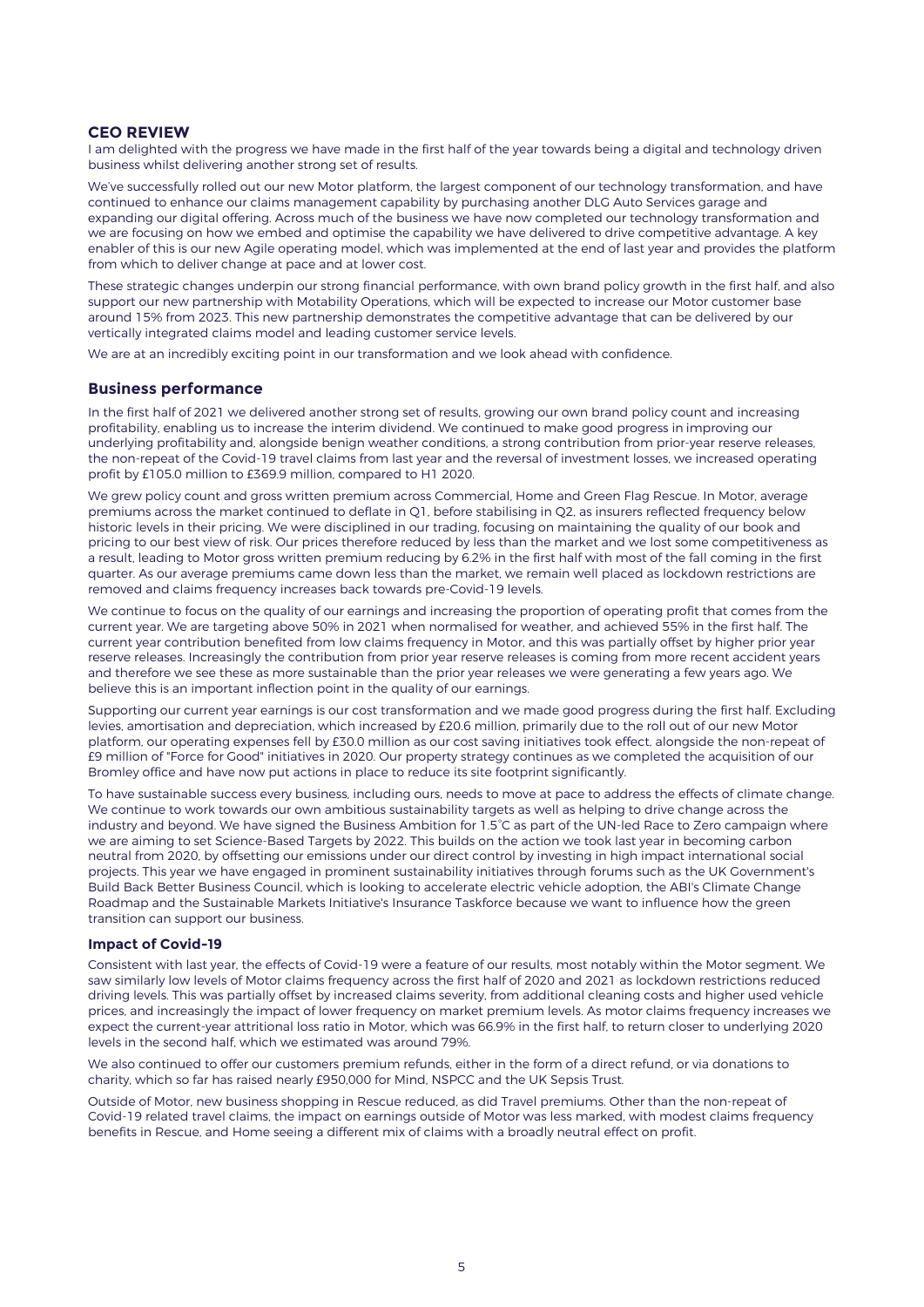## **Strategy update**

The Group aims to create a world where insurance is personal, inclusive and a force for good. Our ambition is to do this by becoming a more fully digital enabled insurer, offering unique products and customer propositions with market-leading customer service. We seek to leverage our scale and data assets to drive better risk selection whilst operating in an agile, cost efficient way.

### **Core strengths**

We started this journey with core strengths that are hard to replicate – we have two of the most recognised brands in the market in Direct Line and Churchill and strong customer service, with a claims net promoter score of 71 across Motor and Home. We are true experts in claims management. We believe our vertically integrated model in Motor enables us to control claims inflation better than the market and that owning the largest garage network of any insurer allows us to build deep expertise in repairing more technologically advanced and electric vehicles.

Our focus on excellent customer outcomes and these core strengths were key to us agreeing new partnership heads of agreement with Motability Operations, which is expected to be worth around £500 million of gross written premium per annum, with 80% of the risk reinsured back to Motability Operations.

### **Building on these strengths**

Critical to building towards the future has been our technology transformation, which uses data, artificial intelligence and digitalisation to drive an increasingly efficient and customer-centric business. This has become even more important, with consumers' willingness to interact digitally higher than ever.

A core component of this has been our new Motor platform which we successfully rolled out across Direct Line and Churchill during H1, following the roll out across Privilege during 2020. This delivers a step change in capability for the Group across a range of areas:

- Pricing and underwriting, through the capability for faster pricing updates at greater granularity, the ability to integrate third-party data sources more easily and greater underwriting sophistication.
- Customer propositions and service, with the ability to provide tiered products, increased self-serve capability and seamless customer journeys between channels.
- Innovation and sustainability, through more efficient on-boarding of new partners and greater speed to market for new products.

Having rolled out the largest single element of our technology transformation, namely in Motor, we are now increasingly focused on operational transformation. The cloud-based and modular architecture of our new Motor system means that we can deploy change at pace and so we can now work on adapting the platform for Home. At the end of 2020 we moved to an Agile operating model for the trading and technology parts of our business, which aims to increase the speed and reduce the cost of change. This ability to increase the pace of change is critical in optimising the benefits from our new capability.

We can see from Commercial Lines the performance that can be achieved when we get customer service claims expertise, new technology capability and an Agile operating model all working together. Commercial has grown gross written premium and delivered compound annual growth of 5.4% since 2018, whilst also improving its current-year attritional loss ratio by 7 percentage points over the same period. It provides us with great confidence and excitement for the potential in our wider transformation.

#### **FCA Pricing Practices review**

The final rules for the FCA's General Insurance Pricing Practices review were announced in May 2021 with implementation of the governance elements required by the end of September 2021 and full implementation by the end of the year.

The package of measures aims to ensure retail home and motor insurance products offer fair value to customers. The FCA recognises that insurers do not make excessive profit, and its key reform is that firms should offer a renewal price that is no higher than the equivalent new business price.

This review is something that we have been working closely with the FCA on for several years and we have taken a range of proactive measures to reduce the pricing differential between our new business and renewal customers.

We look ahead to the new rules with confidence – in a market where pricing differentials are reduced, the importance of well-known brands, great customer service and having a wealth of data to price risk accurately becomes increasingly important. We believe this market will play to our strengths.

As with any major market change, there is likely to be a period of short-term volatility as the market rebalances. We have modelled a range of scenarios and believe our diversified business model means we have the tools and capabilities to trade through different outcomes within our existing financial targets.

### **Motor – underwriting discipline; market premiums stabilised in second quarter**

We focused on disciplined underwriting in deflationary market conditions and on maintaining our quality of premium ahead of the market. After deflation in the Motor market premium during Q1, the market stabilised during Q2. Consequently, whilst over the half year gross written premium was down 6.2%, the reduction was only 1.5% in Q2. Average premiums reduced by 2.0% and retention remained strong.

Operating profit was strong at £231.1 million, as claims frequency remained lower than normal and in line with 2020 over the half year. Claims severity inflation started the year above our 3% to 5% medium-term expectations, due to Covid-19 related factors such as higher cleaning costs and increased used car prices. During the period it returned to around the top end of our expected range as some of these factors unwound. We continue to reserve conservatively for inflation including cost of care in bodily injury claims.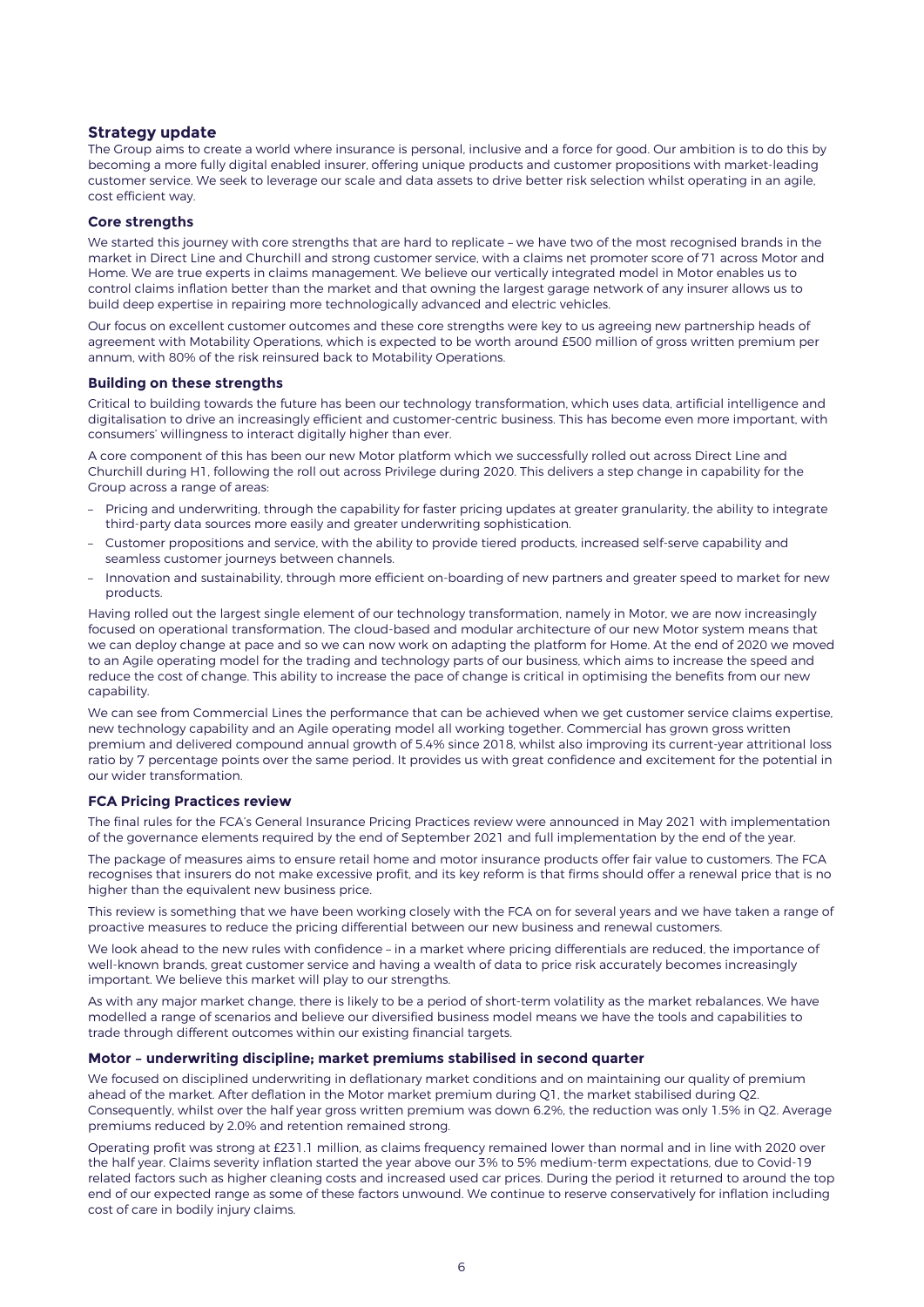We continue to invest in claims capability with the acquisition of our 22nd DLG Auto Services garage. Alongside rapid PCW growth in Darwin, which grew to over 90,000 policies during the half, we also successfully launched our new Motor system across our biggest brands, Direct Line and Churchill. This aims to increase our trading capability significantly and we are already seeing benefits in pricing sophistication come through, leaving us well positioned as we look ahead to 2022.

### **Home – growth across direct and PCW alongside benign weather**

In Home, we took advantage of a buoyant new business market, growing direct own brands' gross written premium and policy count by 2.6% and 5.5% respectively. This growth came across both our PCW and direct channels demonstrating their competitiveness and customer attraction. Retention remained strong. Average premiums fell by 3.5% compared to the first half of 2020, due partly to the mix shifting towards lower risk and therefore lower average premium PCW business, alongside pricing actions to take advantage of a buoyant new business market and to support retention. Partnership business was lower, in part due to run-off books, resulting in total gross written premium in H1 2021 being in line with H1 2020.

Operating profit of £74.7 million increased by £39.4 million over H1 2020, as Home benefited from benign weather conditions alongside higher prior-year reserve releases. Claims severity inflation remained within our medium-term expectations of 3% to 5% and claims frequency remained in line with normal levels. Consistent with 2020 we estimate that the overall impact of the Covid-19 pandemic was not significant for Home.

One of the recent trends in the UK economy has been heightened inflation, especially with construction materials such as concrete and lumber. Whilst we have a large home business, construction materials only make up a small amount of our claims costs, with a greater proportion relating to labour costs and decorating materials where we have not seen significant inflation.

### **Commercial – double-digit growth at strong margins**

Within Commercial we have two main businesses, NIG and other and Commercial direct own brands. Commercial direct own brands includes Direct Line for Business and commercial products sold under the Churchill brand primarily on PCWs.

During H1 2021, Commercial continued to see the benefit of its technology transformation, delivering double digit gross written premium growth, helping it to provide an increasingly strong diversification benefit to the Group. Direct own brands gross written premium grew 15.6% as small to medium enterprise ("**SME**") trading on the new Direct Line for Business platform grew despite lockdown restrictions. NIG and other grew by 16.4% compared to H1 2020, its strongest growth in the last 10 years reflecting its investment in pricing capability over recent years and the high levels of broker and customer service maintained throughout the last 18 months.

Commercial delivered an increase in operating profit to £43.6 million (H1 2020: £25.3 million) and a reduction in its combined operating ratio to 90.2% (H1 2020: 94.9%) driven by benign weather conditions (weather costs H1 2021 £nil: H1 2020: £12.7 million) and growth earning through the business.

## **Rescue and other personal lines – Green Flag growth and non-repeat of Covid-19 related Travel claims**

This segment comprises Rescue, including our challenger brand Green Flag, as well as other personal lines products – Pet, Travel, Creditor and our mid- to high-net worth business, UK Select.

Rescue and other personal lines gross written premium was 11.2% lower in H1 2021 compared to H1 2020, with growth in Green Flag direct more than offset by reduced gross written premium in Travel, following reduced levels of travel. Green Flag returned to growth in Q2 as lockdown restrictions began to be lifted and the new business market recovered, with gross written premium across H1 2021 growing 4.3%.

Overall Rescue and other personal lines operating profit was £20.5 million, reversing the £16.2 million operating loss last year which was primarily the result of Covid-19 impacts on Travel alongside earnings growth in Rescue. Operating profit in Rescue increased by 20.8% to £29.1 million resulting from good claims performance and lower expenses.

# **Climate**

The impact of climate change has far reaching implications for economies around the world. The Planet pillar of our strategy, which aims to protect our business from the impact of climate change and for us to give back to the planet more than we take out, drives our approach. We recognise that our actions as a business can contribute to climate risk mitigation and help accelerate the transition to a low carbon and sustainable future. We take this seriously and have continued to challenge ourselves to reduce emissions and energy consumption including through greater transparency.

We have previously published our Scope 1 and 2 emissions $^{\rm l}$ , but this year we wanted to go further. For the first time we broke down our emissions across our offices and our DLG Auto Services centres to help us to focus our plans on where we can have the most impact. Alongside this we evaluated our Scope 3 emissions<sup>1</sup> starting with those under our direct control and purchased goods and services which make a substantial contribution to our overall emissions. Our first comprehensive TCFD $^{\rm l}$  report provides us with a roadmap to strengthen our strategic response in tackling climate change and we see the Bank of England's Climate Biennial Exploratory Scenario ("**CBES"**), in which the Group has been invited to participate, as a way to help enhance our climate change scenario analysis capability.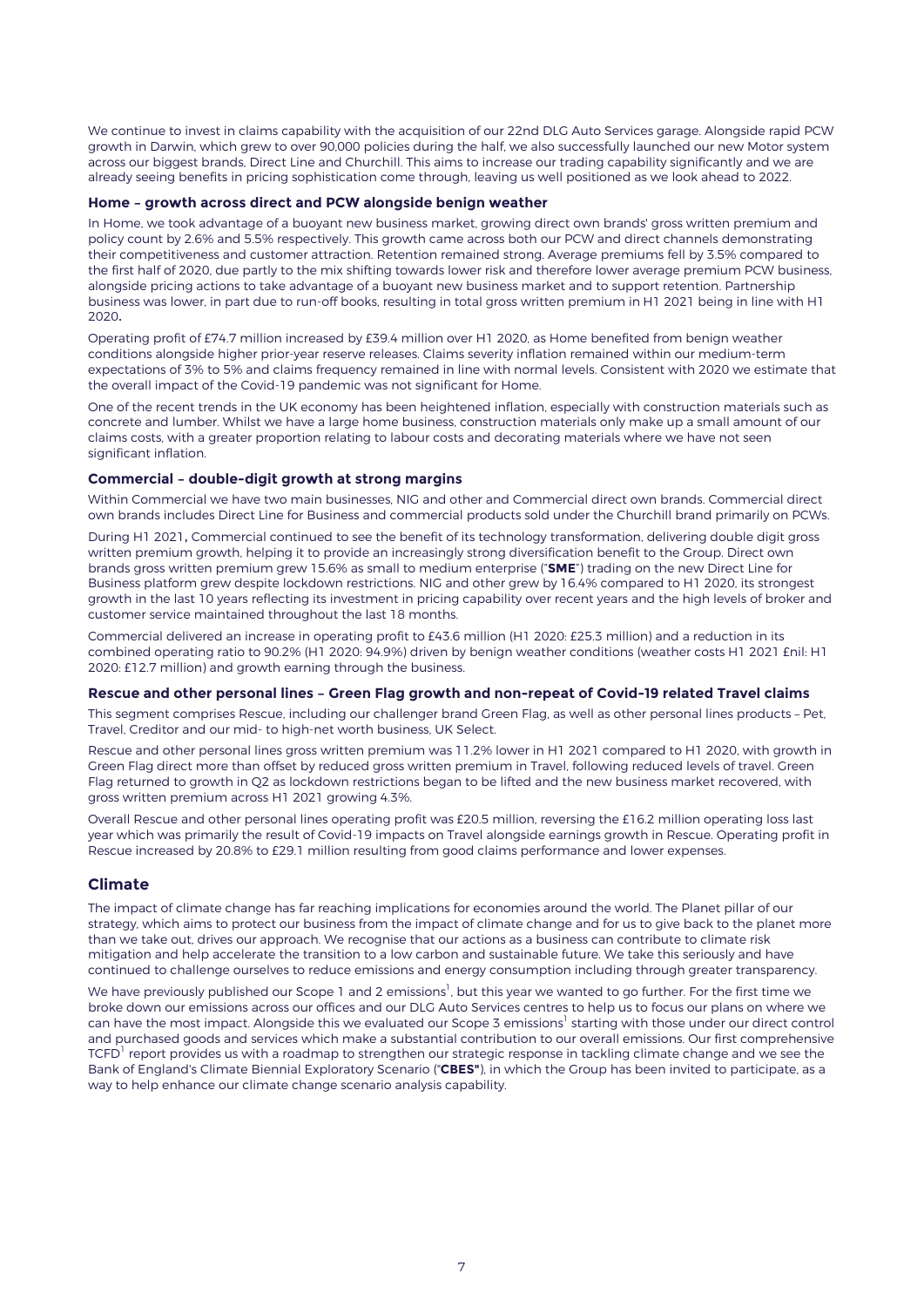The Group's focus in 2021 is to evaluate the Scope 3 emissions<sup>1</sup> arising out of our investment portfolio and we will begin to scope out Science-Based Targets, which are a set of goals to provide a clear route to reduce emissions, to submit to the Science Based Target Initiative ("**SBTi**") for approval. The Group has joined the UN-backed "Race to Zero" campaign which commits the Group to setting Science-Based Targets to a 1.5°C emissions scenario. Finally, we know that we cannot reduce our emissions immediately, therefore in 2020 we became carbon neutral through offsetting, as we work to reduce our emissions over time.

Note:

1. See glossary on pages 46 to 48 for definitions.

## **Dividend and capital management**

The Board has declared an interim dividend of 7.6 pence per share, an increase of 2.7% over 2020. The Group's strong capital generation during the first half, alongside broadly flat capital requirements, resulted in a solvency capital ratio as at 30 June 2021 of 195% after the interim dividend.

With our 2020 full year results the Group announced a share buyback programme of up to £100 million spread across two £50 million tranches. We completed the first £50 million tranche of the share buyback on 11 June 2021 and we expect to commence the second £50 million tranche on or about 4 August. The £100 million share buyback was taken into account in the 2020 capital position.

The Group has outstanding Tier 2 debt issued in 2012 with nominal value of £250 million and a first call date during the first half of 2022. Excluding this debt, the Group's solvency ratio after the proposed interim dividend would be 177%. The Group solvency ratio is normally higher at half year as the Group expects that one-third of the annual dividend will generally be proposed at the half year and two-thirds with full-year results. In the normal course of events the Board will consider whether it is appropriate to distribute any surplus capital to shareholders once a year, alongside the full-year results.

## **Outlook**

We have made good progress in the first half towards being an increasingly digital and technology driven business whilst delivering a strong financial performance. This gives us the confidence to reiterate our medium-term combined operating ratio target in the range of 93% to 95%, normalised for weather, and our 2023 expense ratio target of 20%.

For 2021, following lower Motor claims frequency and strong prior-year reserve releases in the first half, we now expect our combined operating ratio to be in the range of 90% to 92%, normalised for weather. We continue to expect more than half of 2021's operating profit to be from current-year earnings. Furthermore, we are increasing our net investment income yield expectation to 1.6% for 2021.

Finally, we reiterate our ongoing target of achieving at least a 15% return on tangible equity each year.

We have delivered a strong financial result whilst also continuing to build momentum in our strategic transformation. After a successful roll out of our new Motor platform, our technology transformation is largely complete and we're firmly into our business transformation phase. Commercial has shown through its sustained growth what can be achieved when we add this new technology capability to our existing core strengths in claims management and customer service, underpinned by agile ways of working. We look ahead with confidence in delivering our vision of being a technology and data led insurance company of the future with our customers at its heart.

**PENNY JAMES** CHIEF EXECUTIVE OFFICER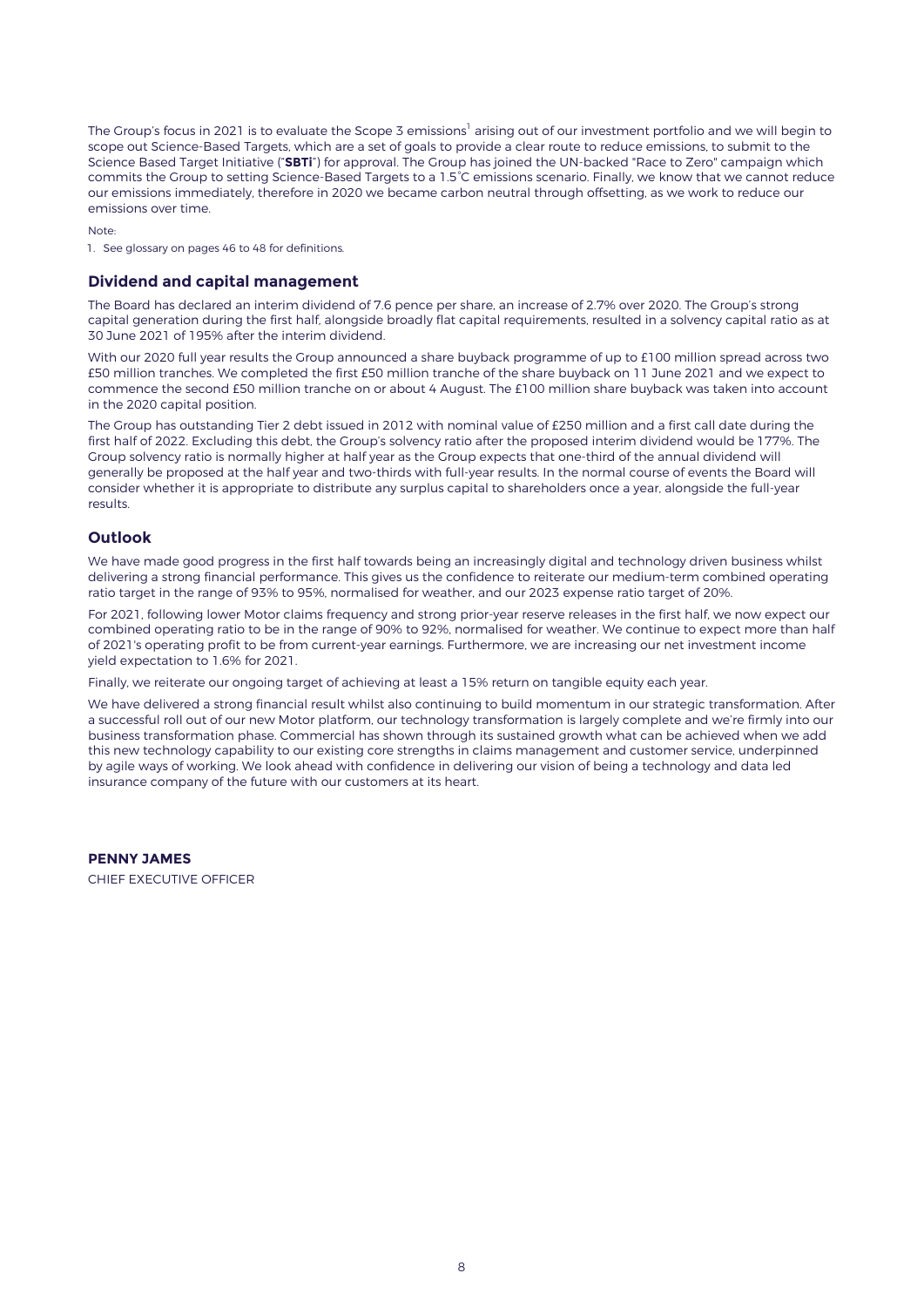# **FINANCE REVIEW**

### **Performance**

# **Operating profit<sup>1</sup>**

| £m                                            | £m    |
|-----------------------------------------------|-------|
| Underwriting profit<br>229.3                  | 143.6 |
| Instalment and other operating income<br>72.2 | 80.0  |
| Investment return<br>68.4                     | 41.3  |
| <b>Operating profit</b><br>369.9              | 264.9 |
| Of which:                                     |       |
| Current-year operating profit<br>217.0        | 141.7 |
| Prior-year reserve releases<br>152.9          | 123.2 |

#### Notes:

1. See glossary on pages 46 to 48 for definitions and appendix A – Alternative performance measures on pages 49 to 52 for reconciliation to financial statement line items.

We delivered operating profit of £369.9 million, an increase of £105.0 million over 2020, with continued progress on underlying profitability following a reduction in operating expenses and good current-year trading across the book. The result benefited broadly equally from benign weather conditions, strong prior-year reserve releases, the non-repeat of Covid-19 impacts on Travel claims and the reversal of investment losses. It also benefited, in both years, from lower than normal Motor claims frequency which is not expected to continue through to the end of the year.

Underwriting profits increased by £85.7 million, with increases across both current-year profitability and prior-year reserve releases. Current-year underwriting profits increased primarily due to benign weather (weather costs H1 2021: £3.0 million, H1 2020: £30.4 million), the non-repeat of the Covid-19 impact in Travel, and progress on our cost agenda. We made progress on current-year profitability through reducing operating expenses, alongside improving current-year loss ratios in Home and Rescue, and remain on track to achieve at least 50% of operating profits from the current year in 2021.

Prior-year reserve releases increased by £29.7 million compared to the first half of 2020, due to positive development in escape of water Home claims alongside favourable experience in large bodily injury claims in Motor. We expect prior-year reserve releases for 2021 to be higher than last year but lower than the level seen in 2019 (FY 2020: £173.8 million, FY 2019: £294.5 million).

Lower average premiums in Motor and reduced claims volume drove a reduction in instalment and other income to £72.2 million (H1 2020: £80.0 million).

Investment return increased by £27.1 million in the first half of 2021 following £16.8 million of realised and unrealised gains across our investment property and credit portfolios (H1 2020: £13.9 million of net realised and unrealised losses).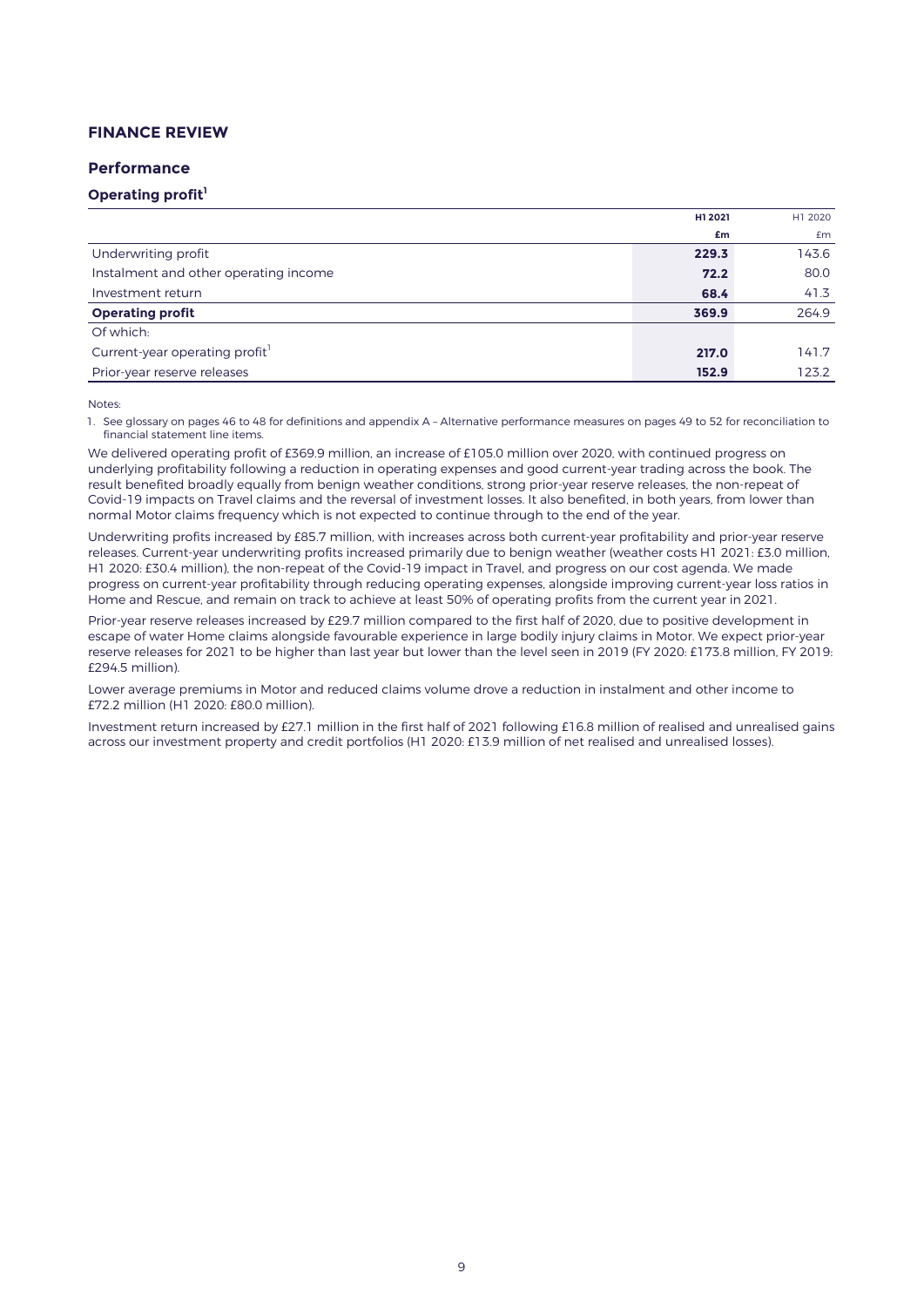# **In-force policies and gross written premium**

## **In-force policies (thousands)**

| At                                     | 30 Jun<br>2021 | 31 Mar<br>2021 | 31 Dec<br>2020 | 30 Sep<br>2020 | 30 Jun<br>2020 |
|----------------------------------------|----------------|----------------|----------------|----------------|----------------|
| Direct own brands                      | 3,867          | 3,896          | 3,943          | 3.971          | 3,972          |
| Partnerships                           | 108            | 113            | 118            | 118            | 119            |
| <b>Motor</b>                           | 3,975          | 4,009          | 4.061          | 4.089          | 4,091          |
|                                        |                |                |                |                |                |
| Direct own brands                      | 1.880          | 1,861          | 1,837          | 1,808          | 1,782          |
| Partnerships                           | 797            | 799            | 801            | 808            | 814            |
| Home                                   | 2,677          | 2,660          | 2,638          | 2,616          | 2,596          |
|                                        |                |                |                |                |                |
| Rescue                                 | 3,346          | 3,375          | 3.400          | 3,396          | 3,380          |
| Travel                                 | 3,424          | 3,445          | 3,499          | 3,536          | 3,567          |
| Pet                                    | 141            | 142            | 145            | 148            | 152            |
| Other personal lines                   | 58             | 59             | 61             | 61             | 62             |
| <b>Rescue and other personal lines</b> | 6,969          | 7,021          | 7.105          | 7.141          | 7.161          |
| Of which: Green Flag direct            | 1,134          | 1,108          | 1.114          | 1.110          | 1,070          |
|                                        |                |                |                |                |                |
| Direct own brands                      | 584            | 571            | 560            | 554            | 546            |
| NIG and other                          | 266            | 260            | 251            | 244            | 239            |
| <b>Commercial</b>                      | 850            | 831            | 811            | 798            | 785            |
| <b>Total in-force policies</b>         | 14.471         | 14,521         | 14,615         | 14.644         | 14,633         |
| Of which: direct own brands            | 7,465          | 7.436          | 7.454          | 7.443          | 7,370          |

Own brand policies have increased to 7.5 million (30 June 2020: 7.4 million) driven by growth in Home, Commercial and Green Flag Rescue partially offset by a reduction in Motor. Total in-force policies reduced slightly to 14.5 million (30 June 2020: 14.6 million) as the growth in own brand policies and NIG and other was offset by lower partnership volumes, particularly in Travel.

## **Gross written premium**

|                                        | Q2 2021 | Q2 2020   | H1 2021 | H1 2020 |
|----------------------------------------|---------|-----------|---------|---------|
|                                        | £m      | <b>£m</b> | £m      | £m      |
| Direct own brands                      | 376.6   | 382.4     | 733.3   | 778.9   |
| Partnerships                           | 11.7    | 12.0      | 22.3    | 26.4    |
| <b>Motor</b>                           | 388.3   | 394.4     | 755.6   | 805.3   |
|                                        |         |           |         |         |
| Direct own brands                      | 98.7    | 97.2      | 198.6   | 193.6   |
| Partnerships                           | 39.3    | 41.1      | 79.7    | 82.5    |
| Home                                   | 138.0   | 138.3     | 278.3   | 276.1   |
|                                        |         |           |         |         |
| Rescue                                 | 43.3    | 41.0      | 81.8    | 81.0    |
| Travel                                 | 23.9    | 32.1      | 47.6    | 71.3    |
| Pet                                    | 17.6    | 18.1      | 35.1    | 36.4    |
| Other personal lines                   | 11.0    | 10.6      | 22.0    | 21.4    |
| <b>Rescue and other personal lines</b> | 95.8    | 101.8     | 186.5   | 210.1   |
| Of which: Green Flag direct            | 21.5    | 19.5      | 40.9    | 39.2    |
|                                        |         |           |         |         |
| Direct own brands                      | 45.6    | 39.3      | 90.9    | 78.6    |
| NIG and other                          | 136.5   | 117.4     | 245.2   | 210.7   |
| <b>Commercial</b>                      | 182.1   | 156.7     | 336.1   | 289.3   |
| <b>Total gross written premium</b>     | 804.2   | 791.2     | 1,556.5 | 1,580.8 |
| Of which: direct own brands            | 542.4   | 538.4     | 1,063.7 | 1,090.3 |

Gross written premium of £1,556.5 million (H1 2020: £1,580.8 million) reduced by 1.5% with strong premium growth in Commercial and growth in Home offset by lower Motor premiums and reduced partnership volumes in Travel. Direct own brands gross written premium reduced by 2.4% to £1,063.7 million (H1 2020: £1,090.3 million) where strong growth across Commercial, Home and Green Flag Rescue was offset by Motor.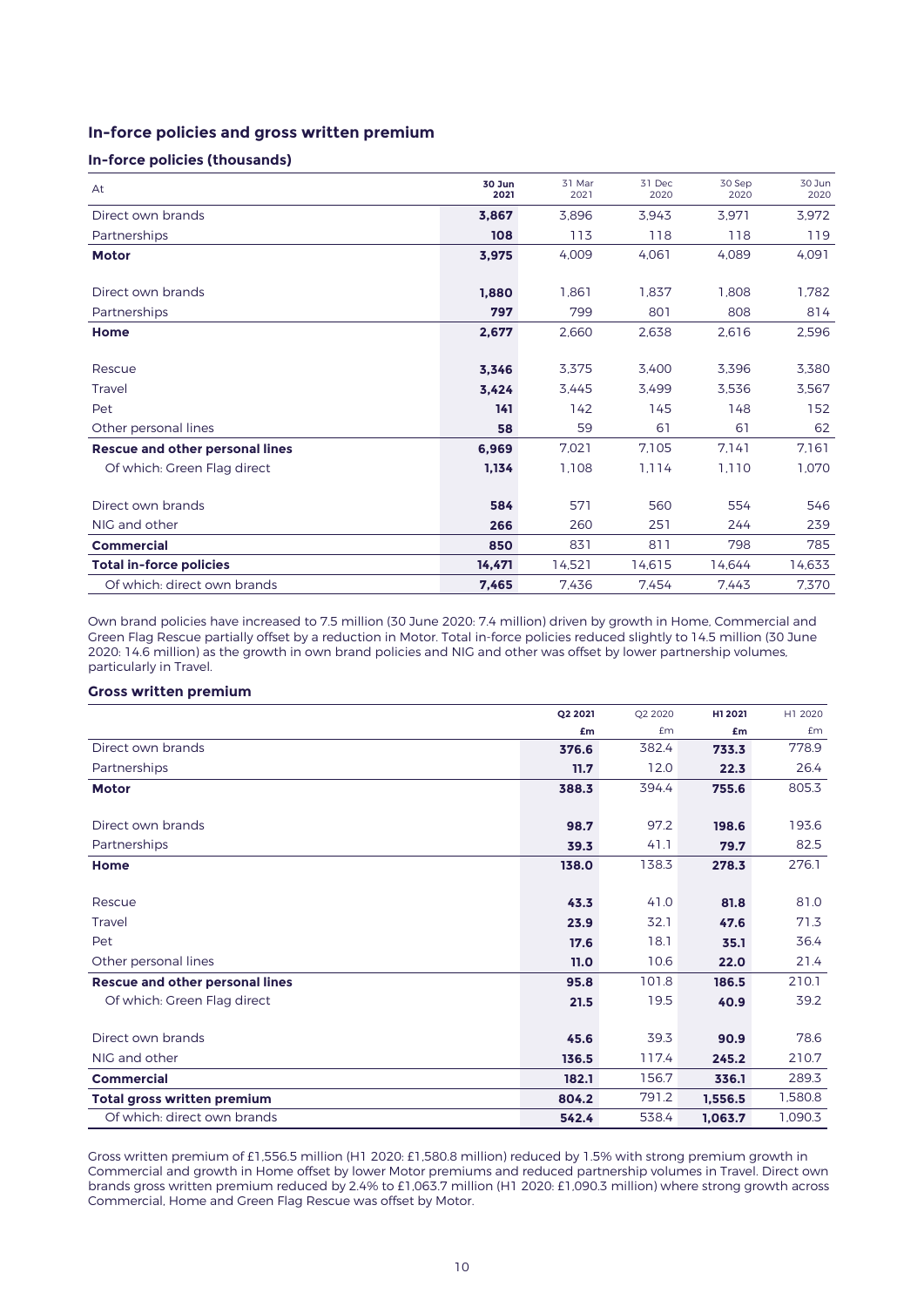### **Motor**

Motor in-force policies reduced by 2.8% to 4.0 million compared to H1 2020, with own brand in-force policies down by 2.6% at 3.9 million. Gross written premium reduced by 6.2% to £755.6 million in the same period, with Motor own brand average premium reducing 1.7% during H1 2021. In deflationary market conditions we maintained underwriting discipline and priced our best view of risk, focusing on maintaining the quality of our book. Consequently, we saw some loss of competitiveness; and, when combined with a continuing pattern of lower new car sales and fewer new drivers entering the market, this led to a reduction of in-force policies and lower average premiums.

These trends were more heavily weighted to the first quarter with some partial reversing in the second quarter as the motor market stabilised. As evidence of this, gross written premium was down 10.6% in Q1 and 1.5% in Q2.

We offered premium refunds to customers where miles driven were expected to be lower than anticipated at policy inception. In particular, we continued our "Mileage MoneyBack" proposition for all Direct Line customers such that customers would be able to receive a refund at the end of the policy period where they had driven less than expected.

#### **Home**

In-force policies for Home's own brands increased by 5.5% compared to H1 2020 to 1.9 million policies. High retention levels were stable whilst new business grew across both direct and PCW business. This reflected success in our differentiated trading focus by channel. Partnership volumes reduced by 2.1%; Prudential and Sainsbury's partnerships are closed to new business and continued to run off in line with expectations.

Own brands gross written premium increased by 2.6%, with overall gross written premium 0.8% higher than H1 2020.

Home own brand average premium $^{\rm l}$  reduced by 3.5% compared to H1 2020 in part reflecting a change in mix towards lower risk policies, while risk-adjusted prices reduced by 2.1%. This followed pricing actions to take advantage of a buoyant new business market and to support retention.

#### Notes:

1. Average incepted written premium excluding IPT for Home own brands for the period ending 30 June 2021.

#### **Rescue**

Rescue in-force policies reduced by 1.0% to 3.3 million and gross written premium increased by 1.0% to £81.8 million compared to H1 2020.

Green Flag Rescue continued to grow its higher average premium direct business during 2021, increasing in-force policies by 6.0% to 1.1 million and gross written premium by 4.3% to £40.9 million compared to H1 2020. Other Rescue lines, which include the linked channel, where cover can be purchased with a Group Motor policy, and Rescue partnerships, saw in-force policies and gross written premium reduce by 9.9% and 3.7% respectively.

### **Other personal lines**

Other personal lines (comprising Travel, Pet and other) in-force policies reduced by 4.2% to 3.6 million compared to H1 2020 primarily due to continued reductions in packaged bank account volumes. Gross written premium for Other personal lines decreased by 18.9% with reductions across all lines except Pet, where premium levels were maintained. In Travel, gross written premium was down 33.2% reflecting lower upgrade premium, fewer packaged bank account customers and reduced partnership pricing that reflected lower claim expectations in 2021.

### **Commercial**

Commercial in-force policies of 0.9 million increased by 8.3% compared with H1 2020, reflecting strong growth in both Commercial direct own brands and NIG and other.

Commercial direct own brands grew in-force policies by 7.0% and gross written premium increased by 15.6% to £90.9 million with increases across all Commercial direct product lines. We continue to see the benefits of technology transformation driving growth in both SME enterprise trading on the Direct Line for Business platform and Commercial's Churchill brand.

NIG and other in-force policy numbers were 11.3% higher than in H1 2020 and gross written premium grew by 16.4% to £245.2 million. This reflected growth across all categories as the book continued to benefit from improvements arising from the re-platforming of its products, improved pricing sophistication and growth on its award-winning electronic trading platform.

### **Underwriting profit and combined operating ratio<sup>1</sup>**

|                                 | H1 2021 | H1 2020 |
|---------------------------------|---------|---------|
| Underwriting profit (£ million) | 229.3   | 143.6   |
| Loss ratio                      | 52.0%   | 59.0%   |
| Commission ratio                | 7.3%    | 6.1%    |
| Expense ratio                   | 24.9%   | 25.2%   |
| <b>Combined operating ratio</b> | 84.2%   | 90.3%   |

Note:

1. See glossary on pages 46 to 48 for definitions and appendix A – Alternative performance measures on pages 49 to 52 for reconciliation to financial statement line items.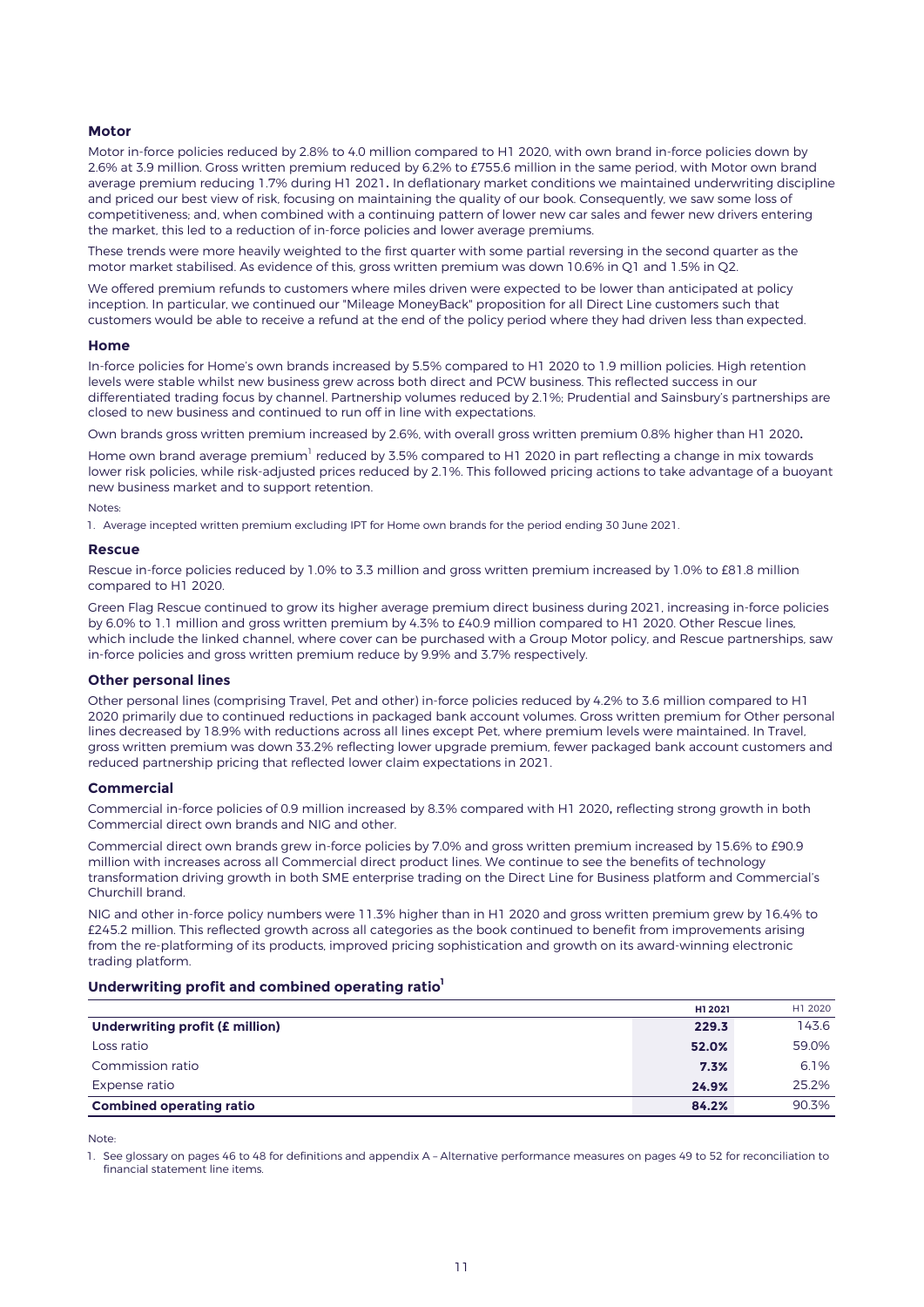Overall underwriting profit increased to £229.3 million (H1 2020: £143.6 million) with an improvement in the combined operating ratio to 84.2% (H1 2020: 90.3%).

The loss ratio improved significantly to 52.0% (H1 2020: 59.0%) as a result of lower weather-related claims, increased prioryear reserve releases and the non-repeat of the 2020 Covid-19 impact in Travel.

Continued low levels of Motor claims frequency were partially offset by premium deflation with the Motor current-year loss ratio broadly in line with last year.

The improvement in the loss ratio was partially offset by a higher commission ratio. The commission ratio increased primarily due to increased profit share payments, particularly on packaged bank accounts, and volume-related commission payments to PCWs.

The expense ratio reduced marginally to 24.9% with operating expenses before restructuring and one-off costs 2.5% lower. Progress in the cost reduction programme and the reduction of the one-off Covid-19 "Force for Good" initiatives seen in H1 2020 have been partially offset by increased levies and depreciation and amortisation charges relating to the launch of our new Motor platform.

## **Ratio analysis by division**

|                                                    |              |         |        | Rescue and<br>other |            | Total   |
|----------------------------------------------------|--------------|---------|--------|---------------------|------------|---------|
|                                                    |              | Motor   | Home   | personal lines      | Commercial | Group   |
|                                                    | <b>Notes</b> | Em      | Em     | £m                  | £m         | £m      |
| For the period ended 30 June 2021                  |              |         |        |                     |            |         |
| Net earned premium                                 | 4            | 727.9   | 274.3  | 187.2               | 266.2      | 1,455.6 |
| Net insurance claims                               | 4            | 386.6   | 128.9  | 111.2               | 130.4      | 757.1   |
| Prior-year reserve releases                        | 22           | 100.7   | 17.5   | 2.4                 | 32.3       | 152.9   |
| Major weather events                               |              | n/a     | (3.0)  | n/a                 |            | (3.0)   |
| Attritional net insurance claims                   |              | 487.3   | 143.4  | 113.6               | 162.7      | 907.0   |
| Loss ratio - current-year attritional              |              | 66.9%   | 52.3%  | 60.7%               | 61.1%      | 62.3%   |
| Loss ratio - prior-year reserve releases           |              | (13.8%) | (6.4%) | (1.3%)              | (12.1%)    | (10.5%) |
| Loss ratio - major weather events <sup>1</sup>     |              | n/a     | 1.1%   | n/a                 | n/a        | 0.2%    |
| Loss ratio - reported                              | 4            | 53.1%   | 47.0%  | 59.4%               | 49.0%      | 52.0%   |
| Commission ratio                                   | 4            | 3.1%    | 5.8%   | 8.2%                | 19.8%      | 7.3%    |
| Expense ratio                                      | 4            | 25.6%   | 26.2%  | 25.4%               | 21.4%      | 24.9%   |
| Combined operating ratio <sup>2</sup>              | 4            | 81.8%   | 79.0%  | 93.0%               | 90.2%      | 84.2%   |
| Current-year combined operating ratio <sup>2</sup> |              | 95.6%   | 85.4%  | 94.3%               | 102.3%     | 94.7%   |
| For the period ended 30 June 2020                  |              |         |        |                     |            |         |
| Net earned premium                                 | 4            | 740.4   | 277.8  | 213.2               | 243.0      | 1.474.4 |
| Net insurance claims                               | 4            | 401.8   | 162.2  | 179.3               | 125.7      | 869.0   |
| Prior-year reserve releases                        | 22           | 83.4    | 2.5    | 4.0                 | 33.3       | 123.2   |
| Major weather events                               |              | n/a     | (17.7) | n/a                 | (12.7)     | (30.4)  |
| Attritional net insurance claims                   |              | 485.2   | 147.0  | 183.3               | 146.3      | 961.8   |
| Loss ratio - current-year attritional              |              | 65.5%   | 53.0%  | 86.0%               | 60.2%      | 65.3%   |
| Loss ratio - prior-year reserve releases           |              | (11.2%) | (0.9%  | (1.9%)              | $(13.7\%)$ | (8.4%)  |
| Loss ratio - major weather events'                 |              | n/a     | 6.4%   | n/a                 | 5.2%       | 2.1%    |
| Loss ratio - reported                              | 4            | 54.3%   | 58.5%  | 84.1%               | 51.7%      | 59.0%   |
| Commission ratio                                   | 4            | 2.9%    | 6.8%   | 3.0%                | 17.7%      | 6.1%    |
| Expense ratio                                      | 4            | 24.7%   | 27.1%  | 24.2%               | 25.5%      | 25.2%   |
| Combined operating ratio <sup>2</sup>              | 4            | 81.9%   | 92.4%  | 111.3%              | 94.9%      | 90.3%   |
| Current-year combined operating ratio <sup>2</sup> |              | 93.1%   | 93.3%  | 113.2%              | 108.6%     | 98.7%   |

Notes:

1. Home and Commercial claims for major weather events, including inland and coastal flooding and storms.

2. See glossary on pages 46 to 48 for definitions and appendix A – Alternative performance measures on pages 49 to 52 for reconciliation to financial statement line items.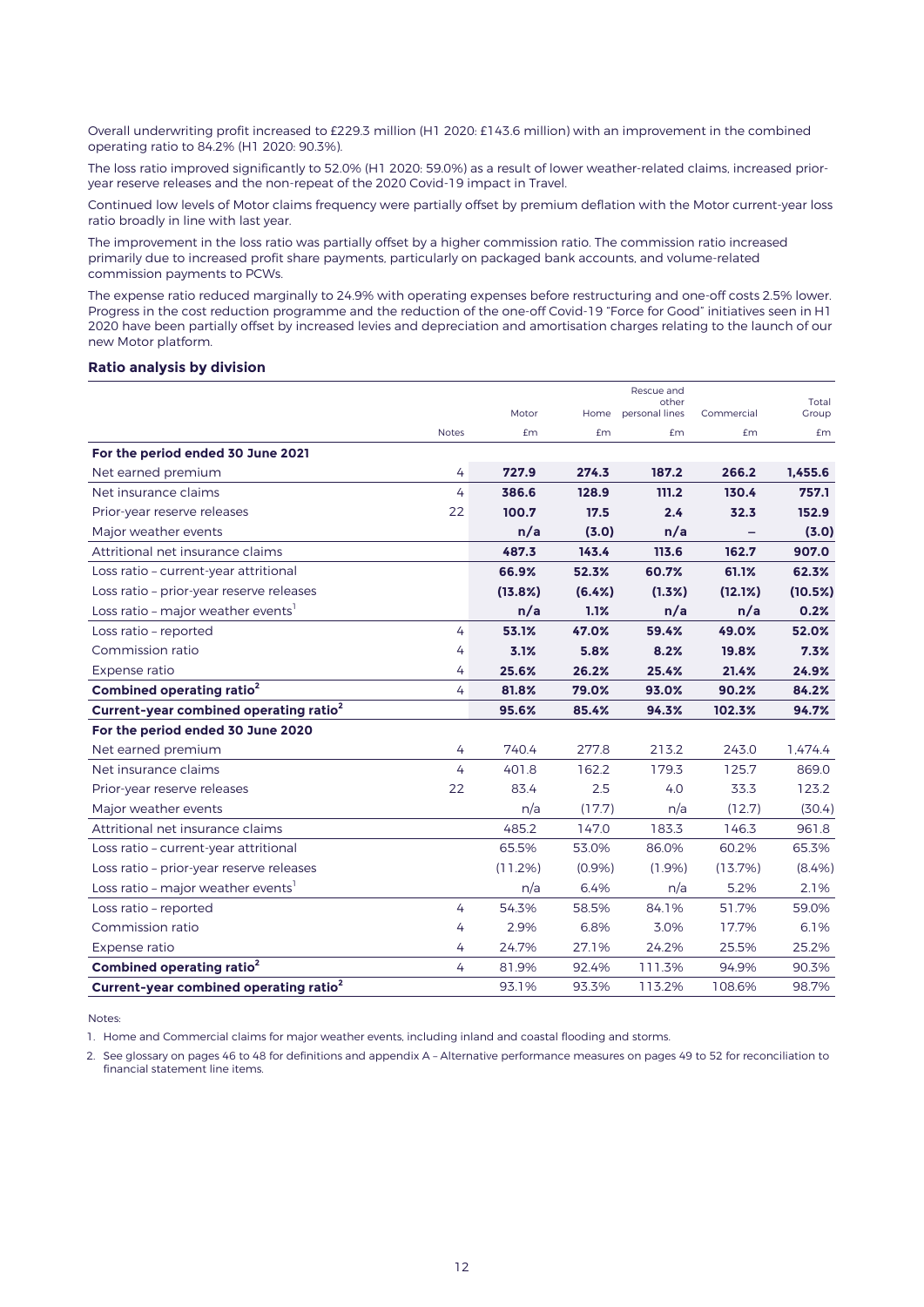## **Ratio analysis by division** continued

The current-year attritional loss ratio excludes prior-year reserve releases and claims costs from major weather events and is therefore an indicator of underlying accident year performance. Our current-year attritional loss ratio of 62.3% improved by 3.0 percentage points compared to H1 2020 with the main driver being the non-repeat of the 2020 Covid-19 Travel related claims. H1 2021 and H1 2020 have both been similarly affected by lockdown restrictions and the ensuing reductions in driving levels and therefore claims frequency.

Prior-year reserve releases increased in H1 2021 to £152.9 million (H1 2020: £123.2 million), equivalent to 10.5% of net earned premium (H1 2020: 8.4%) and were concentrated towards more recent accident years. Reserve releases arose mainly from Motor large bodily injury, Commercial and escape of water in Home. Prior-year reserve releases in 2021 are expected to be above the level experienced in 2020 but lower than 2019.

Our current-year combined operating ratio improved by 4.0 percentage points to 94.7% (H1 2020: 98.7%) as a 3.0 percentage point improvement to the current-year attritional loss ratio and a 1.9 percentage point reduction in claims due to major weather events was partially offset by a 1.2 percentage point increase in the commission ratio.

#### **Motor**

The Motor result has been affected by the extended lockdown restrictions in 2020 and 2021 and deflationary market pricing in 2021. Overall, the effect of these factors was similar with the current-year attritional loss ratio increasing marginally by 1.4 percentage points to 66.9% (H1 2020: 65.5%) but remaining below pre-pandemic levels.

Although the shape of motor claims frequency was very different in H1 2020 and H1 2021, and closely followed lockdown restrictions, the overall claims frequency across H1 2020 and H1 2021 was similar. As expected, claims frequency increased during Q2 2021 and is now approaching levels consistent with our pricing assumptions.

Claims severity at the start of the year was above our medium-term expectation of 3% to 5% inflation each year, primarily impacted by Covid-19 related factors of higher cleaning costs and higher used car prices affecting total loss settlements. However, over the course of the first half it returned to around the top end of our normal expectations. Our vertically integrated business, including the largest insurer-owned network of vehicle repair centres, provides a competitive advantage.

In total, prior-year reserve releases were £17.3 million higher year on year at £100.7 million reflecting, primarily, favourable development of large bodily injury claims reserves.

Overall Motor's reported combined operating ratio improved by 0.1 percentage points to 81.8% (H1 2020: 81.9%). A 2.6 percentage point increase in prior-year reserve releases due to favourable development in bodily injury claims was offset by a 1.4 percentage point increase in the current-year attritional loss ratio and a 0.9 percentage point increase in the expense ratio.

### **Home**

The current-year attritional loss ratio, excluding major weather event claims, improved by 0.7 percentage points to 52.3% compared to H1 2020. This reflected continuing positive trends in escape of water claims following action taken over the last few years.

The commission ratio of 5.8% was 1.0 percentage point lower than H1 2020 due to lower profit share payments to partners.

Home's combined operating ratio improved by 13.4 percentage points to 79.0% (H1 2020: 92.4%). This was driven primarily by a 5.5 percentage point improvement as a result of higher prior-year reserve releases from escape of water claims and a 5.3 percentage point improvement as a result of lower major weather events as well as an improvement in the currentyear attritional loss ratio. Normalised for weather, the combined operating ratio was 8.0 percentage points better than H1 2020 at 86.2%<sup>1</sup> (H1 2020: 94.2%).

### **Rescue and other personal lines**

The combined operating ratio for Rescue and other personal lines improved by 18.3 percentage points to 93.0% (H1 2020: 111.3%) due to the non-repeat of the 2020 Covid-19 related claims in Travel and improvements in Rescue.

The combined operating ratio for **Rescue** of 71.5% was 5.0 percentage points better than H1 2020's ratio of 76.5%. This reflected lower claims frequency in part due to continued pandemic restrictions alongside lower costs,

**Other personal lines** combined operating ratio improved by 8.4 percentage points compared to H1 2020 to 110.1%. The improvement is entirely due to the non-repeat of 2020 Covid-19 related claims in Travel.

#### **Commercial**

The current-year attritional loss ratio in Commercial was broadly stable, increasing by 0.9 percentage points compared with H1 2020 to 61.1%. In H1 2020 we had some claims frequency benefits due to Covid-19 restrictions and during H1 2021 we saw improvements to underwriting through pricing and risk selection translated into significant growth.

Total prior-year reserve releases were stable at £32.3 million (H1 2020: £33.3 million).

Overall, the combined operating ratio for Commercial improved by 4.7 percentage points to 90.2% (H1 2020: 94.9%) reflecting lower claims from major weather events. Other movements in the loss ratio were offset by an improvement in the expense ratio reflecting good cost control and operational leverage reflecting Commercial growth.

#### Note:

1. See glossary on pages 46 to 48 for definitions and appendix A – Alternative performance measures on pages 49 to 52 for reconciliation to financial statement line items.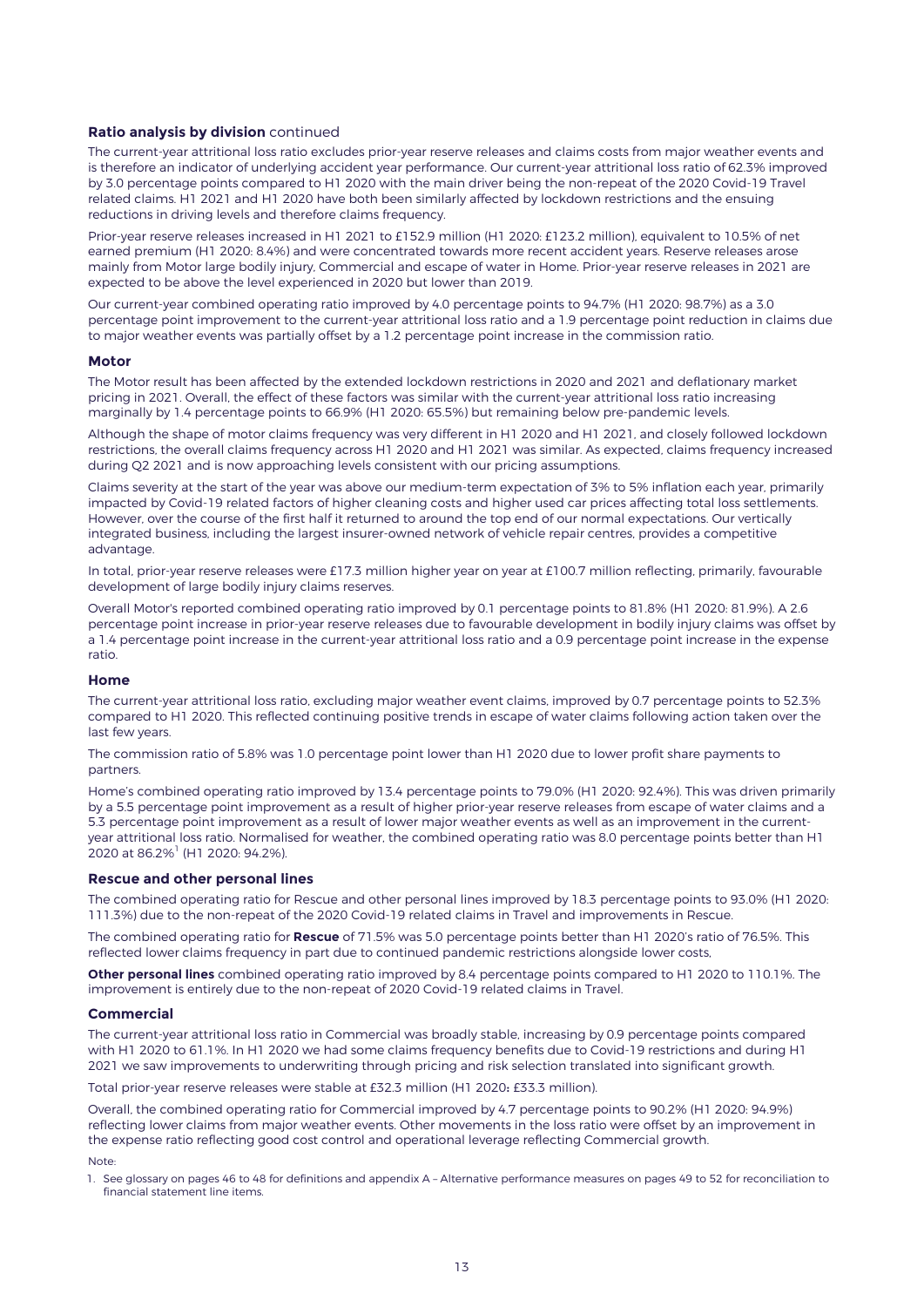## **Operating expenses before restructuring and one-off costs**

|                                                                 |             | H1 2021 | H1 2020 |
|-----------------------------------------------------------------|-------------|---------|---------|
|                                                                 | <b>Note</b> | £m      | Em      |
| Staff costs'                                                    |             | 132.5   | 132.3   |
| IT and other operating expenses <sup>1,2</sup>                  |             | 76.2    | 100.2   |
| Marketing                                                       | 10          | 48.0    | 54.2    |
| Sub-total                                                       |             | 256.7   | 286.7   |
| Insurance levies                                                | 10          | 55.3    | 49.9    |
| Depreciation and amortisation <sup>3,4</sup>                    | 10          | 50.6    | 35.4    |
| Total operating expenses before restructuring and one-off costs |             | 362.6   | 372.0   |

Notes:

1. Staff costs and other operating expenses attributable to claims handling activities are allocated to the cost of insurance claims.

- 2. IT and other operating expenses include professional fees and property costs.
- 3. Depreciation and amortisation includes a £0.5 million impairment charge for the period ended 30 June 2021 (H1 2020: £nil), which relates to capitalised software development costs for ongoing IT projects primarily relating to the development of new systems.
- 4. Includes depreciation on right-of-use assets of £5.8 million (H1 2020: £7.2 million).

We continued to reduce our operating expenses in line with our target of a 20% expense ratio in 2023. Overall operating expenses before restructuring and one-off costs reduced by £9.4 million to £362.6 million (H1 2020: £372.0 million) and resulted in a decrease in the expense ratio of 0.3 percentage points to 24.9% (H1 2020: 25.2%).

Costs before insurance levies and depreciation and amortisation were 10.5% lower at £256.7 million reflecting lower costs in relation to the Covid-19 response and reductions arising from the Group's cost saving initiatives.

## **Instalment and other operating income**

|                                                   |                | H1 2021 | H1 2020 |
|---------------------------------------------------|----------------|---------|---------|
|                                                   | <b>Note</b>    | £m      | £m      |
| Instalment income                                 |                | 49.1    | 54.8    |
| Other operating income:                           |                |         |         |
| Revenue from vehicle recovery and repair services | ⇁              | 10.0    | 11.2    |
| Vehicle replacement referral income               | ⇁              | 5.3     | 6.3     |
| Legal services income                             | ⇁              | 3.8     | 4.7     |
| Other income <sup>1</sup>                         | $\overline{ }$ | 4.0     | 3.0     |
| <b>Other operating income</b>                     |                | 23.1    | 25.2    |
| Total instalment and other operating income       |                | 72.2    | 80.0    |

Note:

1. Other income includes mainly fee income from insurance intermediary services.

Instalment and other operating income, which is primarily driven by premium and claims volumes, decreased by £7.8 million to £72.2 million. Instalment income fell primarily due to lower motor gross written premium, whereas other operating income reduced due to lower motor claims frequency and lower recovery after accident volumes.

### **Investment return**

|                                                                | H1 2021 | H1 2020 |
|----------------------------------------------------------------|---------|---------|
| <b>Note</b>                                                    | £m      | £m      |
| Investment income                                              | 58.9    | 64.8    |
| Hedging to a sterling floating rate basis                      | (7.3)   | (9.6)   |
| Net investment income                                          | 51.6    | 55.2    |
| Net realised and unrealised gains / (losses) excluding hedging | 16.8    | (13.9)  |
| 6<br><b>Total investment return</b>                            | 68.4    | 41.3    |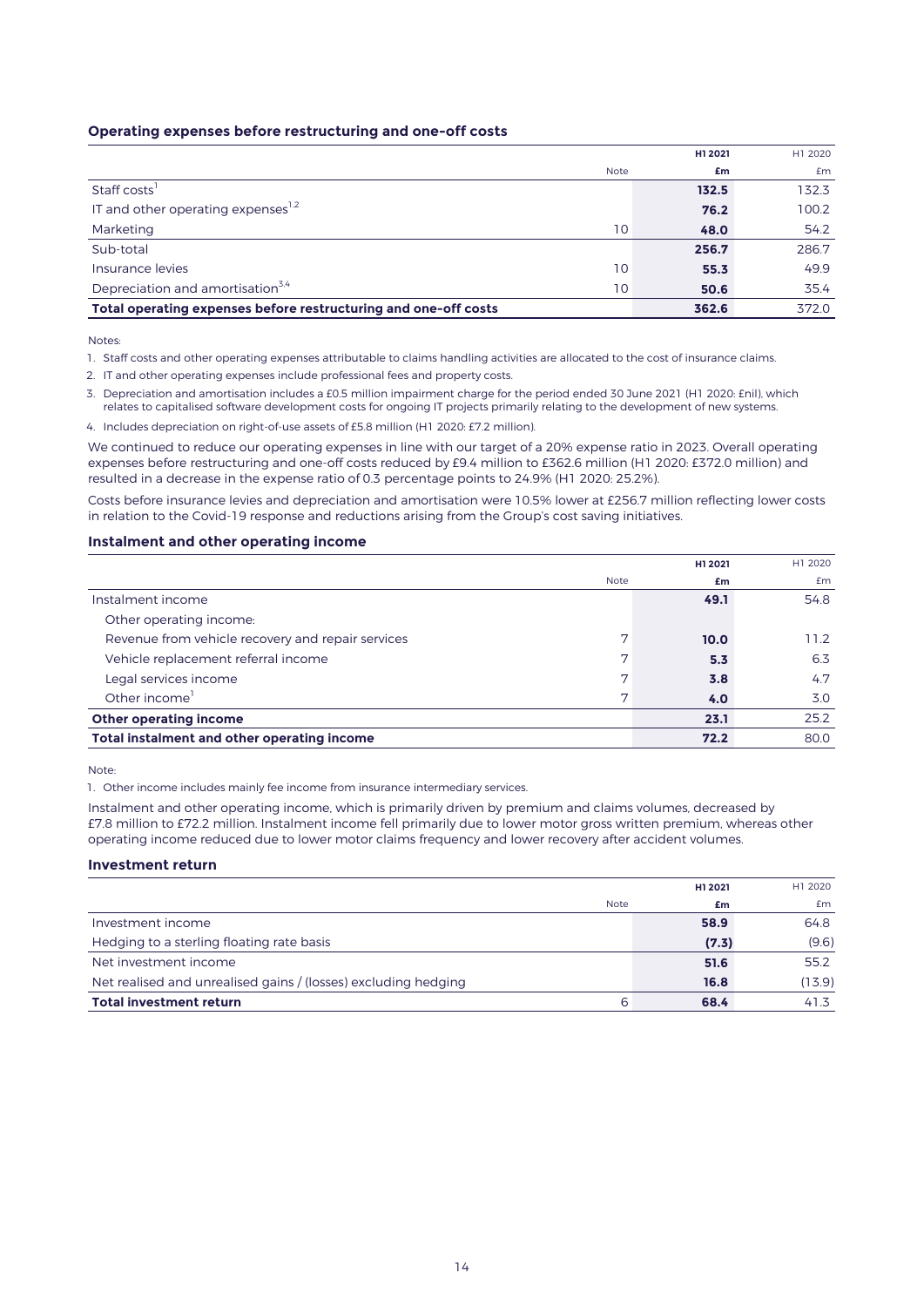## **Investment yields**

|                             | H1 2021 | H1 2020 |
|-----------------------------|---------|---------|
| Investment income yield     | 2.0%    | 2.1%    |
| Net investment income yield | 1.7%    | 1.8%    |
| Investment return yield     | 2.3%    | .4%     |

Note:

1. See glossary on pages 46 to 48 for definitions and appendix A – Alternative performance measures on pages 49 to 52 for reconciliation to financial statement line items.

Total investment return increased by £27.1 million to £68.4 million (H1 2020: £41.3 million) primarily reflecting positive fair value adjustments in investment properties and realised gains in bond portfolios reversing losses from the previous year. Lower investment rates, driven by central banks' policy actions in 2020, led to a lower net investment income yield of 1.7% (H1 2020: 1.8%).

In 2021 net investment income has been modestly ahead of expectations and, accordingly, we are revising upwards our 2021 net investment income yield expectation from 1.5% to 1.6%.

Our investment strategy aims to deliver several objectives, which are summarised below:

– to ensure there is sufficient liquidity available within the investment portfolio to meet stressed liquidity scenarios;

– to match periodic payment orders ("**PPO**") and non-PPO liabilities in an optimal manner; and

– to deliver a suitable risk-adjusted investment return commensurate with our risk appetite.

### **Investment holdings**

|                                        | 30 Jun 2021 | 31 Dec 2020 |
|----------------------------------------|-------------|-------------|
| At                                     | £m          | £m          |
| Investment-grade credit                | 3,783.9     | 3.736.6     |
| High yield                             | 389.5       | 349.0       |
| Investment-grade private placements    | 98.7        | 103.9       |
| <b>Credit</b>                          | 4,272.1     | 4,189.5     |
| Sovereign <sup>1</sup>                 | 13.8        | 25.5        |
| <b>Total debt securities</b>           | 4,285.9     | 4,215.0     |
| Infrastructure debt                    | 257.7       | 264.5       |
| Commercial real estate loans           | 214.4       | 206.7       |
| Cash and cash equivalents <sup>2</sup> | 805.2       | 1.168.2     |
| Investment property                    | 302.1       | 292.1       |
| Equity investments <sup>3</sup>        | 4.7         | 3.2         |
| <b>Total investment holdings</b>       | 5,870.0     | 6,149.7     |

Notes:

- 1. Asset allocation at 30 June 2021 includes investment portfolio derivatives, which have a mark-to-market liability value of £52.6 million included in investment grade credit and £0.2 million in sovereign debt (31 December 2020: mark-to-market asset value of £7.7 million and £0.3 million respectively). This excludes non-investment derivatives that have been used to hedge interest on subordinated debt and operational cash flows.
- 2. Net of bank overdrafts: includes cash at bank and in hand and money market funds.
- 3. Equity investments consist of an equity fund which is valued based on external valuation reports received from a third-party fund manager.

At 30 June 2021, total investment holdings of £5,870.0 million were 4.5% lower than at the start of the year. Total debt securities were £4,285.9 million (31 December 2020: £4,215.0 million), of which 3.1% were rated as 'AAA' and a further 75.2% were rated as 'AA' or 'A'. The average duration at 30 June 2021 of total debt securities was 2.7 years (31 December 2020: 2.8 years).

At 30 June 2021, total unrealised gains, net of tax, on available-for-sale ("**AFS**") investments were £45.5 million (31 December 2020: £83.9 million).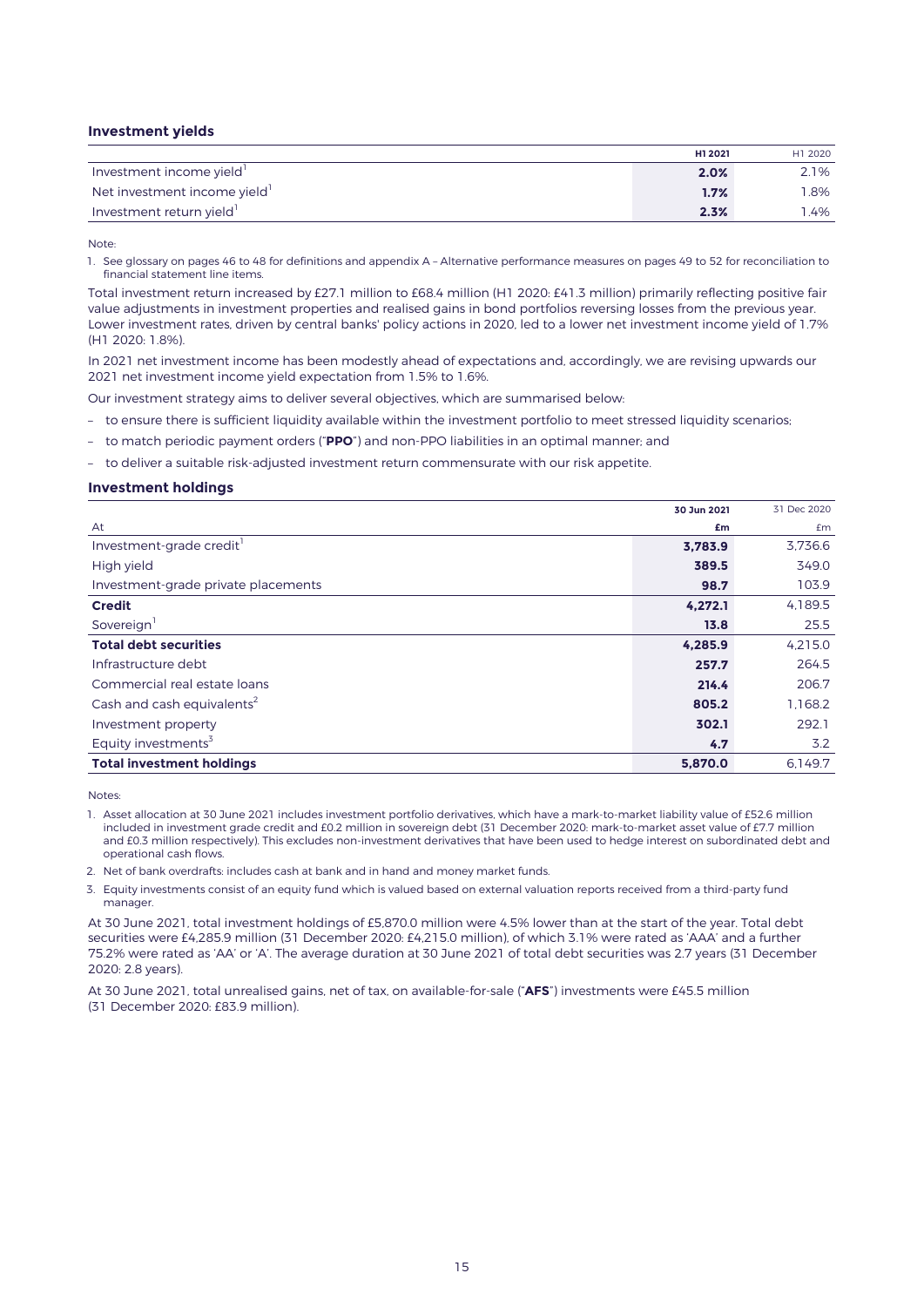### **Reconciliation of operating profit**

|                                                                 |              | H1 2021 | H1 2020 |
|-----------------------------------------------------------------|--------------|---------|---------|
|                                                                 | <b>Notes</b> | £m      | £m      |
| Motor                                                           | 4            | 231.1   | 220.5   |
| Home                                                            | 4            | 74.7    | 35.3    |
| Rescue and other personal lines                                 | 4            | 20.5    | (16.2)  |
| Commercial                                                      | 4            | 43.6    | 25.3    |
| <b>Operating profit</b>                                         | 4            | 369.9   | 264.9   |
| Restructuring and one-off costs                                 | 4            | (91.5)  | (15.0)  |
| Finance costs                                                   | ו ו          | (17.1)  | (13.5)  |
| <b>Profit before tax</b>                                        | 4            | 261.3   | 236.4   |
| Tax                                                             | 12           | (57.5)  | (43.8)  |
| Profit for the period attributable to the owners of the Company |              | 203.8   | 192.6   |

### **Operating profit by segment**

All divisions contributed to profit in H1 2021, demonstrating the diversity of our multi-product, multi-brand and multichannel portfolio. Motor operating profit increased due to the increase in prior-year reserve releases partially offset by lower instalment and other income, whilst Home operating profit increased primarily due to lower weather-related costs and higher prior-year reserve releases. Commercial operating profit increased significantly due to lower weather-related claims costs and increased gross written premium. Rescue operating profit of £29.0 million (H1 2020: £24.0 million) is included in the Rescue and other personal lines result.

### **Restructuring and one-off costs**

We incurred £91.5 million of restructuring and one-off costs in H1 2021. £84.5 million of these costs were in relation to the purchase of the lease of our Bromley office announced earlier this year. The remainder of the restructuring costs were primarily in relation to additional initiatives including our property rationalisation strategy and our cost reduction programme.

#### **Finance costs**

Finance costs increased to £17.1 million (H1 2020: £13.5 million) primarily due to the full six-month effect of interest payments on the £260 million Tier 2 subordinated debt issued in June 2020 included in the 2021 figure.

#### **Effective corporation tax rate**

The effective tax rate for H1 2021 was 22.0% (H1 2020: 18.5%), higher than the standard UK corporation tax rate of 19.0% (H1 2020: 19.0%) driven primarily by the impact of a disallowable payment to buy out the lease on the Bromley office and disallowable expenses partly offset by tax relief for the Tier 1 coupon payments. The effective rate is higher than H1 2020 which also benefited from tax relief for the Tier 1 coupon payments.

#### **Profit for the year and return on tangible equity<sup>1</sup>**

Profit for the period ended 30 June 2021 increased by £11.2 million to £203.8 million (H1 2020: £192.6 million) as the increase in operating profit was partially offset by increased restructuring and one-off costs and finance costs.

Annualised return on tangible equity increased to 30.1% (H1 2020: 19.9%) due primarily to the higher operating profit. Profit after tax was adjusted for restructuring and one-off costs and coupon payments in respect of Tier 1 notes. As return on tangible equity excludes restructuring costs and intangible assets, return on equity, which includes these items, was lower for the period at 14.7% (H1 2020: 13.7%). For further details see note 15 to the condensed consolidated financial statements.

Note:

1. See glossary on pages 46 to 48 for definitions and appendix A – Alternative performance measures on pages 49 to 52 for reconciliation to financial statement line items.

#### **Earnings per share**

Basic earnings per share increased by 6.6% to 14.5 pence (H1 2020: 13.6 pence). Diluted earnings per share increased by 6.7% to 14.3 pence (H1 2020: 13.4 pence) mainly reflecting an increase in profit after tax.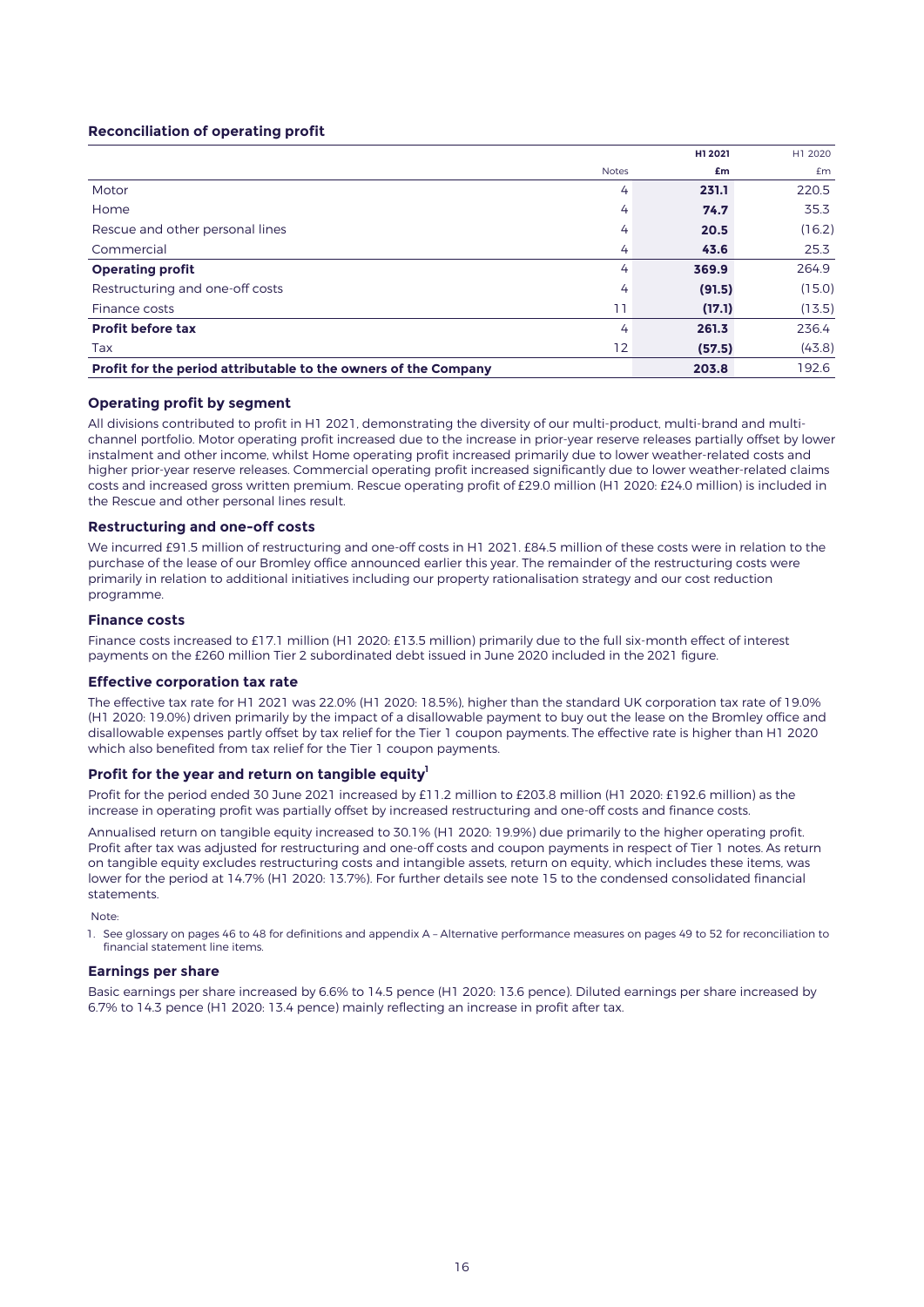## **Net asset value**

|                                              |             | 30 Jun 2021 | 31 Dec 2020 |
|----------------------------------------------|-------------|-------------|-------------|
|                                              | <b>Note</b> | £m          | £m          |
| Net assets'                                  | 15          | 2.606.3     | 2.699.7     |
| Goodwill and other intangible assets         | 15          | (807.6)     | (786.8)     |
| Tangible net assets                          | 15          | 1.798.7     | 1.912.9     |
| Closing number of Ordinary Shares (millions) | 15          | 1.336.0     | 1,351.8     |
| Net asset value per share (pence)            | 15          | 195.1       | 199.7       |
| Tangible net asset value per share (pence)   | 15          | 134.6       | 141.5       |

Note:

1. See glossary on pages 46 to 48 for definitions and appendix A – Alternative performance measures on pages 49 to 52 for reconciliation to financial statement line items.

Net assets at 30 June 2021 decreased by £93.4 million to £2,606.3 million (31 December 2020: £2,699.7 million) and tangible net assets decreased to £1,798.7 million (31 December 2020: £1,912.9 million) following the payment of the 2020 final dividend and the completion of the first £50 million of the share buyback programme, a reduction in availablefor-sale reserves and additional expenditure on intangible assets as we continued to invest in the business.

## **Balance sheet management**

#### **Capital management and dividend policy**

The Group aims to manage its capital efficiently and generate long-term sustainable value for shareholders, while balancing operational, regulatory, rating agency and policyholder requirements.

The Group aims to grow its regular dividend in line with business growth.

Where the Board believes that the Group has capital which is expected to be surplus to the Group's requirements for a prolonged period, it intends to return any surplus to shareholders. In normal circumstances, the Board expects that a solvency capital ratio around the middle of its risk appetite range of 140% to 180% of the Group's solvency capital requirement ("**SCR**") would be appropriate and it will therefore take this into account when considering the potential for special distributions.

In the normal course of events the Board will consider whether or not it is appropriate to distribute any surplus capital to shareholders once a year, alongside the full-year results.

The Group expects that one-third of the annual dividend will generally be paid in the third quarter as an interim dividend, and two-thirds will be paid as a final dividend in the second quarter of the following year. The Board may revise the dividend policy from time to time. The Company may consider a special dividend and/or a repurchase of its own shares to distribute surplus capital to shareholders.

The Board has declared an interim dividend of 7.6 pence per share (2020: 7.4 pence), an increase of 0.2 pence per share (2.7%). At the Group's 2020 full year results it announced a share buyback programme of up to £100 million, with an initial tranche of £50 million completed in H1 2021. The second tranche of up to £50 million is expected to commence on or about 4 August and is expected to be completed ahead of the full-year results for 2021. This reflects the Board's continued confidence in the Group's capital position and the sustainability of its earnings. The £100 million share buyback was taken into account in the 2020 capital position.

After the interim dividend, the estimated solvency capital ratio was 195% as at 30 June 2021. The Group has outstanding Tier 2 debt issued in 2012 with nominal value of £250 million and a first call date during the first half of 2022. Excluding this debt, the Group's solvency ratio after the interim dividend would be 177% as at 30 June 2021.

The interim dividend is scheduled to be paid on 3 September 2021 to shareholders on the register on 13 August 2021. The ex-dividend date will be 12 August 2021.

#### **Capital analysis**

The Group is regulated under Solvency II requirements by the PRA on both a Group basis and for the Group's principal underwriter, U K Insurance Limited. In its results, the Group has estimated its Solvency II own funds, SCR and solvency capital ratio as at 30 June 2021.

### **Capital position**

At 30 June 2021, the Group held a Solvency II capital surplus of £1.31 billion above its regulatory capital requirements, which was equivalent to an estimated solvency capital ratio of 195%, after the proposed interim dividend.

The Group's SCR and solvency capital ratio are as follows:

| At                                                             | 30 Jun 2021 | 31 Dec 2020 |
|----------------------------------------------------------------|-------------|-------------|
| Solvency capital requirement (£ billion)                       | 1.37        | 1.34        |
| Capital surplus above solvency capital requirement (£ billion) | 1.31        |             |
| Solvency capital ratio post-dividends and share buyback        | 195%        | 191%        |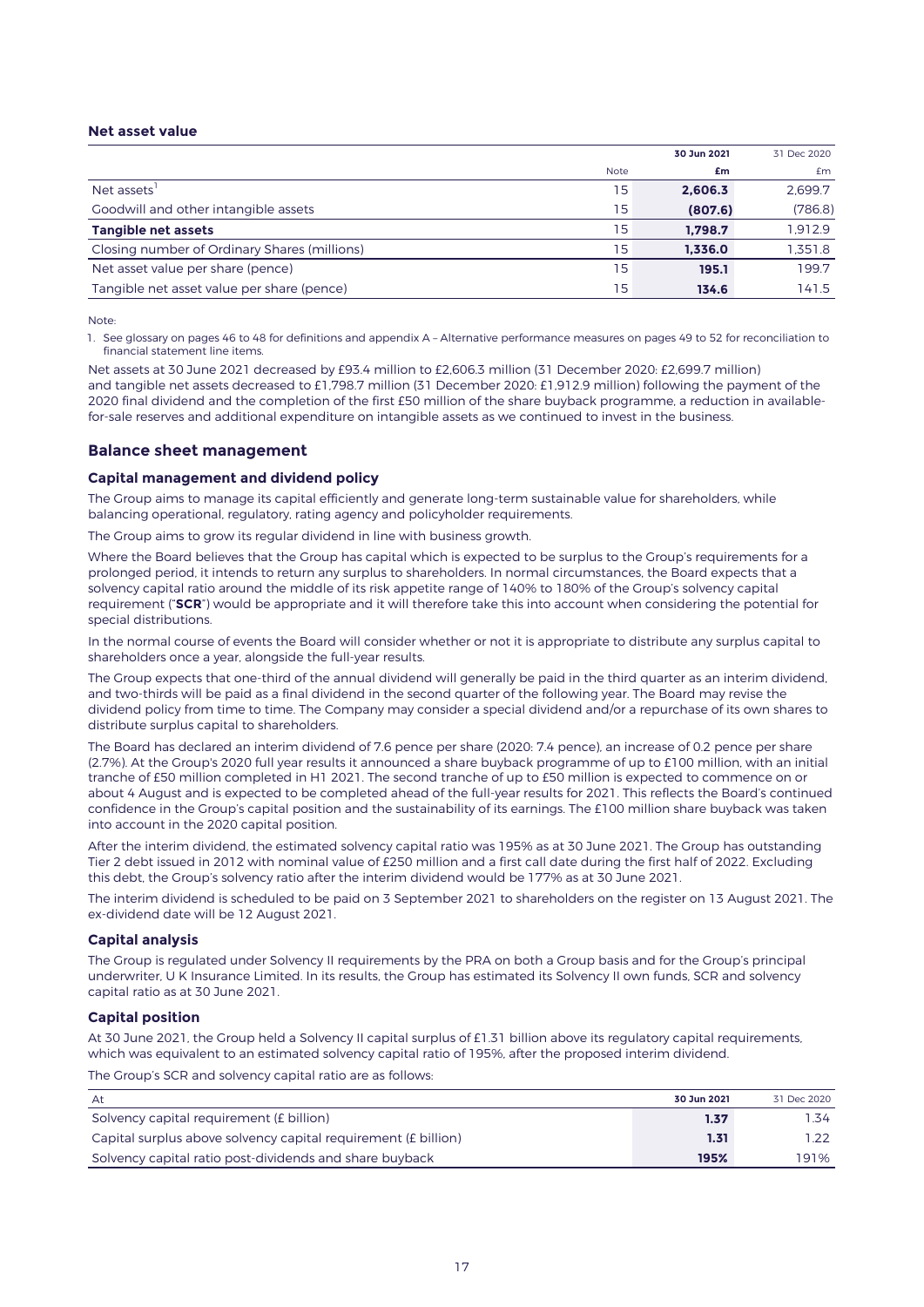### **Movement in capital surplus**

|                                                                                              | 30 Jun 2021 | 31 Dec 2020 |
|----------------------------------------------------------------------------------------------|-------------|-------------|
|                                                                                              | £bn         | £bn         |
| <b>Capital surplus at 1 January</b>                                                          | 1.22        | 0.85        |
| Capital generation excluding market movements                                                | 0.29        | 0.59        |
| Market movements                                                                             | (0.02)      | (0.02)      |
| <b>Capital generation</b>                                                                    | 0.27        | 0.57        |
| Change in solvency capital requirement                                                       | (0.03)      | (0.02)      |
| <b>Surplus generation</b>                                                                    | 0.24        | 0.55        |
| Capital expenditure                                                                          | (0.05)      | (0.16)      |
| Tier 2 debt issue                                                                            |             | 0.26        |
| Cancellation of 2019 year-end distribution and reinstatement for 2020 half-year <sup>1</sup> |             | 0.12        |
| Interim dividend <sup>2</sup>                                                                | (0.10)      | (0.10)      |
| Final dividend <sup>2</sup>                                                                  |             | (0.20)      |
| Share buyback                                                                                |             | (0.10)      |
| Net surplus movement                                                                         | 0.09        | 0.37        |
| Capital surplus at 30 June 2021 / 31 December 2020                                           | 1.31        | 1.22        |

Note:

1. Relates to the cancellation of the 2019 cash dividend (£197 million) and share buyback (£120 million); offset by the special dividend subsequently declared at half-year 2020.

2. Foreseeable dividends included above are adjusted to exclude the expected dividend waivers in relation to shares held by the employee share trusts, which are held to meet obligations arising on the various share option awards.

In H1 2021, the Group generated £0.27 billion of Solvency II capital, of which £0.05 billion related to a change in the Group's deferred tax rate, following the change to the UK corporation tax rate from 19% to 25% with effect from 1 April 2023. This was offset by £0.05 billion of capital expenditure and interim dividends of £0.10 billion. In 2021, capital expenditure levels are expected to reduce to around £120 million as core systems are being delivered. In addition, £84.5 million of restructuring costs in relation to the purchase of the Bromley office lease decreased capital generation in 2021.

### **Change in solvency capital requirement**

|                                           | 2021   |
|-------------------------------------------|--------|
|                                           | £bn    |
| Solvency capital requirement at 1 January | 1.34   |
| Model and parameter changes               | (0.04) |
| Exposure changes                          | 0.07   |
| Solvency capital requirement at 30 June   | 1.37   |

The Group's SCR has increased by £0.03 billion in the year. Exposure changes resulted in a £0.07 billion increase, which was offset by a decrease of £0.04 billion relating to model and parameter changes.

### **Scenario and sensitivity analysis**

The following table shows the impact on the Group's estimated solvency capital ratio in the event of the following scenarios as at 30 June 2021. The impact on the Group's solvency capital ratio arises from movements in both the Group's solvency capital requirement and own funds.

|                                                                                             | Impact on solvency capital ratio <sup>1</sup> |             |
|---------------------------------------------------------------------------------------------|-----------------------------------------------|-------------|
| Scenario                                                                                    | 30 Jun 2021                                   | 31 Dec 2020 |
| Deterioration of small bodily injury motor claims equivalent to that experienced in         |                                               |             |
| 2008/09                                                                                     | (6pts)                                        | (6pts)      |
| One-off catastrophe loss equivalent to the 1990 storm "Daria"                               | (9pts)                                        | (8pts)      |
| One-off catastrophe loss based on extensive flooding of the River Thames                    | (9pts)                                        | (8pts)      |
| Change in Solvency II reserving basis for PPOs to use a real discount rate of minus $1\%^2$ | (9pts)                                        | (10pts)     |
| 100bps increase in credit spreads <sup>3</sup>                                              | (9pts)                                        | (9pts)      |
| 100bps decrease in interest rates with no change in the PPO real discount rate              | (2pts)                                        | (2pts)      |

**Notes** 

1. 2021 figures exclude from own funds the value of the £250 million Tier 2 subordinated debt which has a first call date of 27 April 2022. The comparative period has been represented on this basis, with the only change being the interest rate sensitivity which was reported as (3pts) at 31 December 2020.

2. The PPO real discount rate used is an actuarial judgement which is reviewed annually based on the economic outlook for wage inflation relative to the PRA discount rate curve.

3. Only includes the impact on AFS assets (excludes illiquid assets such as infrastructure debt) and assumes no change to the SCR.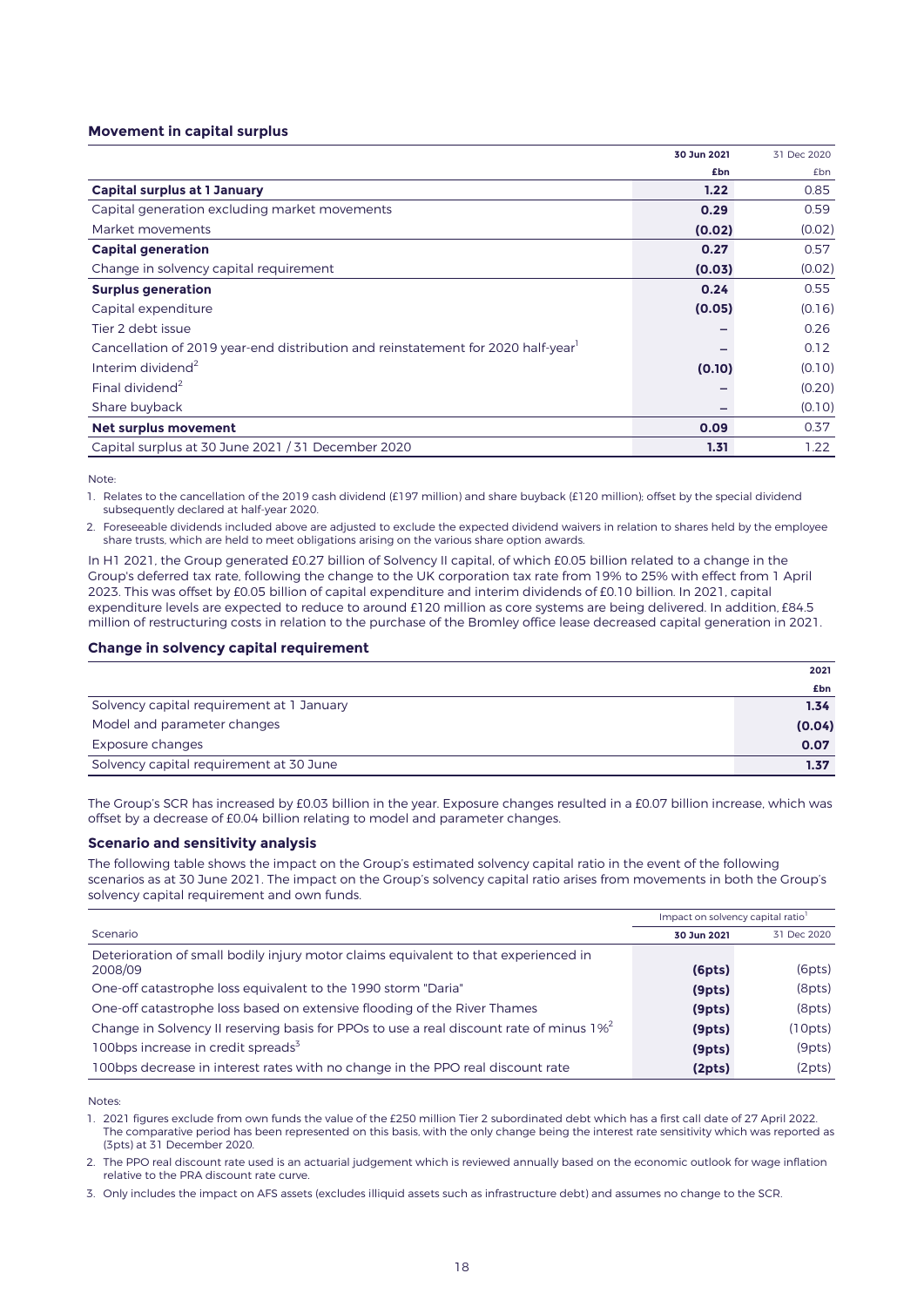### **Own funds**

The following table splits the Group's own funds by tier on a Solvency II basis.

| At                                              | 30 Jun 2021 | 31 Dec 2020 |
|-------------------------------------------------|-------------|-------------|
|                                                 | £bn         | <b>£bn</b>  |
| Tier 1 capital before foreseeable distributions | 1.79        | 1.84        |
| Foreseeable dividend and share buyback          | (0.15)      | (0.30)      |
| Tier 1 capital - unrestricted                   | 1.64        | 1.54        |
| Tier 1 capital - restricted                     | 0.37        | 0.38        |
| Tier 1 capital                                  | 2.01        | 1.92        |
| Tier 2 capital - subordinated debt              | 0.52        | 0.53        |
| Tier 3 capital - deferred tax                   | 0.15        | 0.11        |
| Total own funds                                 | 2.68        | 2.56        |

During H1 2021, the Group's own funds increased from £2.56 billion to £2.68 billion. Tier 1 capital after foreseeable distributions represents 75% of own funds and 147% of the estimated SCR. Tier 2 capital relates solely to the Group's £0.52 billion subordinated debt. The amount of Tier 2 and Tier 3 capital permitted under the Solvency II regulations is 50% of the Group's SCR and of Tier 3 alone is less than 15%. Therefore, the Group currently has no ineligible capital to meet the consolidated Group SCR. The maximum amount of Restricted Tier 1 capital permitted as a proportion of total Tier 1 capital under the Solvency II regulations is 20%. Restricted Tier 1 capital relates solely to the Tier 1 notes issued in 2017.

### **Reconciliation of IFRS shareholders' equity to Solvency II own funds**

| At                                          | 30 Jun 2021 | 31 Dec 2020 |
|---------------------------------------------|-------------|-------------|
|                                             | £bn         | <b>£bn</b>  |
| Total shareholders' equity                  | 2.61        | 2.70        |
| Goodwill and intangible assets              | (0.81)      | (0.79)      |
| Change in valuation of technical provisions | 0.08        | 0.04        |
| Other asset and liability adjustments       | (0.09)      | (0.11)      |
| Foreseeable dividend and share buyback      | (0.15)      | (0.30)      |
| Tier 1 capital - unrestricted               | 1.64        | 1.54        |
| Tier 1 capital - restricted                 | 0.37        | 0.38        |
| <b>Tier 1 capital</b>                       | 2.01        | 1.92        |
| Tier 2 capital - subordinated debt          | 0.52        | 0.53        |
| Tier 3 capital - deferred tax               | 0.15        | 0.11        |
| <b>Total own funds</b>                      | 2.68        | 2.56        |

### **Leverage**

The Group's financial leverage increased by 0.6 percentage points to 24.8% (2020: 24.2%). The increase was primarily due to a decrease in shareholder's equity following the payment of the 2020 final dividend and the first £50 million tranche of the share buyback programme, partially offset by H1 2021 profits.

| At                                    | 30 Jun 2021 | 31 Dec 2020 |
|---------------------------------------|-------------|-------------|
|                                       | £m          | <b>£m</b>   |
| Shareholders' equity                  | 2,606.3     | 2.699.7     |
| Tier 1 notes                          | 346.5       | 346.5       |
| Financial debt - subordinated debt    | 515.0       | 516.6       |
| <b>Total capital employed</b>         | 3.467.8     | 3.562.8     |
| Financial-leverage ratio <sup>1</sup> | 24.8%       | 24.2%       |

Notes:

1. Total IFRS financial debt and Tier 1 notes as a percentage of total IFRS capital employed.

## **Credit ratings**

Moody's Investors Service provide insurance financial-strength ratings for U K Insurance Limited, our principal underwriter. Moody's rate U K Insurance Limited as 'A1' for insurance financial strength (strong) with a stable outlook.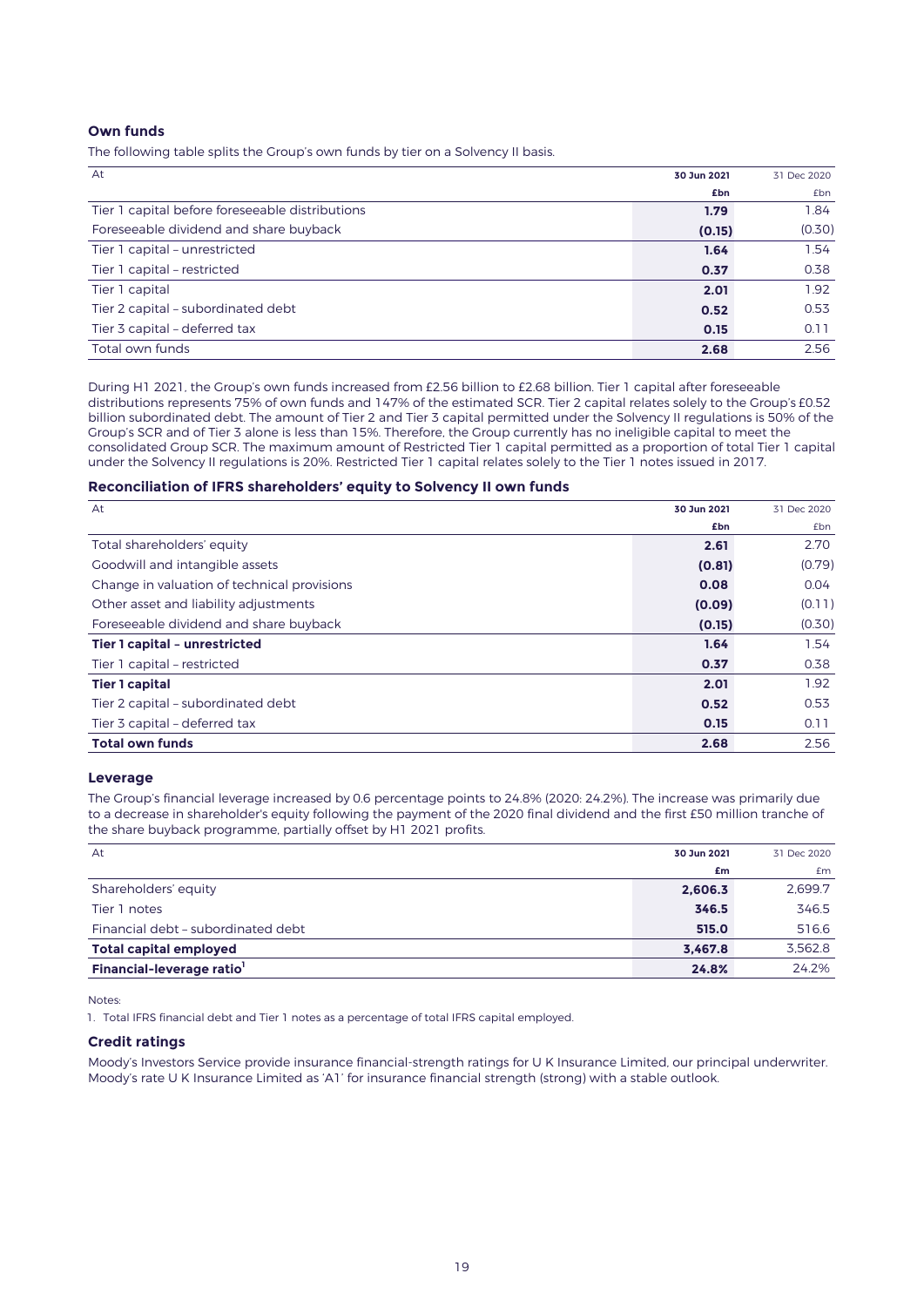## **Reserving**

We make provision for the full cost of outstanding claims from the general insurance business at the balance sheet date, including claims estimated to have been incurred but not yet reported at that date and associated claims handling costs. We consider the class of business, the length of time to notify a claim, the validity of the claim against a policy, and the claim value. Claims reserves could settle across a range of outcomes, and settlement certainty increases over time. However, for bodily injury claims the uncertainty is greater due to the length of time taken to settle these claims. The possibility of annuity payments for injured parties also increases this uncertainty.

We seek to adopt a conservative approach to assessing liabilities, as evidenced by the favourable development of historical claims reserves. Reserves are based on management's best estimate, which includes a prudence margin that exceeds the internal actuarial best estimate. This margin is set by reference to various actuarial scenario assessments and reserve distribution percentiles. It also considers other short and long-term risks not reflected in the actuarial inputs, as well as management's view on the uncertainties in relation to the actuarial best estimate.

The most common method of settling bodily injury claims is by a lump sum. When this includes an element of indemnity for recurring costs, such as loss of earnings or ongoing medical care, the settlement calculations apply the statutory discount rate (known as the Ogden discount rate) to reflect the fact that payment is made on a one-off basis rather than periodically over time. The current Ogden discount rate is minus 0.25% for England and Wales, minus 0.75% in Scotland, and minus 1.75% in Northern Ireland.

We reserve our large bodily injury claims at the relevant discount rate for each jurisdiction, with the overwhelming majority now case reserved at minus 0.25% as most will be settled under the law of England and Wales. The Ogden discount rate will be reviewed again at the latest in 2024. There has been an ongoing reduction in large bodily injury exposures as a result of continued positive prior-year development of claims reserves, and a higher proportion of reserves being covered by reinsurance as a result of the decision to opt for a lower reinsurance attachment point from 2014 onwards.

If the claimant prefers, large bodily injury claims can be settled using a PPO. This is an alternative way to provide an indemnity for recurring costs, making regular payments, usually for the rest of the claimant's life. These claims are reserved for using an internal discount rate, which is progressively unwound over time. As it is likely to take time to establish whether a claimant will prefer a PPO or a lump sum, until a settlement method is agreed we make assumptions about the likelihood that claimants will opt for a PPO. This is known as the PPO propensity.

Higher claims inflation continues to be a risk given the recent rise in global inflation across a wide range of sectors and commodities, which has also been evident in the UK. Many commentators expect inflation to overshoot central bank targets, in some cases to a material extent. The UK's emergence from Covid lockdowns and prospects for the pandemic to continue beyond the end of 2021 are further sources of uncertainty and potential economic strain. Claims inflation scenarios therefore remain relevant.

Prior-year reserve releases were £152.9 million (H1 2020: £123.2 million) concentrated towards more recent accident years with good experience in large bodily injury claims in later accident years also being a key contributor.

Looking forward, we expect to continue setting our initial management best estimate with an appropriate degree of conservatism. Assuming current claims trends continue, the contribution from prior-year reserve releases is expected to remain significant.

## **Claims reserves net of reinsurance**

| At<br>30 Jun 2021                        | 31 Dec 2020 |
|------------------------------------------|-------------|
| £m                                       | £m          |
| Motor<br>1,592.6                         | 1,678.9     |
| 288.2<br>Home                            | 289.5       |
| Rescue and other personal lines<br>122.4 | 104.8       |
| Commercial<br>511.1                      | 518.5       |
| <b>Total</b><br>2,514.3                  | 2.591.7     |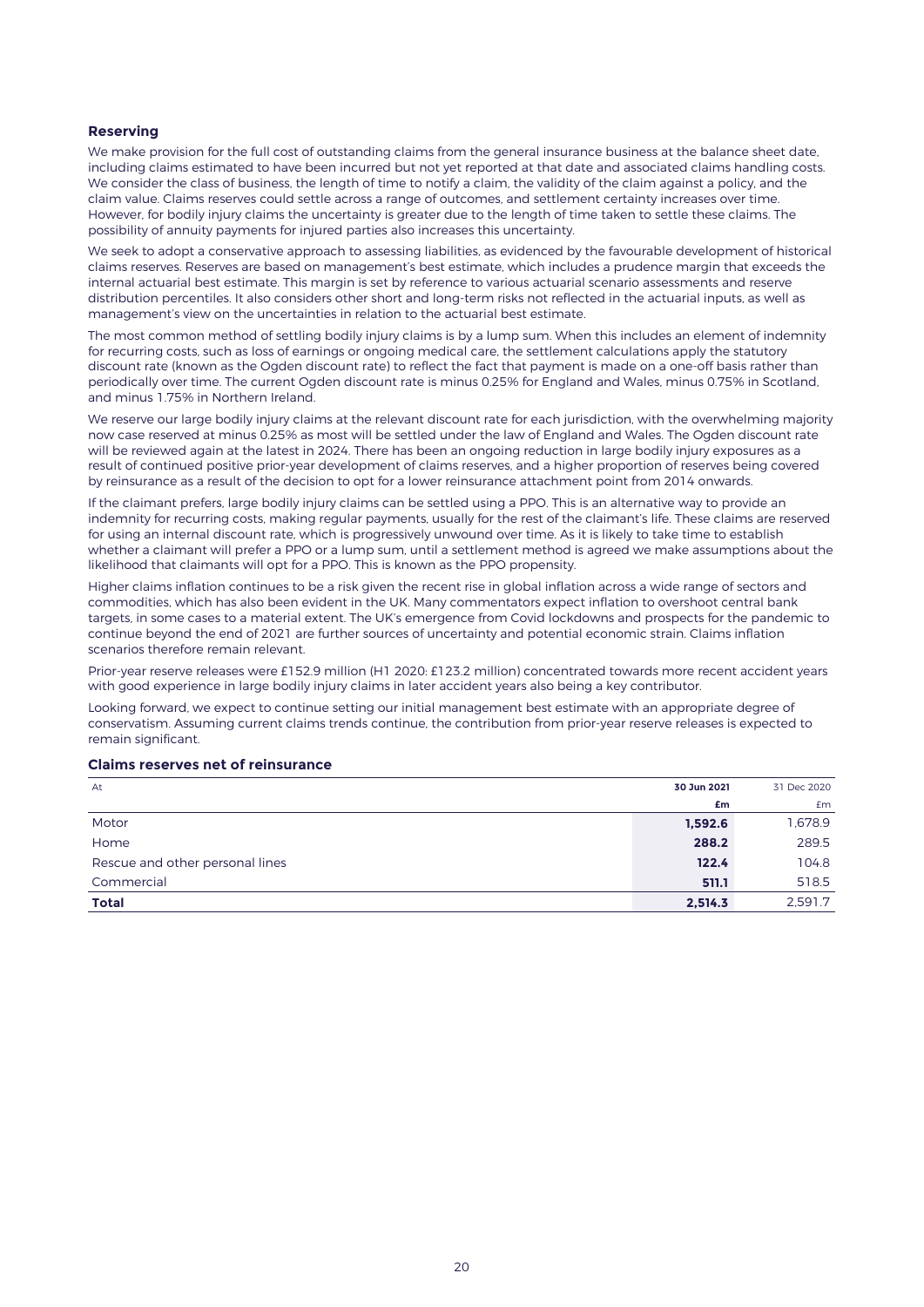## **Sensitivity analysis – the discount rate used in relation to PPOs, changes in the assumed Ogden discount rate and claims inflation**

The table below provides a sensitivity analysis of the potential net impact of a change in a single factor (the internal discount rate used for PPOs, the Ogden discount rate or claims inflation) with all other assumptions left unchanged. Other potential risks beyond the ones described could have additional financial impacts.

|                                                                                                   | Increase/(decrease) in profit<br>before $\text{tax}^{1,2}$ |             |
|---------------------------------------------------------------------------------------------------|------------------------------------------------------------|-------------|
| At                                                                                                | 30 Jun 2021                                                | 31 Dec 2020 |
|                                                                                                   | £m                                                         | £m          |
| PPOs <sup>3</sup>                                                                                 |                                                            |             |
| Impact of an increase in the discount rate used in the calculation of present values of 100 basis |                                                            |             |
| points                                                                                            | 45.6                                                       | 45.9        |
| Impact of a decrease in the discount rate used in the calculation of present values of 100 basis  |                                                            |             |
| points                                                                                            | (61.9)                                                     | (62.7)      |
| Ogden discount rate <sup>4</sup>                                                                  |                                                            |             |
| Impact of the Group reserving at a discount rate of 0.75% compared to minus 0.25% (2020:          |                                                            |             |
| 0.75% compared to minus 0.25%)                                                                    | 39.5                                                       | 43.7        |
| Impact of the Group reserving at a discount rate of minus 1.25% compared to minus 0.25%           |                                                            |             |
| (2020; minus 1.25% compared to minus 0.25%)                                                       | (55.0)                                                     | (61.1)      |
| <b>Claims inflation</b>                                                                           |                                                            |             |
| Impact of a decrease in claims inflation by 100 basis points for two consecutive years            | 36.0                                                       | 32.4        |
| Impact of an increase in claims inflation by 100 basis points for two consecutive years           | (35.7)                                                     | (32.2)      |

Notes:

- 1. These sensitivities are net of reinsurance and exclude the impact of taxation.
- 2. These sensitivities reflect one-off impacts at the balance sheet date and should not be interpreted as predictions.
- 3. The sensitivities relating to an increase or decrease in the real discount rate used for PPOs illustrate a movement in the time value of money from the assumed level of 0% for reserving. The PPO sensitivity has been calculated on the direct impact of the change in the real internal discount rate with all other factors remaining unchanged.
- 4. Ogden discount rate sensitivity has been calculated on the direct impact of a permanent change in the discount rate in England and Wales with all other factors remaining unchanged. We will consider the statutory discount rate when setting its reserves but not necessarily provide on this basis. This is intended to ensure that reserves are appropriate for current and potential future developments.

The PPO sensitivity above is calculated on the basis of a change in the internal discount rate used for the actuarial best estimate reserves as at 30 June 2021. It does not take into account any second order impacts such as changes in PPO propensity or reinsurance bad debt assumptions.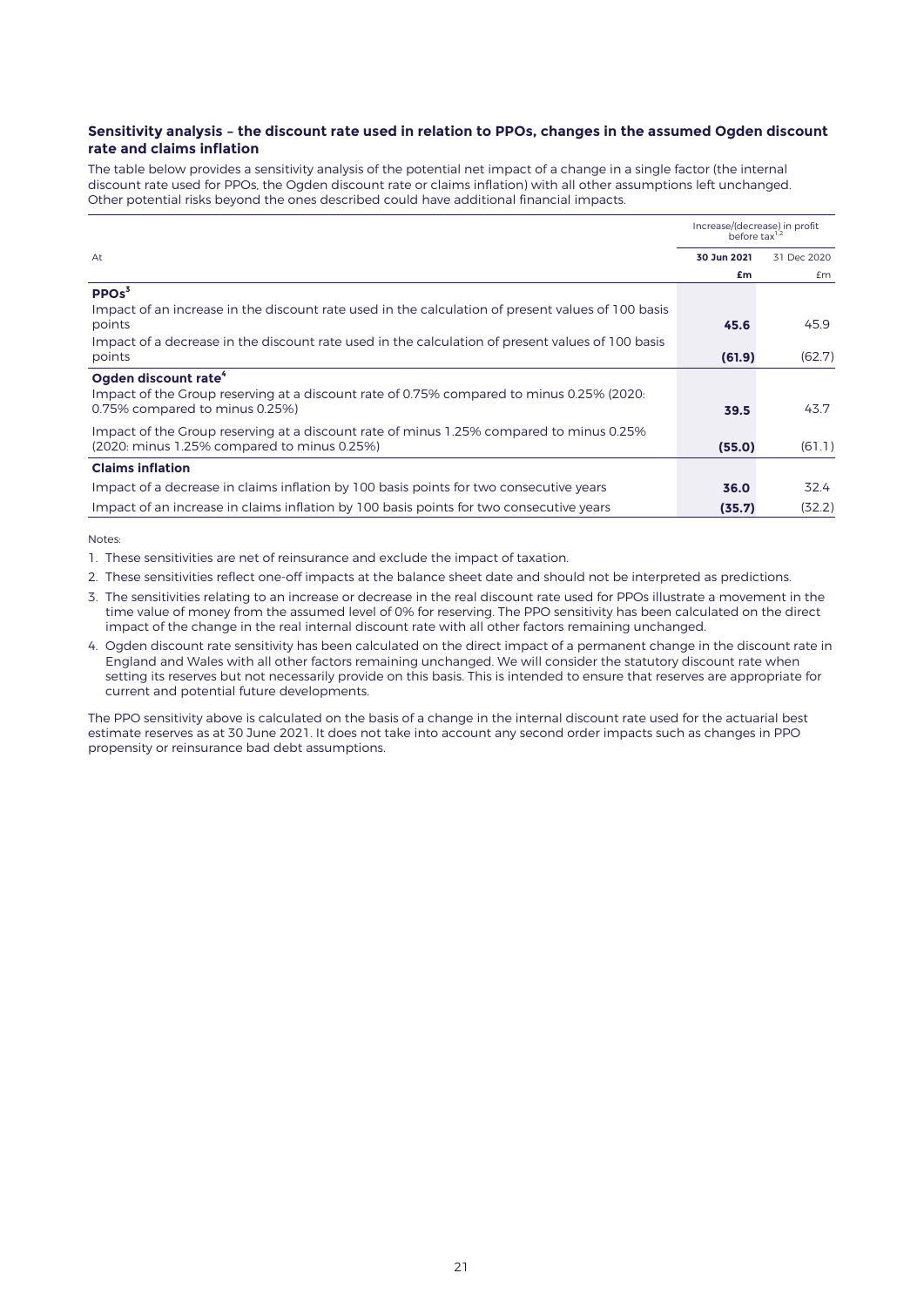## **Principal risks and uncertainties**

We carefully assess the principal risks facing us. Principal risks are defined as having a residual risk impact of £40 million or more on a 1-in-200 years basis, taking into account customer, financial and reputational impacts. The Group considers that the Risk profile remains broadly unchanged over the last six months and since the profile disclosed in the Annual Report and Accounts 2020 Risk management section on pages 71 to 72.

Principal risk

## **Insurance risk**

The risk of loss due to fluctuations in the timings, amount, frequency and severity of an insured event relative to the expectations at the time of underwriting.

Key drivers of the outlook for Insurance risk across our business plan include reserve, underwriting, distribution, pricing and reinsurance risks.

### **Market risk**

The risk of loss resulting from fluctuations in the level and in the volatility of market prices of assets, liabilities and financial instruments.

Key drivers of market risk are the sensitivity of the values of our assets and investments to changes in credit spreads, and our exposure to losses as a result of changes in interest rate term structure or volatility.

### **Operational risk**

The risk of loss due to inadequate or failed internal processes or systems, human error or from external events. The key risks within this category are Cyber, Technology & Infrastructure, Operational Resilience, Change, People, Information Management, Outsourcing, Partnerships and Fraud.

#### **Regulatory and compliance risk**

The risks leading to reputational damage, regulatory or legal censure, fines or prosecutions and other types of nonbudgeted operational risk losses associated with the Group's conduct and activities.

### **Credit risk**

The risk of loss resulting from default in obligations due from and/or changes in the credit standing of issuers of securities, counterparties or any debtors to which the Group is exposed.

#### **Strategic risk**

The risk of direct or indirect adverse effects resulting from strategies not being optimally chosen, implemented or adapted to changing conditions.

## **Potential effects of Covid-19 and Brexit on inflation**

In 2021 and beyond, Brexit and potential recession may have an impact on claims inflation together with market and customer behaviour.

The entering into of a trade and co-operation agreement between the UK and the EU helped avoid the more disruptive potential outcomes of Brexit, however the Covid-19 pandemic has to some extent masked certain effects of Brexit. Certain risks related to Brexit could still occur or be exacerbated to some degree, and we continue to be alert to possible developments.

Our business model has demonstrated resilience in the face of Covid-19 disruption, however the risk of further market shocks is ongoing and economic uncertainty is expected to remain high throughout H2 2021.

Globally, the market shock caused by the Covid-19 pandemic initially resulted in credit spreads in Europe and the US moving to levels last seen in the 2008/09 credit crisis and equity markets posted extremely steep percentage falls. Whilst markets have recovered to a degree, there still remains uncertainty over the duration and continued impact of the pandemic. As a result of the Covid-19 pandemic, the UK Government has acted to support UK employees and prevent lasting damage to the economy. However, the current economic recovery progress could slow or revert when governments unwind support in H2 2021. The disruption to global trade and supply-chains caused by the pandemic could increase the risk of inflation in the long-term. Specific examples where this may be relevant to the Group include cost of care inflation and motor claims inflation.

The Group's investment portfolio is positioned relatively defensively; however, if global financial instability were to worsen significantly, additional steps could be taken such as further shifting the portfolio towards 'defensive' sectors or increasing more allocation to cash.

The Group portfolio contains a proportion of short-maturity bonds which could be sold relatively quickly if necessary. Recent stress and scenario testing has highlighted that the largest impacts of market shocks would be on the Group's asset portfolio. The Group believes that the risks from market shocks are being appropriately monitored.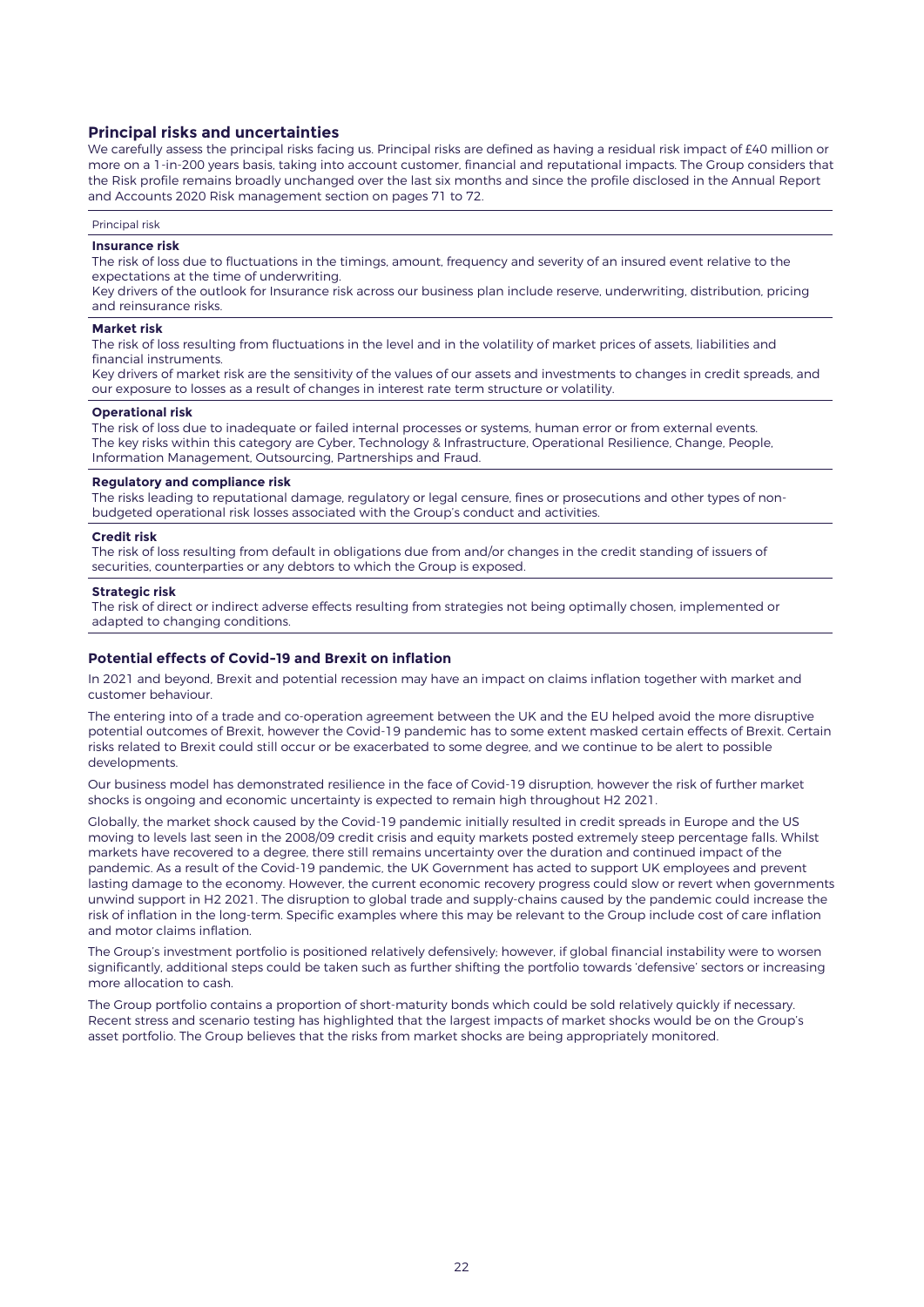## **Emerging risks**

Emerging risks are defined in the Group as newly developing risks that are often difficult to quantify but may materially affect the Group. Emerging risks are usually highly uncertain risks which are external to the Group. The Group has in place an emerging risks process designed to enable it to:

- have a proactive approach to emerging risk management;
- identify, manage and monitor a broad range of potential emerging risks; and
- mitigate the impact of emerging risks which could impact the delivery of the Plan.

The Group records emerging risks within an Emerging Risk Register. An update on emerging risks is presented to the Board Risk Committee annually and is supplemented by deep dives into selected emerging risks. During 2020, the Group Risk Function worked with first line of defence subject matter experts to enhance the quality and detail of emerging risk updates.

Key emerging risks are outlined below:

### **Climate change**

The Group recognises that climate change potentially poses material long-term financial risks to the business and is receiving increased scrutiny from regulators and investors. Climate change risks can be divided into three categories: physical, transition and liability risks. All three of these categories can manifest themselves through a range of existing risks within the material risk register, including insurance, market, operational, strategic and reputational risks.

Following the issue of the PRA's Supervisory Statement SS3/19, the Group has appointed the Chief Risk Officer as the Senior Management Function holder for Climate Change and put an initial plan in place to address the expectations set out in the supervisory statement.

The Group has updated risk policies and minimum standards explicitly to reference the risks from climate change, and we reviewed climate-related key performance indicators for energy usage and emissions across the business throughout H2 2020, to help inform future climate-related financial disclosures.

The risks and impacts of climate change are wide ranging; the Group is focusing increasingly on climate change, with related risk management activity which includes monitoring climate change through the Emerging Risk process, forming a Climate Change working group and continuing its journey to implement the recommendations of the TCFD.

As part of embedding the management of these climate-related financial risks in 2021, the Group is currently participating in the Bank of England's CBES exercise, which is designed to test the resilience of the financial system to the physical and transition risks from climate change.

Finally, we have committed to Science-Based Targets for Scope 1,2 and 3 to help the Group to reduce its carbon footprint and we continue to make good progress towards becoming a 100% carbon neutral business by investing in high impact social projects to offset scope 1,2 and 3 emissions.

### **Ethical use of data**

The Group identified the need to establish a framework to address the increased focus from the Group's regulators on data ethics as an Emerging Risk in H2 2019, with activity underway to mitigate against associated risks. The industry and policymakers' view of this risk is still emerging, as legislation and regulation in this area is yet to mature; however, it is a growing area of focus for the Group's regulators and for the Group itself.

A Data Ethics Framework has been created which forms part of the Group's Data Governance structure. The Data Ethics Framework outlines how the Group will incorporate emerging data ethics considerations into current Customer Conduct processes and forums and the escalation route for ethical issues to the Customer Conduct Committee, with a new Data Governance Forum and Data Governance Steering Committee set up to provide oversight.

It is intended that data ethics principles will be incorporated into the data governance roll out across business areas, and work will continue through 2021 to confirm and embed the proposed principles-based approach.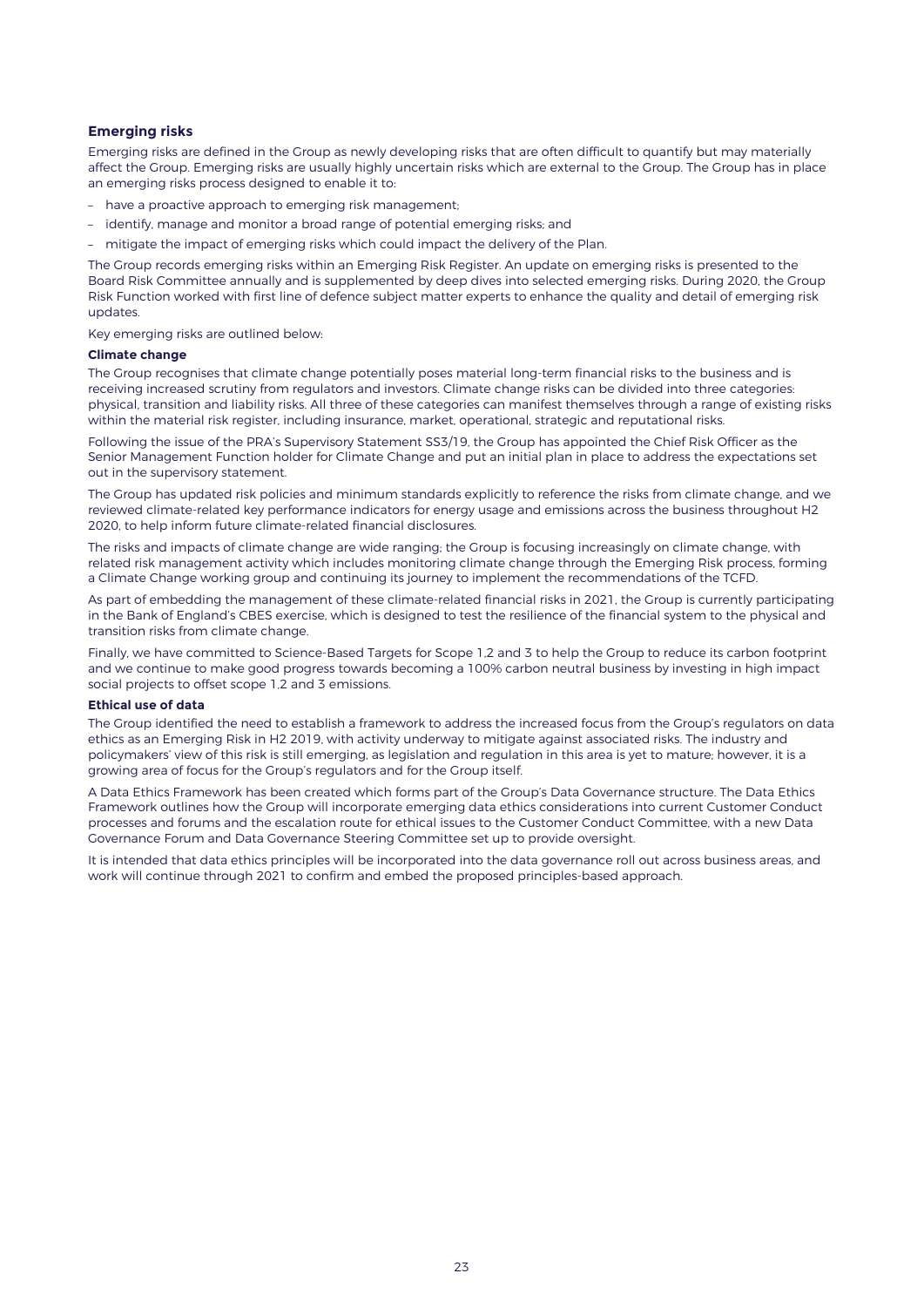# **CONDENSED CONSOLIDATED INCOME STATEMENT**

For the six months ended 30 June 2021

|                                                                      |           | 6 months 2021 6 months 2020 | Full year 2020 |
|----------------------------------------------------------------------|-----------|-----------------------------|----------------|
|                                                                      | £m        | f <sub>m</sub>              | £m             |
| <b>Notes</b>                                                         | unaudited | unaudited                   | audited        |
| Gross earned premium                                                 | 1,566.8   | 1.585.3                     | 3.189.3        |
| Reinsurance premium                                                  | (111.2)   | (110.9)                     | (228.8)        |
| 5<br><b>Net earned premium</b>                                       | 1.455.6   | 1.474.4                     | 2.960.5        |
| 6<br>Investment return                                               | 68.4      | 41.3                        | 95.1           |
| Instalment income                                                    | 49.1      | 54.8                        | 109.3          |
| 7<br>Other operating income                                          | 23.1      | 25.2                        | 49.9           |
| <b>Total income</b>                                                  | 1.596.2   | 1,595.7                     | 3,214.8        |
| Insurance claims                                                     | (814.4)   | (738.2)                     | (1.730.4)      |
| Insurance claims recoverable from / (payable to) reinsurers          | 57.3      | (130.8)                     | 16.8           |
| 8<br>Net insurance claims                                            | (757.1)   | (869.0)                     | (1,713.6)      |
| 9<br>Commission expenses                                             | (106.6)   | (89.8)                      | (254.7)        |
| Operating expenses (including restructuring and one-off costs)<br>10 | (454.1)   | (387.0)                     | (763.8)        |
| <b>Total expenses</b>                                                | (560.7)   | (476.8)                     | (1.018.5)      |
| 11<br>Finance costs                                                  | (17.1)    | (13.5)                      | (31.3)         |
| <b>Profit before tax</b>                                             | 261.3     | 236.4                       | 451.4          |
| 12<br>Tax charge                                                     | (57.5)    | (43.8)                      | (84.2)         |
| Profit for the period attributable to owners of the Company          | 203.8     | 192.6                       | 367.2          |
|                                                                      |           |                             |                |
| <b>Earnings per share:</b>                                           |           |                             |                |
| 14<br>Basic (pence)                                                  | 14.5      | 13.6                        | 25.8           |
| Diluted (pence)<br>14                                                | 14.3      | 13.4                        | 25.5           |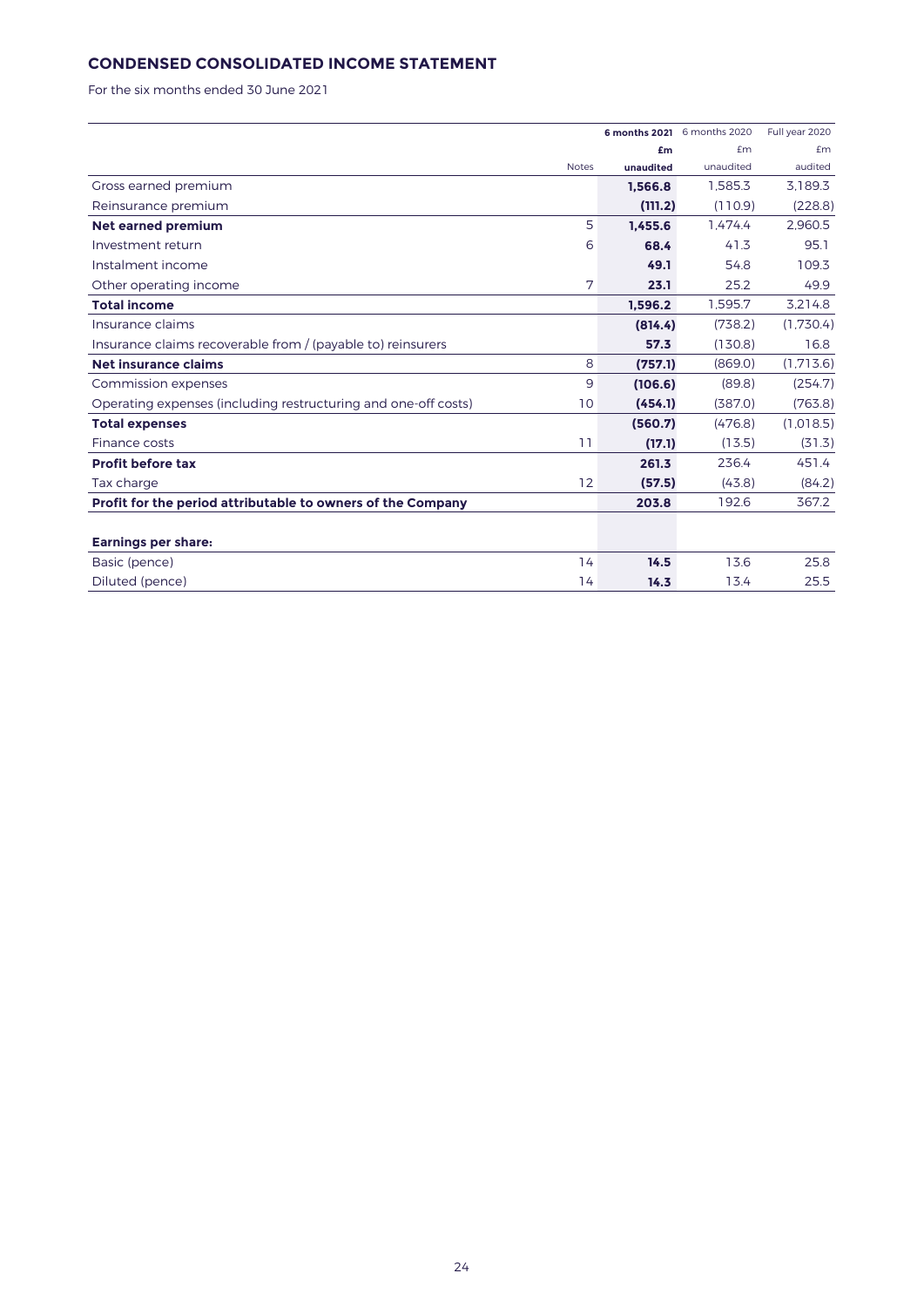# **CONDENSED CONSOLIDATED STATEMENT OF COMPREHENSIVE INCOME**

For the six months ended 30 June 2021

|                                                                                        |           | 6 months 2021 6 months 2020 | Full year 2020 |
|----------------------------------------------------------------------------------------|-----------|-----------------------------|----------------|
|                                                                                        | £m        | f <sub>m</sub>              | Em             |
|                                                                                        | unaudited | unaudited                   | audited        |
| Profit for the period attributable to owners of the Company                            | 203.8     | 192.6                       | 367.2          |
| Other comprehensive (loss) / income                                                    |           |                             |                |
| Items that will not be reclassified subsequently to the income statement:              |           |                             |                |
| Actuarial loss on defined benefit plan                                                 |           |                             | (0.4)          |
| Tax relating to items that will not be reclassified                                    | 0.2       | 0.2                         | 0.3            |
|                                                                                        | 0.2       | 0.2                         | (0.1)          |
| Items that may be reclassified subsequently to the income statement:                   |           |                             |                |
| Cash flow hedges                                                                       | (0.1)     | (0.3)                       | (0.1)          |
| Fair value (loss) / gain on AFS investments                                            | (36.2)    | (46.1)                      | 47.4           |
| Less: realised net (gains) / losses on AFS investments included in the income          |           |                             |                |
| statement                                                                              | (6.8)     | 3.6                         | (1.1)          |
| Tax relating to items that may be reclassified                                         | 4.6       | 6.9                         | (9.9)          |
|                                                                                        | (38.5)    | (35.9)                      | 36.3           |
| Other comprehensive (loss) / income for the period net of tax                          | (38.3)    | (35.7)                      | 36.2           |
| Total comprehensive income for the period attributable to the owners of the<br>Company | 165.5     | 156.9                       | 403.4          |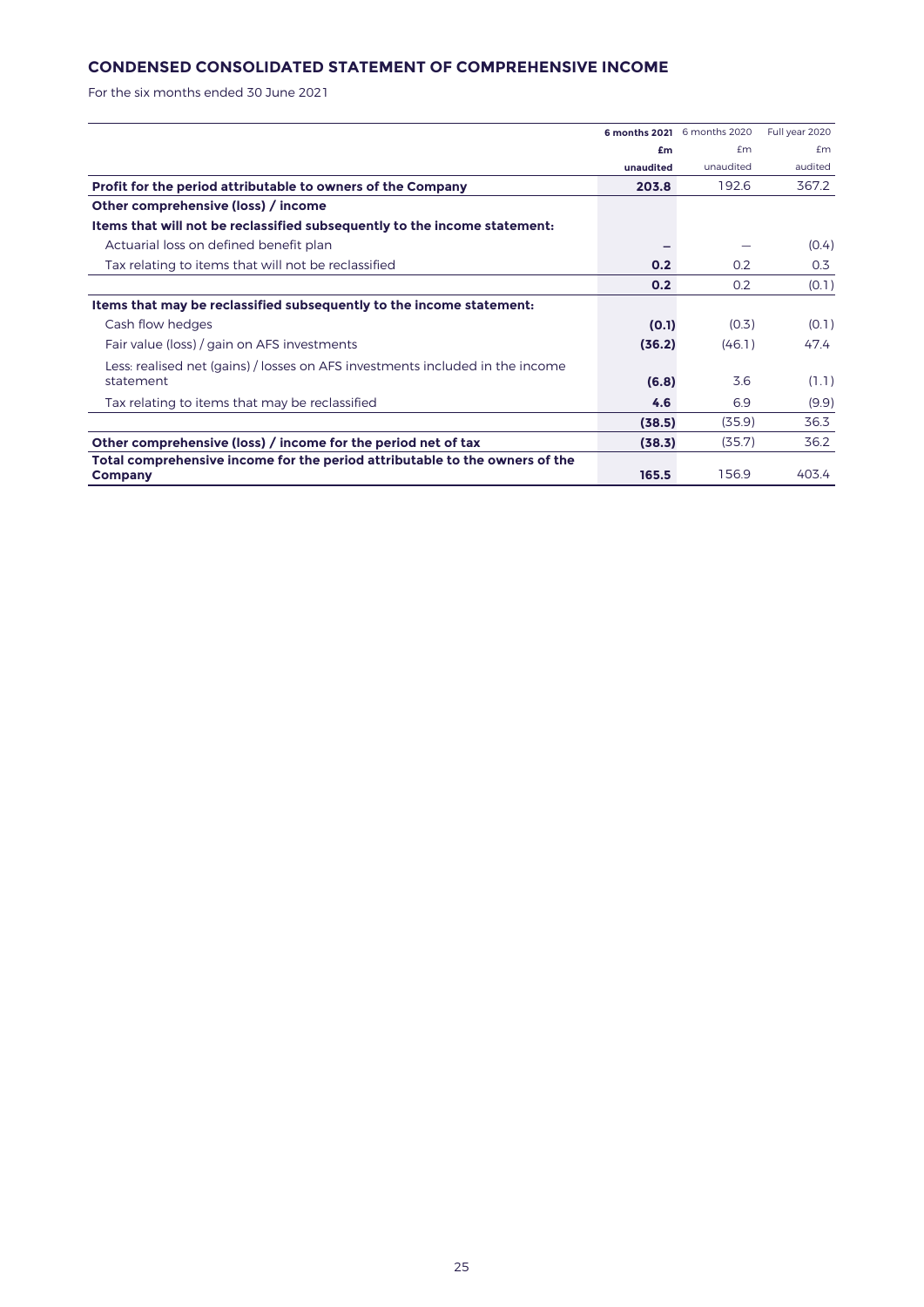# **CONDENSED CONSOLIDATED BALANCE SHEET**

As at 30 June 2021

|                                                       |              | 30 Jun 2021 | 31 Dec 2020 |
|-------------------------------------------------------|--------------|-------------|-------------|
|                                                       |              | £m          | £m          |
|                                                       | <b>Notes</b> | unaudited   | audited     |
| <b>Assets</b>                                         |              |             |             |
| Goodwill and other intangible assets                  |              | 807.6       | 786.8       |
| Property, plant and equipment                         |              | 158.5       | 146.1       |
| Right-of-use-assets                                   |              | 77.0        | 137.8       |
| Investment property                                   |              | 302.1       | 292.1       |
| Reinsurance assets                                    | 16           | 1.110.6     | 1.129.2     |
| Deferred acquisition costs                            |              | 181.4       | 172.2       |
| Insurance and other receivables                       |              | 836.6       | 848.2       |
| Prepayments, accrued income and other assets          |              | 128.1       | 126.0       |
| Derivative financial instruments                      |              | 23.6        | 73.4        |
| Retirement benefit asset                              |              | 9.0         | 9.0         |
| Financial investments                                 | 17           | 4,815.5     | 4,681.4     |
| Cash and cash equivalents                             | 18           | 859.5       | 1,220.1     |
| <b>Total assets</b>                                   |              | 9,309.5     | 9,622.3     |
|                                                       |              |             |             |
| <b>Equity</b>                                         |              |             |             |
| Shareholders' equity                                  |              | 2,606.3     | 2,699.7     |
| Tier 1 notes                                          | 20           | 346.5       | 346.5       |
| <b>Total equity</b>                                   |              | 2,952.8     | 3,046.2     |
|                                                       |              |             |             |
| <b>Liabilities</b>                                    |              |             |             |
| Subordinated liabilities                              | 21           | 515.0       | 516.6       |
| Insurance liabilities                                 | 22           | 3,556.9     | 3,617.0     |
| Unearned premium reserve                              |              | 1.486.8     | 1,497.1     |
| <b>Borrowings</b>                                     | 18           | 54.3        | 51.9        |
| Derivative financial instruments                      |              | 71.1        | 57.2        |
| Provisions                                            |              | 104.2       | 114.8       |
| Trade and other payables including insurance payables |              | 475.2       | 549.9       |
| Lease liabilities                                     |              | 83.9        | 152.4       |
| Deferred tax liabilities                              |              | 2.0         | 8.7         |
| <b>Current tax liabilities</b>                        |              | 7.3         | 10.5        |
| <b>Total liabilities</b>                              |              | 6,356.7     | 6,576.1     |
| <b>Total equity and liabilities</b>                   |              | 9,309.5     | 9,622.3     |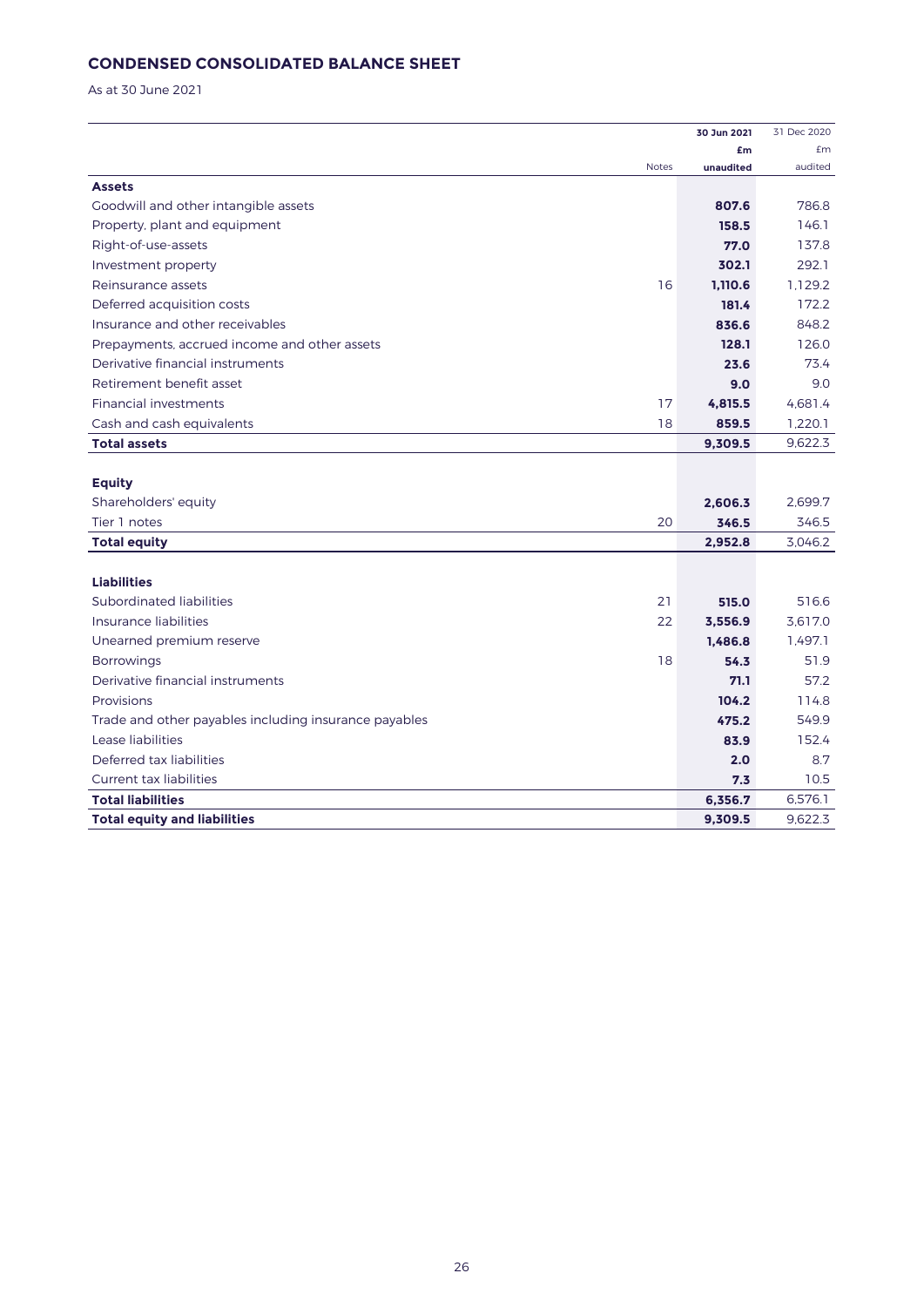# **CONDENSED CONSOLIDATED STATEMENT OF CHANGES IN EQUITY**

For the six months ended 30 June 2021

|                                                              | Share<br>capital<br>(note 19) | Employee<br>trust shares | Capital<br>reserves | <b>AFS</b><br>revaluation<br>reserve | Foreign<br>exchange<br>translation<br>reserve | Retained<br>earnings | Share-<br>holders'<br>equity | Tier 1<br>notes<br>(note 20) | Total<br>Equity |
|--------------------------------------------------------------|-------------------------------|--------------------------|---------------------|--------------------------------------|-----------------------------------------------|----------------------|------------------------------|------------------------------|-----------------|
|                                                              | £m                            | £m                       | £m                  | £m                                   | £m                                            | £m                   | <b>£m</b>                    | £m                           | £m              |
| <b>Balance at 1 January 2020</b><br>(audited)                | 150.0                         | (30.2)                   | 1.450.0             | 47.5                                 | 0.1                                           | 1.026.2              | 2.643.6                      | 346.5                        | 2.990.1         |
| Profit for the year                                          |                               |                          |                     | $\overline{\phantom{0}}$             |                                               | 367.2                | 367.2                        |                              | 367.2           |
| Other comprehensive income                                   |                               |                          |                     | 36.4                                 | (0.1)                                         | (0.1)                | 36.2                         |                              | 36.2            |
| Dividends and appropriations<br>paid (note 13)               |                               |                          |                     |                                      |                                               | (312.5)              | (312.5)                      |                              | (312.5)         |
| Shares acquired by employee<br>trusts                        |                               | (23.8)                   |                     |                                      |                                               |                      | (23.8)                       |                              | (23.8)          |
| Shares cancelled following<br>buyback                        | (1.1)                         |                          | 1.1                 |                                      |                                               | (30.0)               | (30.0)                       |                              | (30.0)          |
| Credit to equity for equity-<br>settled share-based payments |                               |                          |                     |                                      |                                               | 18.5                 | 18.5                         |                              | 18.5            |
| Shares distributed by<br>employee trusts                     |                               | 13.7                     |                     |                                      |                                               | (13.7)               |                              |                              |                 |
| Tax on share-based payments                                  |                               |                          |                     |                                      |                                               | 0.5                  | 0.5                          |                              | 0.5             |
| <b>Balance at 31 December 2020</b><br>(audited)              | 148.9                         | (40.3)                   | 1,451.1             | 83.9                                 |                                               | 1.056.1              | 2.699.7                      | 346.5                        | 3.046.2         |
| Profit for the year                                          |                               |                          | -                   |                                      |                                               | 203.8                | 203.8                        |                              | 203.8           |
| Other comprehensive loss                                     |                               |                          | -                   | (38.4)                               | (0.1)                                         | 0.2                  | (38.3)                       | -                            | (38.3)          |
| Dividends and appropriations<br>paid (note 13)               |                               |                          |                     |                                      |                                               | (207.2)              | (207.2)                      |                              | (207.2)         |
| Shares acquired by employee<br>trusts                        |                               | (10.3)                   |                     |                                      |                                               |                      | (10.3)                       | -                            | (10.3)          |
| Shares cancelled following<br>buyback                        | (1.8)                         |                          | 1.8                 |                                      |                                               | (50.3)               | (50.3)                       |                              | (50.3)          |
| Credit to equity for equity-<br>settled share-based payments |                               |                          |                     |                                      |                                               | 8.8                  | 8.8                          |                              | 8.8             |
| Shares distributed by<br>employee trusts                     |                               | 13.1                     |                     |                                      |                                               | (13.1)               |                              |                              |                 |
| Tax on share-based payments                                  |                               |                          |                     |                                      |                                               | 0.1                  | 0.1                          |                              | 0.1             |
| Balance at 30 June 2021<br>(unaudited)                       | 147.1                         | (37.5)                   | 1,452.9             | 45.5                                 | (0.1)                                         |                      | 998.4 2,606.3                |                              | 346.5 2,952.8   |

|                                                              | Share<br>capital<br>(note 19) | Employee<br>trust shares | Capital<br>reserves | <b>AFS</b><br>revaluation<br>reserve | Foreign<br>exchange<br>translation<br>reserve | Retained<br>earnings | Share-<br>holders'<br>equity | Tier 1<br>notes<br>(note 20) | Total<br>Equity |
|--------------------------------------------------------------|-------------------------------|--------------------------|---------------------|--------------------------------------|-----------------------------------------------|----------------------|------------------------------|------------------------------|-----------------|
|                                                              | £m                            | £m                       | <b>£m</b>           | Em                                   | £m                                            | Em                   | <b>£m</b>                    | £m                           | Em              |
| <b>Balance at 1 January 2020</b><br>(audited)                | 150.0                         | (30.2)                   | 1,450.0             | 47.5                                 | 0.1                                           | 1,026.2              | 2,643.6                      | 346.5                        | 2,990.1         |
| Profit for the year                                          |                               |                          |                     |                                      | $\overline{\phantom{0}}$                      | 192.6                | 192.6                        |                              | 192.6           |
| Other comprehensive loss                                     |                               |                          |                     | (35.6)                               | (0.3)                                         | 0.2                  | (35.7)                       |                              | (35.7)          |
| Dividends and appropriations<br>paid (note 13)               |                               |                          |                     |                                      |                                               | (8.3)                | (8.3)                        |                              | (8.3)           |
| Shares acquired by employee<br>trusts                        |                               | (14.9)                   |                     |                                      |                                               |                      | (14.9)                       |                              | (14.9)          |
| Shares cancelled following<br>buyback                        | (1.1)                         |                          | 1.1                 |                                      |                                               | (30.0)               | (30.0)                       |                              | (30.0)          |
| Credit to equity for equity-<br>settled share-based payments |                               |                          |                     |                                      |                                               | 9.0                  | 9.0                          |                              | 9.0             |
| Shares distributed by<br>employee trusts                     |                               | 8.8                      |                     |                                      |                                               | (8.8)                |                              |                              |                 |
| Tax on share-based payments                                  |                               |                          |                     |                                      |                                               | 0.2                  | 0.2                          |                              | 0.2             |
| <b>Balance at 30 June 2020</b><br>(unaudited)                | 148.9                         | (36.3)                   | 1.451.1             | 11.9                                 |                                               | $(0.2)$ 1.181.1      | 2,756.5                      | 346.5                        | 3,103.0         |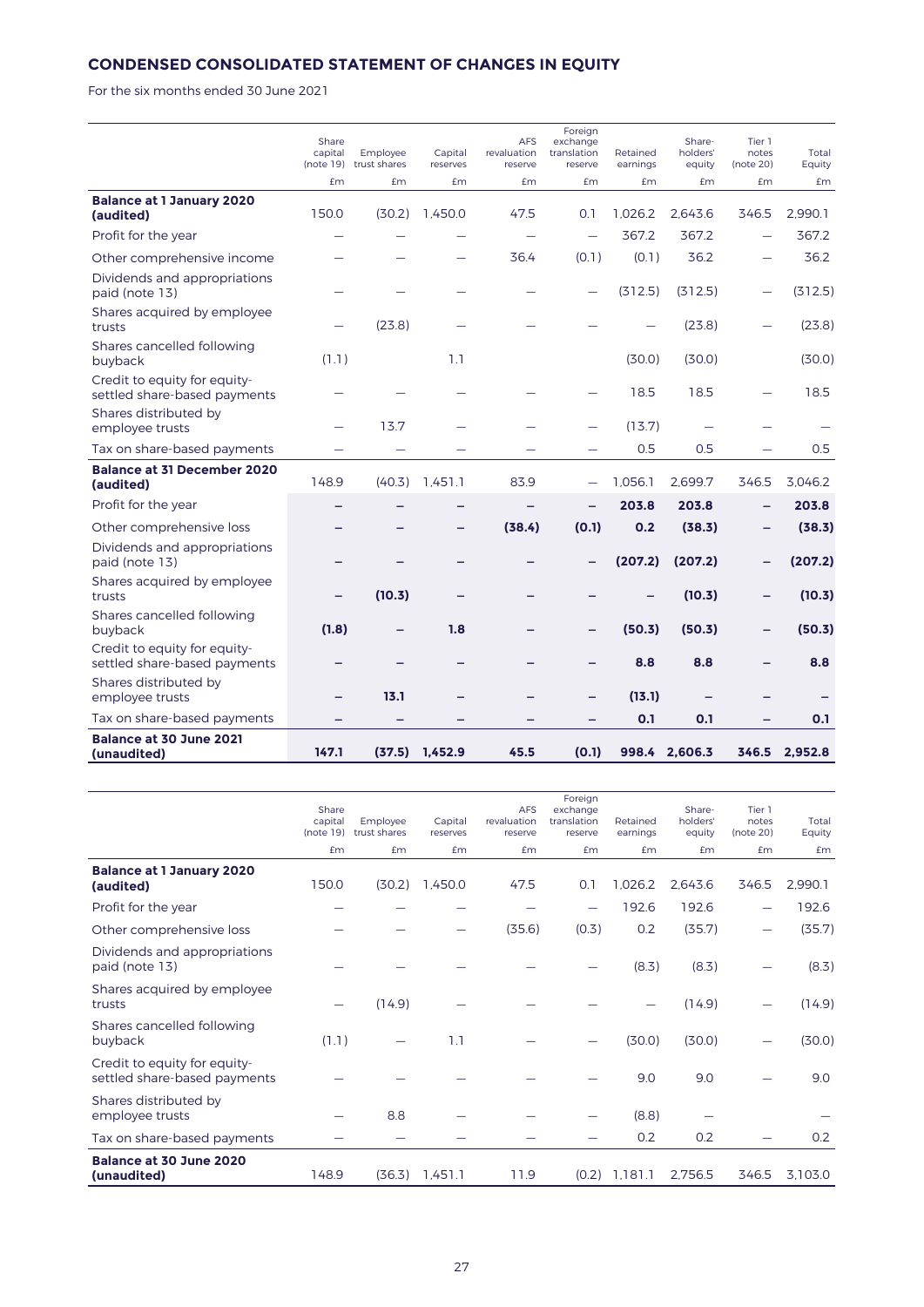# **CONDENSED CONSOLIDATED CASH FLOW STATEMENT**

For the six months ended 30 June 2021

|                                                                   |           | 6 months 2021 6 months 2020 | Full year 2020 |
|-------------------------------------------------------------------|-----------|-----------------------------|----------------|
|                                                                   | £m        | £m                          | £m             |
| <b>Notes</b>                                                      | unaudited | unaudited                   | audited        |
| Net cash generated from operating activities before investment of | 107.5     | 50.8                        | 268.8          |
| insurance assets                                                  |           |                             |                |
| Cash (used by) / generated from investment of insurance assets    | (9.0)     | 368.9                       | 315.9          |
| Net cash generated from operating activities                      | 98.5      | 419.7                       | 584.7          |
| Cash flows used in investing activities                           |           |                             |                |
| Purchases of goodwill and other intangible assets                 | (53.6)    | (59.4)                      | (140.7)        |
| Purchases of property, plant and equipment                        | (20.0)    | (6.2)                       | (20.1)         |
| Net cash flows from acquisition of subsidiaries                   |           |                             | (0.2)          |
| Net cash used in investing activities                             | (73.6)    | (65.6)                      | (161.0)        |
| Cash flows used in financing activities                           |           |                             |                |
| 13<br>Dividends and appropriations paid                           | (207.2)   | (8.3)                       | (312.5)        |
| Finance costs (including lease interest)                          | (15.7)    | (13.0)                      | (30.2)         |
| Principal element of lease payments                               | (104.4)   | (6.5)                       | (12.5)         |
| Purchase of employee trust shares                                 | (10.3)    | (14.9)                      | (23.8)         |
| Proceeds on issue of subordinated Tier 2 notes                    |           | 257.2                       | 257.2          |
| Shares purchased in buyback                                       | (50.3)    | (30.0)                      | (30.0)         |
| Net (cash used in) / generated from financing activities          | (387.9)   | 184.5                       | (151.8)        |
| Net (decrease) / increase in cash and cash equivalents            | (363.0)   | 538.6                       | 271.9          |
| 18<br>Cash and cash equivalents at the beginning of the year      | 1.168.2   | 896.3                       | 896.3          |
| 18<br>Cash and cash equivalents at the end of the period          | 805.2     | 1,434.9                     | 1,168.2        |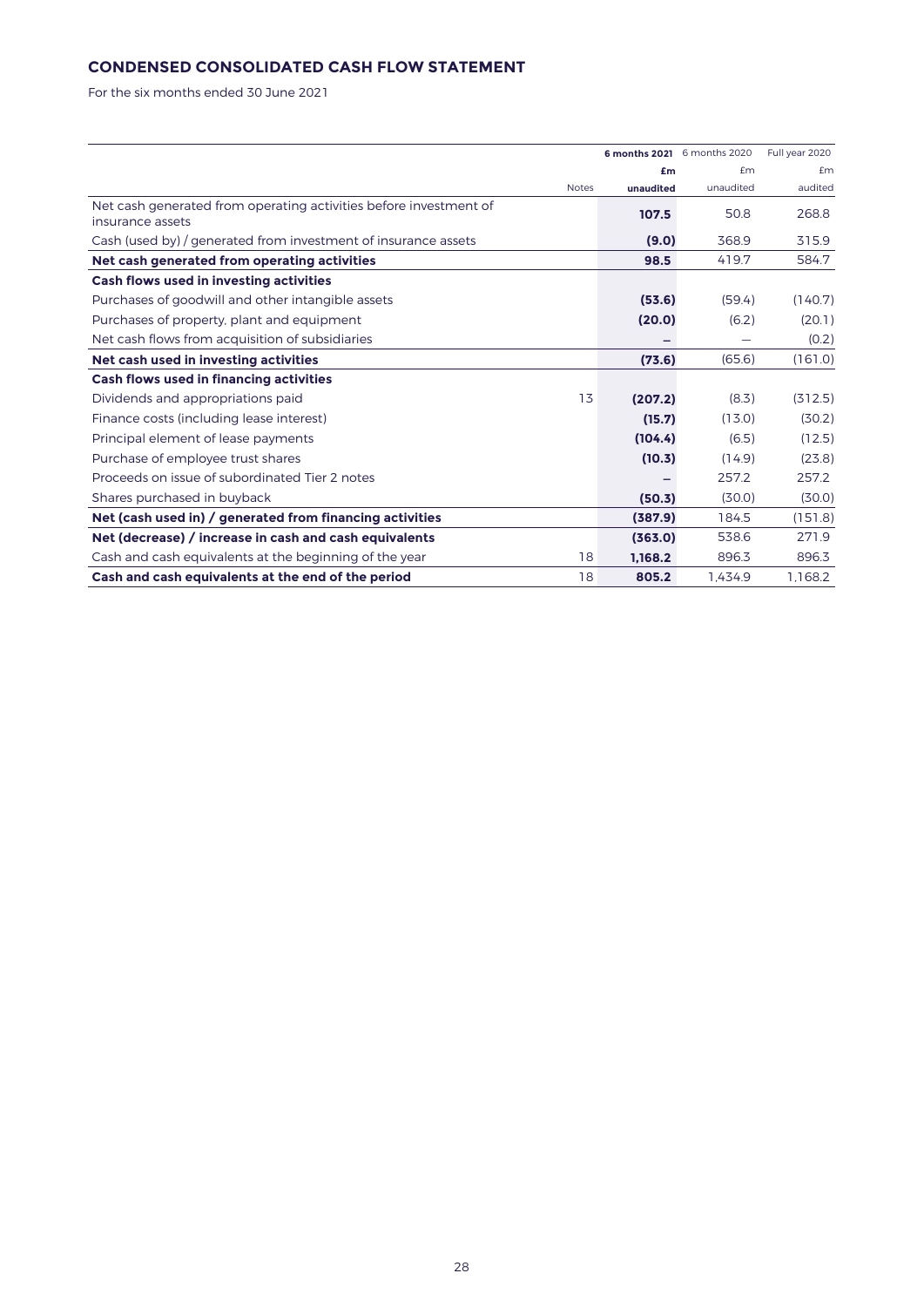# **Corporate information**

Direct Line Insurance Group plc is a public limited company registered in England and Wales (company number 02280426).

The address of the registered office is Churchill Court, Westmoreland Road, Bromley BR1 1DP, England.

## **1. General information**

The financial information for the year ended 31 December 2020 and included in the condensed consolidated financial statements does not constitute statutory accounts as defined in S.434 of the Companies Act 2006 but has been abridged from the statutory accounts for that year which have been delivered to the Registrar of Companies. The independent auditor's report on the Group accounts for the year ended 31 December 2020 is unqualified, does not draw attention to any matters by way of emphasis and does not include a statement under S.498(2) or (3) of the Companies Act 2006.

## **2. Accounting policies**

## **Basis of preparation**

Prior to the UK's exit from the European Union on 31 December 2020, the annual financial statements of the Group were prepared in accordance with International Financial Reporting Standards as adopted by the European Union. The unaudited condensed consolidated financial statements included in this half-yearly financial report have been prepared in accordance with International Accounting Standard 34 'Interim Financial Reporting' as adopted by the UK.

# **Going concern**

The Directors believe that the Group has sufficient financial resources to meet its financial needs, including managing a mature portfolio of insurance risk. The Directors believe the Group is well positioned to manage its business risks successfully in the current economic climate. The Finance Review describes the Group's capital management strategy, including the capital actions taken in the last six months to ensure the continued strength of the balance sheet. The Group's financial position is also covered in that section, including a commentary on cash and investment levels, reserves, currency management, insurance liability management, liquidity and borrowings.

The Directors have assessed the principal risks of the Group over the duration of the planning cycle. These included the implementation of the FCA's Pricing Practices review, change risk and possible challenging market conditions due to the impact of the Covid-19 pandemic on the economy, customer behaviour and the pricing environment. The 2020 Strategic Plan modelled a number of different scenarios which were directly and indirectly influenced by the Covid-19 pandemic. These included delay to improvements in technological capability, the impact of the pandemic on claims frequency levels and the impact on the investment return. The key judgements applied were in relation to the likely time period of Covid-19 related restrictions, and the subsequent impact on customer behaviour and the economic recovery. The Strategic Plan has been refreshed in the first part of 2021 and indicates that the Group will continue to maintain levels of solvency in line with its risk appetite across the planning cycle (to 31 December 2025).

In addition, the Group's Risk Function has carried out an assessment of the risks to the Strategic Plan and the dependencies for the success of the Plan. This included running stress tests on the Plan to consider the 1 in 8 years and 1 in 25 years loss simulations based on the internal economic capital model. In both scenarios, it was concluded that the Group's solvency capital requirement would not be breached following the implementation of management actions.

A reverse stress test was also performed to identify the most probable combination of stresses that would result in capital loss and thus threaten the viability of U K Insurance Limited, the Group's principal underwriter, i.e. a reduction of own funds to below the solvency capital requirement. The purpose of this reverse stress test was to assess the coverage and scope of the internal economic capital model and no material findings were identified to invalidate the internal model.

Therefore, having made due enquiries, the Directors reasonably expect that the Group has adequate resources to continue in operational existence for at least 12 months from 2 August 2021 (the date of approval of the condensed consolidated financial statements). Accordingly, the Directors have adopted the going concern basis in preparing the condensed consolidated financial statements.

## **Accounting policies and developments**

The Group's accounting policies, presentation and methods of computation that are followed in the preparation of condensed consolidated financial statements are the same as applied in the Group's latest annual audited financial statements.

The Group has adopted Interest Rate Benchmark Reform – Amendments to IFRS 9, IAS 39, IFRS 7, IFRS 4 and IFRS 16 'Interest Rate Benchmark Reform – Phase 2' from 1 January 2021.

The Group has applied the Phase 2 amendments retrospectively. However, in accordance with the exceptions permitted in the Phase 2 amendments, the Group has elected not to restate the prior period to reflect the application of these amendments, including not providing additional disclosures for 2020. There is no impact on the opening equity balance as a result of retrospective application.

IFRS 17 'Insurance Contracts' was issued by the IASB in May 2017 to replace IFRS 4 'Insurance Contracts' and is effective for reporting periods beginning on or after 1 January 2023, with comparative figures required. IFRS 17 is a comprehensive new accounting standard for all insurance contracts covering recognition and measurement, presentation and disclosure. The overall objective of IFRS 17 is to provide an accounting model for insurance contracts that is more useful and consistent for insurers and to replace the requirements of IFRS 4 that allowed insurers to apply grandfathering of previous local accounting policies.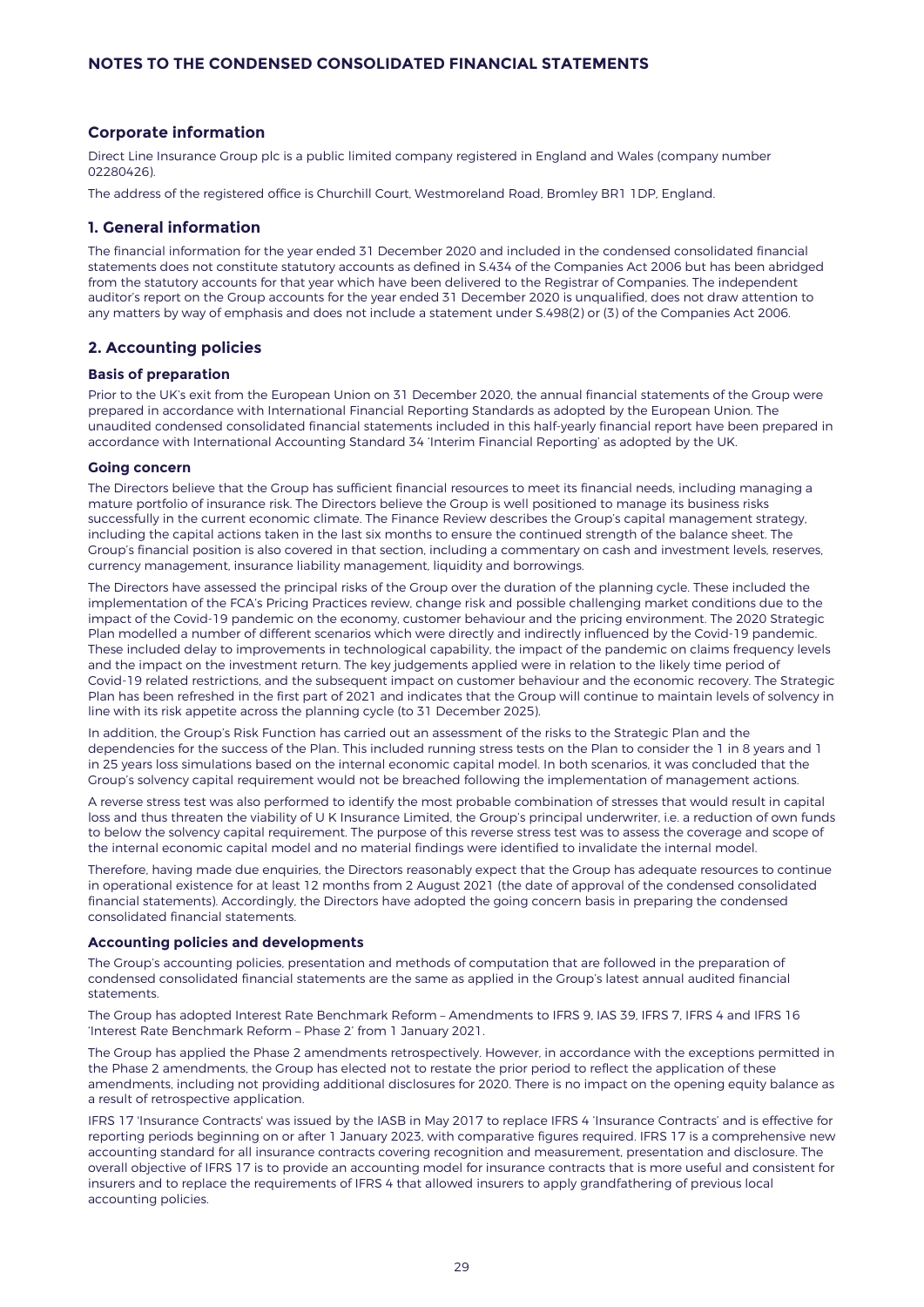The core of IFRS 17 is the general model, supplemented by an optional simplified premium allocation approach which is permitted for the liability for the remaining coverage for short-duration contracts. The general model measures insurance contracts using the building blocks of: discounted probability-weighted cash flows; an explicit risk adjustment; and a contractual service margin representing the unearned profit of the contract which is recognised as revenue over the coverage period.

An initial assessment of the impact of IFRS 17 on the Group's financial statements has been completed and work continues on the design and building of the systems that will provide the foundation for reporting under IFRS 17 from 1 January 2023. The Group expects to be able to apply the simplified premium allocation approach to all material insurance and reinsurance contract groups. The standard is yet to be endorsed in the UK.

The Group has not early adopted any other standard, interpretation or amendment that has been issued but is not yet effective.

## **3. Critical accounting judgements and key sources of estimation uncertainty**

Full details of critical accounting judgements and key sources of estimation uncertainty used in applying the Group's accounting policies are outlined on pages 170 to 171 of the Annual Report & Accounts 2020. The judgements and assumptions involved in the Group's accounting policies that are considered by the Board to be the most important to the portrayal of its financial condition have been reviewed by the Board and it has been determined, following the successful implementation of the Group's new Motor platform, that 'impairment provisions - intangible assets' is no longer a critical accounting judgement or source of estimation uncertainty. This is because the Group's most significant intangible asset, the Motor platform as above, has begun amortisation over the period of its expected useful economic life. There have been no other significant changes since 31 December 2020; however, in the light of the continuing pandemic, an update is provided below.

### **3.1 Impairment provisions – financial assets**

The Group's financial assets are classified as available-for-sale ("**AFS**") or held-to-maturity ("**HTM**") debt securities or loans and receivables. The Group makes a judgement that financial assets are impaired when there is objective evidence that an event or events since the initial recognition of the asset have adversely affected the amount or timing of future cash flows from the asset. The performance of the Group's financial assets is closely monitored. The Group's investment strategy limits exposure to individual asset classes and the amount of illiquid investments held.

The majority of the Group's financial assets are classified as AFS (30 June 2021: £4,240.0 million; 31 December 2020: £4,103.1 million). Impairment losses and exchange differences arising from translating the amortised cost of foreign currency monetary AFS financial assets are recognised in the income statement. Other changes in fair value are recognised in a separate component of equity. No impairments have been recognised in the AFS portfolio. Had all of the declines in AFS asset values from 1 January 2021 to 30 June 2021 met the criteria explained on page 170 of the Annual Report & Accounts 2020, this would have resulted in a loss of £9.5 million (year ended 31 December 2020: loss £3.0 million).

The Group has a small portfolio of investments classified as HTM (30 June 2021: £98.7 million 31 December 2020: £103.9 million). These assets are measured at amortised cost and there have been no impairment losses.

The Group has a portfolio of investments classified as loans and receivables, comprising infrastructure debt and commercial real estate loans (total 30 June 2021: £472.1 million; 31 December 2020: £471.2 million). There have been no impairment losses for either infrastructure or commercial real estate loans included in the condensed consolidated financial statements for the six months ending 30 June 2021, and the Group will continue to monitor developments accordingly.

#### **3.2 Fair value of investment properties**

The Group holds a portfolio of investment properties, with a fair value at 30 June 2021 of £302.1 million (31 December 2020: £292.1 million). Where quoted market prices are not available, valuation techniques are used to value these properties. The fair value is determined using a methodology based on recent market transactions for similar properties, which have been adjusted for the specific characteristics of each property within the portfolio. The valuation in the financial statements is based on valuations by independent registered valuers and the techniques used include some unobservable inputs. The valuations used for investment properties are classified in the level 3 category of the fair value hierarchy (see note 23).

### **3.3 General insurance: outstanding claims provisions and related reinsurance recoverables**

General insurance claims provisions are £3,556.9 million at 30 June 2021 (31 December 2020: £3,617.0 million) and reinsurance recoverables are £1,042.6 million at 30 June 2021 (31 December 2020: £1,025.3 million).

The Group's reserves are exposed to the risk of changes in claims development patterns and claims inflation. Changes in claims frequency present greater uncertainty for the unearned part of the business, whereas uncertainty over the level of claims severity has a greater impact on the earned claims reserves. Claims severity risk is particularly acute with respect to care costs for large bodily injury claims and car repair costs due to potential supply chain interruptions from the pandemic, Brexit and other causes.

An increase in general claims inflation continues to be a risk given the recent rise in global inflation across a wide range of sectors and commodities, which has also been evident in the UK. Many commentators expect inflation to overshoot central bank targets, in some cases to a material extent. The UK's emergence from Covid-19 lockdowns and prospects for the pandemic to continue beyond the end of 2021 are further sources of uncertainty and potential economic strain.

There have been no other significant changes to the principles or assumptions of these critical accounting judgements and key sources of estimation uncertainty during the six months to 30 June 2021.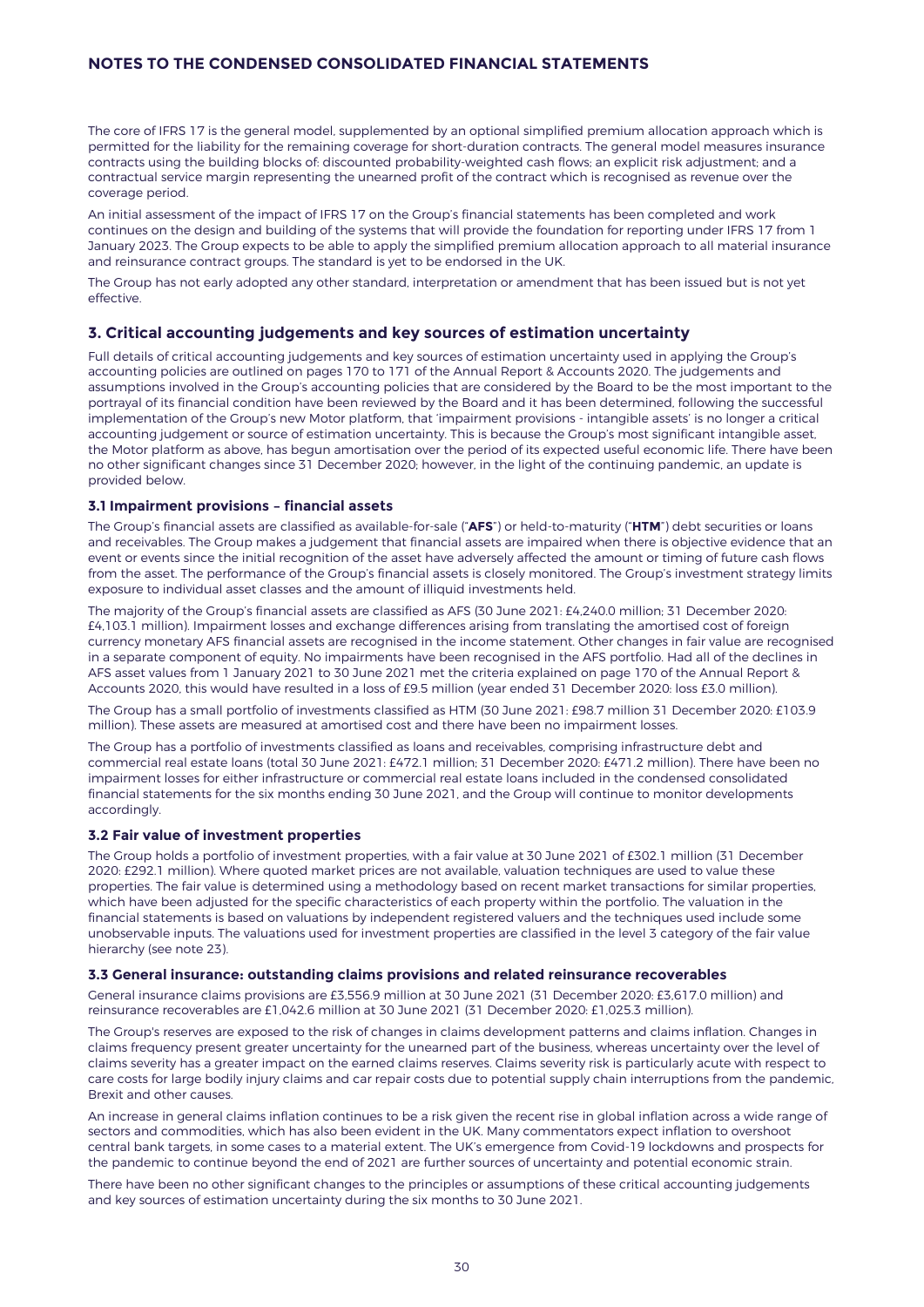# **4. Segmental analysis**

The table below analyses the Group's revenue and results by reportable segment for the period ended 30 June 2021 (unaudited).

|                                                                | Motor   | Home    | Rescue<br>and other<br>personal lines | Commercial | <b>Total</b><br><b>Group</b> |
|----------------------------------------------------------------|---------|---------|---------------------------------------|------------|------------------------------|
|                                                                | £m      | £m      | <b>£m</b>                             | £m         | £m                           |
| Gross written premium                                          | 755.6   | 278.3   | 186.5                                 | 336.1      | 1,556.5                      |
| Gross earned premium                                           | 796.4   | 287.2   | 188.7                                 | 294.5      | 1.566.8                      |
| Reinsurance premium                                            | (68.5)  | (12.9)  | (1.5)                                 | (28.3)     | (111.2)                      |
| <b>Net earned premium</b>                                      | 727.9   | 274.3   | 187.2                                 | 266.2      | 1.455.6                      |
| Investment return                                              | 45.6    | 6.9     | 2.0                                   | 13.9       | 68.4                         |
| Instalment income                                              | 35.9    | 9.1     | 1.5                                   | 2.6        | 49.1                         |
| Other operating income                                         | 17.2    | 1.0     | 3.9                                   | 1.0        | 23.1                         |
| <b>Total income</b>                                            | 826.6   | 291.3   | 194.6                                 | 283.7      | 1,596.2                      |
| Insurance claims                                               | (420.7) | (131.4) | (103.4)                               | (158.9)    | (814.4)                      |
| Insurance claims recoverable from / (payable to)<br>reinsurers | 34.1    | 2.5     | (7.8)                                 | 28.5       | 57.3                         |
| Net insurance claims                                           | (386.6) | (128.9) | (111.2)                               | (130.4)    | (757.1)                      |
| Commission expenses                                            | (22.7)  | (16.0)  | (15.3)                                | (52.6)     | (106.6)                      |
| Operating expenses before restructuring and one-off<br>costs   | (186.2) | (71.7)  | (47.6)                                | (57.1)     | (362.6)                      |
| <b>Total expenses</b>                                          | (208.9) | (87.7)  | (62.9)                                | (109.7)    | (469.2)                      |
| <b>Operating profit</b>                                        | 231.1   | 74.7    | 20.5                                  | 43.6       | 369.9                        |
| Restructuring and one-off costs                                |         |         |                                       |            | (91.5)                       |
| Finance costs                                                  |         |         |                                       |            | (17.1)                       |
| <b>Profit before tax</b>                                       |         |         |                                       |            | 261.3                        |
| <b>Underwriting profit</b>                                     | 132.4   | 57.7    | 13.1                                  | 26.1       | 229.3                        |
| Loss ratio                                                     | 53.1%   | 47.0%   | 59.4%                                 | 49.0%      | 52.0%                        |
| Commission ratio                                               | 3.1%    | 5.8%    | 8.2%                                  | 19.8%      | 7.3%                         |
| Expense ratio                                                  | 25.6%   | 26.2%   | 25.4%                                 | 21.4%      | 24.9%                        |
| <b>Combined operating ratio</b>                                | 81.8%   | 79.0%   | 93.0%                                 | 90.2%      | 84.2%                        |

The table below analyses the Group's assets and liabilities by reportable segment for the period ended 30 June 2021 (unaudited).

| <b>Segment net assets</b> | 2,130.9   | 245.3   | 149.2                                 | 427.4      | 2,952.8        |
|---------------------------|-----------|---------|---------------------------------------|------------|----------------|
| Segment liabilities       | (4,526.4) | (543.9) | (218.1)                               | (1.068.3)  | (6,356.7)      |
| Other segment assets      | 6.526.9   | 743.4   | 338.6                                 | 1.485.6    | 9,094.5        |
| Goodwill                  | 130.4     | 45.8    | 28.7                                  | 10.1       | 215.0          |
|                           | £m        | Em      | <b>£m</b>                             | £m         | £m             |
|                           | Motor     | Home    | Rescue<br>and other<br>personal lines | Commercial | Total<br>Group |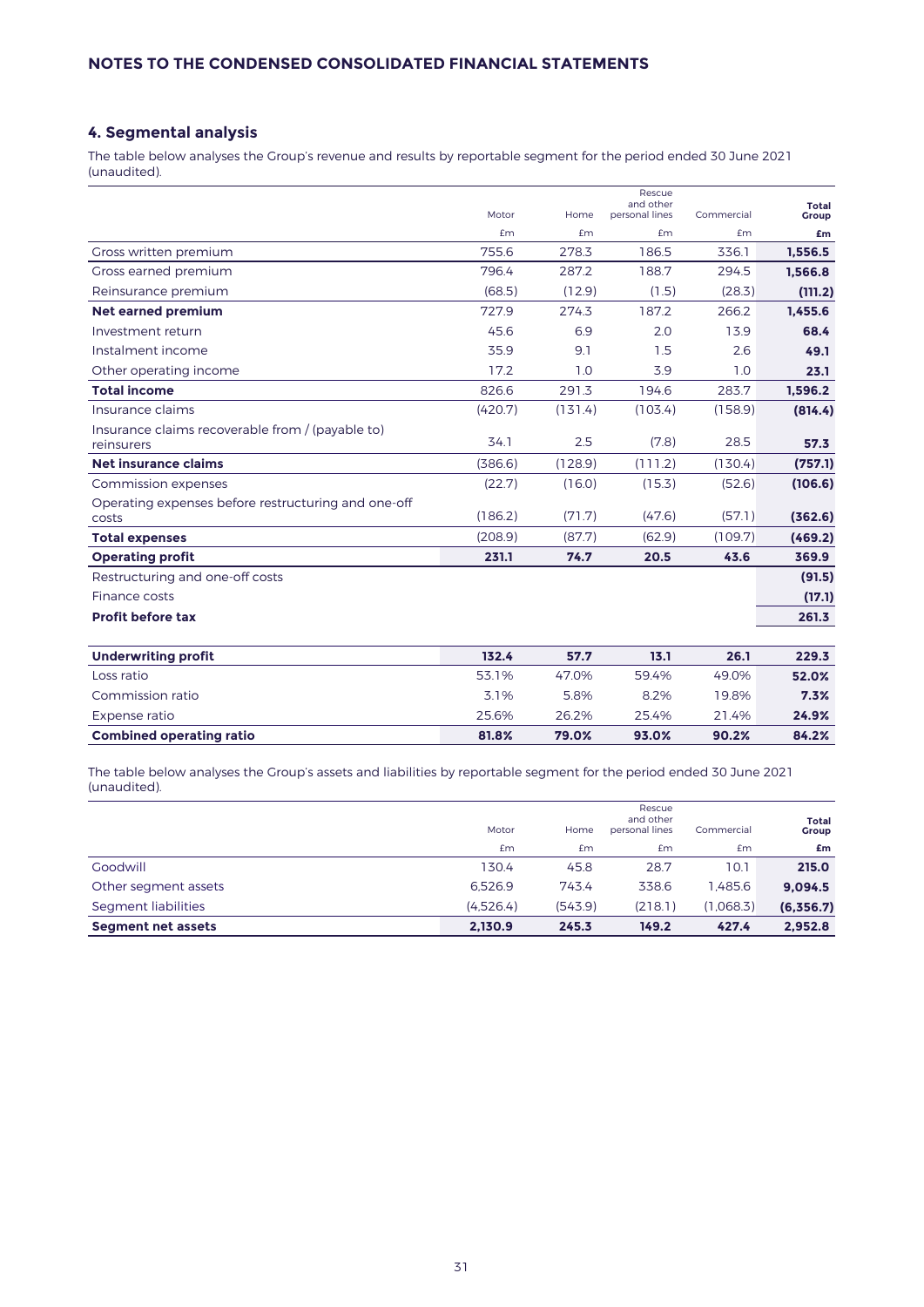The table below analyses the Group's revenue and results by reportable segment for the period ended 30 June 2020 (unaudited).

|                                                     |         |         | Rescue<br>and other |            | Total   |
|-----------------------------------------------------|---------|---------|---------------------|------------|---------|
|                                                     | Motor   | Home    | personal lines      | Commercial | Group   |
|                                                     | £m      | £m      | <b>£m</b>           | £m         | Em      |
| Gross written premium                               | 805.3   | 276.1   | 210.1               | 289.3      | 1.580.8 |
| Gross earned premium                                | 813.7   | 290.6   | 214.8               | 266.2      | 1.585.3 |
| Reinsurance premium                                 | (73.3)  | (12.8)  | (1.6)               | (23.2)     | (110.9) |
| <b>Net earned premium</b>                           | 740.4   | 277.8   | 213.2               | 243.0      | 1.474.4 |
| Investment return                                   | 27.4    | 4.3     | 1.5                 | 8.1        | 41.3    |
| Instalment income                                   | 40.2    | 9.7     | 1.4                 | 3.5        | 54.8    |
| Other operating income                              | 18.9    | 0.1     | 4.9                 | 1.3        | 25.2    |
| <b>Total income</b>                                 | 826.9   | 291.9   | 221.0               | 255.9      | 1,595.7 |
| Insurance claims                                    | (255.8) | (169.9) | (198.2)             | (114.3)    | (738.2) |
| Insurance claims (payable to) / recoverable from    |         |         |                     |            |         |
| reinsurers                                          | (146.0) | 7.7     | 18.9                | (11.4)     | (130.8) |
| Net insurance claims                                | (401.8) | (162.2) | (179.3)             | (125.7)    | (869.0) |
| Commission expenses                                 | (21.4)  | (19.0)  | (6.4)               | (43.0)     | (89.8)  |
| Operating expenses before restructuring and one-off |         |         |                     |            |         |
| costs                                               | (183.2) | (75.4)  | (51.5)              | (61.9)     | (372.0) |
| <b>Total expenses</b>                               | (204.6) | (94.4)  | (57.9)              | (104.9)    | (461.8) |
| Operating profit / (loss)                           | 220.5   | 35.3    | (16.2)              | 25.3       | 264.9   |
| Restructuring and one-off costs                     |         |         |                     |            | (15.0)  |
| Finance costs                                       |         |         |                     |            | (13.5)  |
| <b>Profit before tax</b>                            |         |         |                     |            | 236.4   |
| Underwriting profit / (loss)                        | 134.0   | 21.2    | (24.0)              | 12.4       | 143.6   |
| Loss ratio                                          | 54.3%   | 58.5%   | 84.1%               | 51.7%      | 59.0%   |
| Commission ratio                                    | 2.9%    | 6.8%    | 3.0%                | 17.7%      | 6.1%    |
| Expense ratio                                       | 24.7%   | 27.1%   | 24.2%               | 25.5%      | 25.2%   |
| <b>Combined operating ratio</b>                     | 81.9%   | 92.4%   | 111.3%              | 94.9%      | 90.3%   |

The table below analyses the Group's assets and liabilities by reportable segment for the period ended 30 June 2020 (unaudited).

|                           | Motor     | Home    | Rescue<br>and other<br>personal lines | Commercial | Total<br>Group |
|---------------------------|-----------|---------|---------------------------------------|------------|----------------|
|                           | £m        | Em      | £m                                    | £m         | <b>£m</b>      |
| Goodwill                  | 129.6     | 45.8    | 28.7                                  | 10.1       | 214.2          |
| Other segment assets      | 6.669.5   | 780.3   | 417.4                                 | 1.490.4    | 9.357.6        |
| Segment liabilities       | (4.576.7) | (560.8) | (280.5)                               | (1.050.8)  | (6,468.8)      |
| <b>Segment net assets</b> | 2.222.4   | 265.3   | 165.6                                 | 449.7      | 3,103.0        |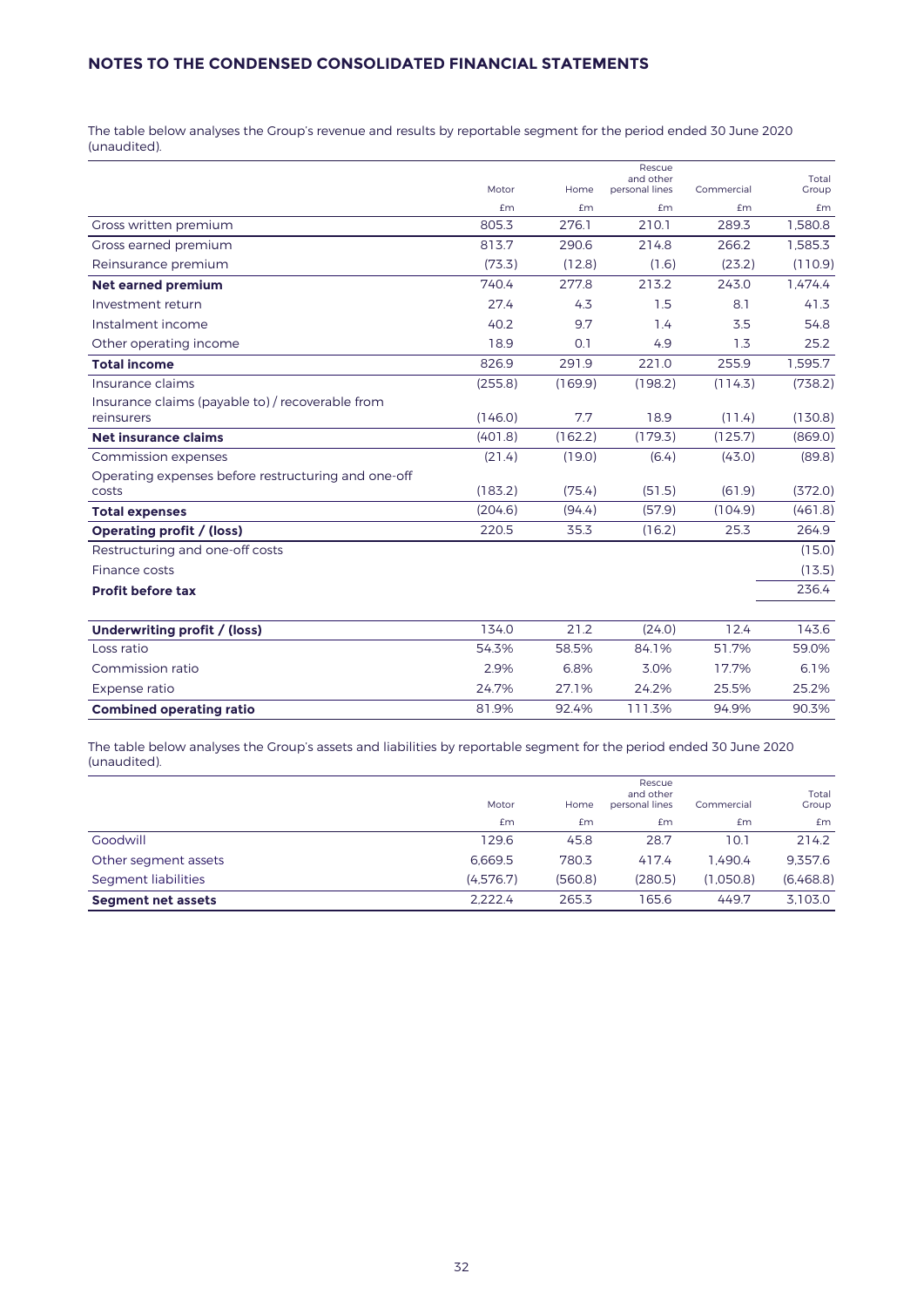# **4. Segmental analysis** continued

The table below analyses the Group's revenue and results by reportable segment for the year ended 31 December 2020 (audited).

|                                                     |         |         | Rescue<br>and other |            | Total     |
|-----------------------------------------------------|---------|---------|---------------------|------------|-----------|
|                                                     | Motor   | Home    | personal lines      | Commercial | Group     |
|                                                     | fm      | £m      | £m                  | £m         | £m        |
| Gross written premium                               | 1.616.9 | 577.9   | 417.8               | 567.8      | 3.180.4   |
| Gross earned premium                                | 1.635.3 | 581.9   | 425.6               | 546.5      | 3.189.3   |
| Reinsurance premium                                 | (150.5) | (26.1)  | (2.7)               | (49.5)     | (228.8)   |
| <b>Net earned premium</b>                           | 1.484.8 | 555.8   | 422.9               | 497.0      | 2.960.5   |
| Investment return                                   | 62.8    | 10.3    | 3.4                 | 18.6       | 95.1      |
| Instalment income                                   | 80.1    | 19.2    | 3.0                 | 7.0        | 109.3     |
| Other operating income                              | 38.4    | 0.2     | 8.9                 | 2.4        | 49.9      |
| <b>Total income</b>                                 | 1.666.1 | 585.5   | 438.2               | 525.0      | 3.214.8   |
| Insurance claims                                    | (889.2) | (316.5) | (279.1)             | (245.6)    | (1,730.4) |
| Insurance claims recoverable from / (payable to)    |         |         |                     |            |           |
| reinsurers                                          | 1.1     | 7.4     | 18.0                | (9.7)      | 16.8      |
| Net insurance claims                                | (888.1) | (309.1) | (261.1)             | (255.3)    | (1.713.6) |
| Commission expenses                                 | (47.4)  | (45.0)  | (69.4)              | (92.9)     | (254.7)   |
| Operating expenses before restructuring and one-off |         |         |                     |            |           |
| costs                                               | (367.1) | (130.0) | (100.9)             | (126.4)    | (724.4)   |
| <b>Total expenses</b>                               | (414.5) | (175.0) | (170.3)             | (219.3)    | (979.1)   |
| <b>Operating profit</b>                             | 363.5   | 101.4   | 6.8                 | 50.4       | 522.1     |
| Restructuring and one-off costs                     |         |         |                     |            | (39.4)    |
| Finance costs                                       |         |         |                     |            | (31.3)    |
| <b>Profit before tax</b>                            |         |         |                     |            | 451.4     |
|                                                     |         |         |                     |            |           |
| Underwriting profit / (loss)                        | 182.2   | 71.7    | (8.5)               | 22.4       | 267.8     |
| Loss ratio                                          | 59.8%   | 55.6%   | 61.7%               | 51.4%      | 57.9%     |
| Commission ratio                                    | 3.2%    | 8.1%    | 16.4%               | 18.7%      | 8.6%      |
| Expense ratio                                       | 24.7%   | 23.4%   | 23.9%               | 25.4%      | 24.5%     |
| <b>Combined operating ratio</b>                     | 87.7%   | 87.1%   | 102.0%              | 95.5%      | 91.0%     |
|                                                     |         |         |                     |            |           |

The table below analyses the Group's assets and liabilities by reportable segment for the year ended 31 December 2020 (audited).

|                           | Motor     | Home    | Rescue<br>and other<br>personal lines | Commercial | Total<br>Group |
|---------------------------|-----------|---------|---------------------------------------|------------|----------------|
|                           | <b>£m</b> | Em      | £m                                    | £m         | Em             |
| Goodwill                  | 129.6     | 45.8    | 28.7                                  | 10.1       | 214.2          |
| Other segment assets      | 6.874.0   | 765.5   | 304.2                                 | I.464.4    | 9.408.1        |
| Segment liabilities       | (4.771.6) | (558.7) | (196.2)                               | (1.049.6)  | (6,576.1)      |
| <b>Segment net assets</b> | 2,232.0   | 252.6   | 136.7                                 | 424.9      | 3,046.2        |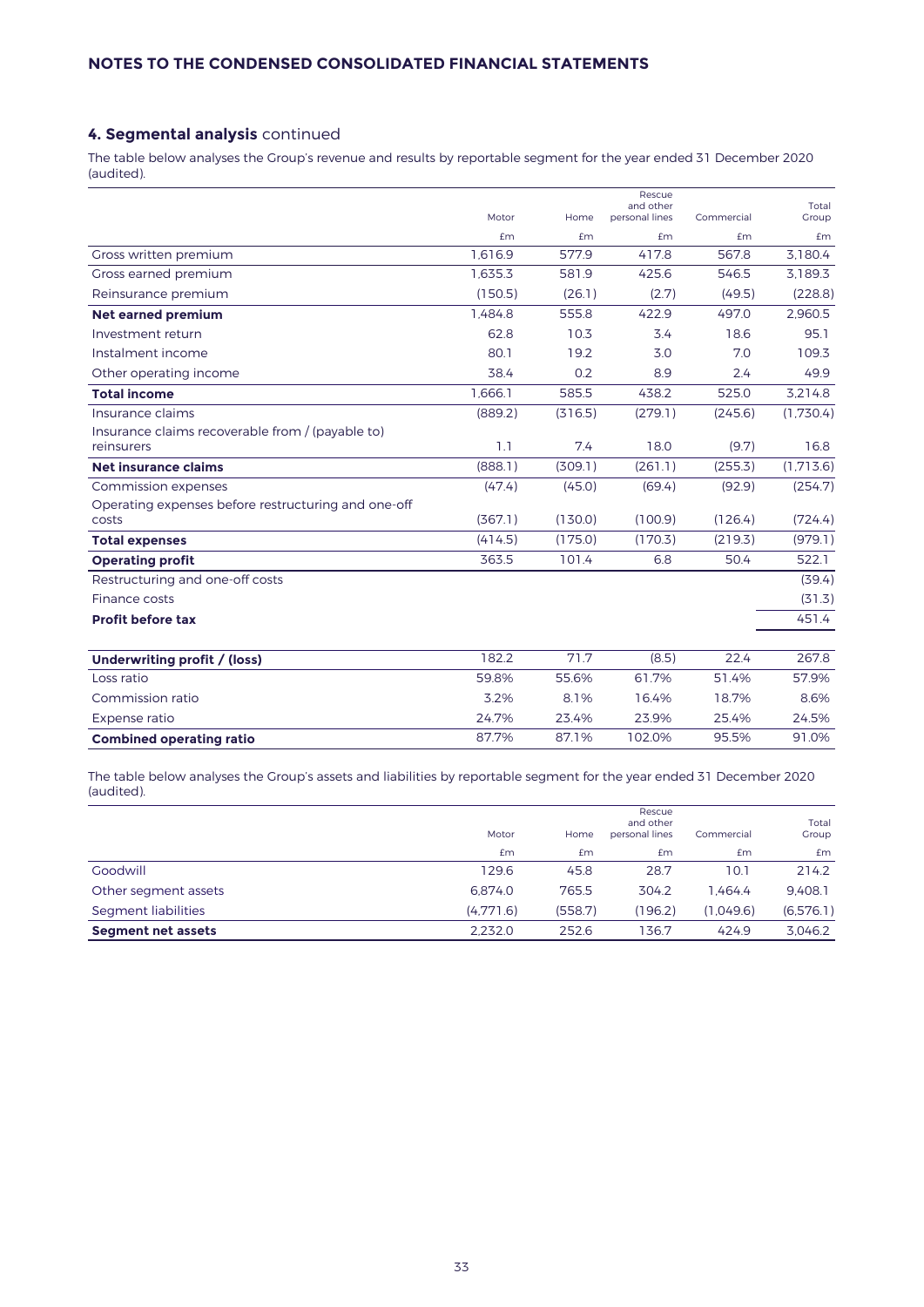# **5. Net earned premium**

|                                                  |           | 6 months 2021 6 months 2020 | Full year 2020 |
|--------------------------------------------------|-----------|-----------------------------|----------------|
|                                                  | £m        | £m                          | Em             |
|                                                  | unaudited | unaudited                   | audited        |
| Gross earned premium:                            |           |                             |                |
| Gross written premium                            | 1,556.5   | 1.580.8                     | 3,180.4        |
| Movement in unearned premium reserve             | 10.3      | 4.5                         | 8.9            |
|                                                  | 1.566.8   | 1.585.3                     | 3,189.3        |
| Reinsurance premium paid and payable.            |           |                             |                |
| Premium payable                                  | (75.3)    | (97.2)                      | (231.0)        |
| Movement in reinsurance unearned premium reserve | (35.9)    | (13.7)                      | 2.2            |
|                                                  | (111.2)   | (110.9)                     | (228.8)        |
| <b>Total</b>                                     | 1.455.6   | 1.474.4                     | 2.960.5        |

# **6. Investment return**

|                                        |           | 6 months 2021 6 months 2020 | Full year 2020 |
|----------------------------------------|-----------|-----------------------------|----------------|
|                                        | £m        | £m                          | £m             |
|                                        | unaudited | unaudited                   | audited        |
| Investment income                      |           |                             |                |
| Interest income from:                  |           |                             |                |
| Debt securities                        | 46.7      | 49.6                        | 98.6           |
| Cash and cash equivalents              | 0.1       | 2.2                         | 2.5            |
| Infrastructure debt                    | 2.2       | 3.2                         | 5.8            |
| Commercial real estate loans           | 2.9       | 3.3                         | 6.5            |
| Interest income                        | 51.9      | 58.3                        | 113.4          |
| Rental income from investment property | 7.0       | 6.5                         | 13.7           |
|                                        | 58.9      | 64.8                        | 127.1          |
| Net realised gains / (losses)          |           |                             |                |
| AFS debt securities                    | 6.8       | (3.6)                       | 1.1            |
| <b>Derivatives</b>                     | 79.7      | (6.3)                       | 69.9           |
|                                        | 86.5      | (9.9)                       | 71.0           |
| Net unrealised (losses) / gains        |           |                             |                |
| Impairment of loans and receivables    |           |                             | (2.7)          |
| Derivatives                            | (87.0)    | (3.3)                       | (90.2)         |
| Investment property                    | 10.0      | (10.3)                      | (10.1)         |
|                                        | (77.0)    | (13.6)                      | (103.0)        |
| <b>Total</b>                           | 68.4      | 41.3                        | 95.1           |

The table below analyses the realised and unrealised gains and losses on derivative instruments included in investment return.

|                                                            | <b>Realised</b>      | <b>Unrealised</b> | Realised      | Unrealised    |
|------------------------------------------------------------|----------------------|-------------------|---------------|---------------|
|                                                            | <b>6 months 2021</b> | 6 months 2021     | 6 months 2020 | 6 months 2020 |
|                                                            | £m                   | £m                | £m            | Em            |
|                                                            | unaudited            | unaudited         | unaudited     | unaudited     |
| Derivative gains / (losses):                               |                      |                   |               |               |
| Foreign exchange forward contracts                         | 103.5                | (82.0)            | (17.2)        | (113.7)       |
| Associated foreign exchange risk                           | (19.6)               | (3.1)             | 21.5          | 100.7         |
| Net gains / (losses) on foreign exchange forward contracts | 83.9                 | (85.1)            | 4.3           | (13.0)        |
| Interest rate swaps'                                       | (7.0)                | 21.4              | (17.9)        | (39.4)        |
| Associated interest rate risk on hedged items              | 2.8                  | (23.3)            | 7.3           | 49.1          |
| Net (losses) / gains on interest rate derivatives          | (4.2)                | (1.9)             | (10.6)        | 9.7           |
| <b>Total</b>                                               | 79.7                 | (87.0)            | (6.3)         | (3.3)         |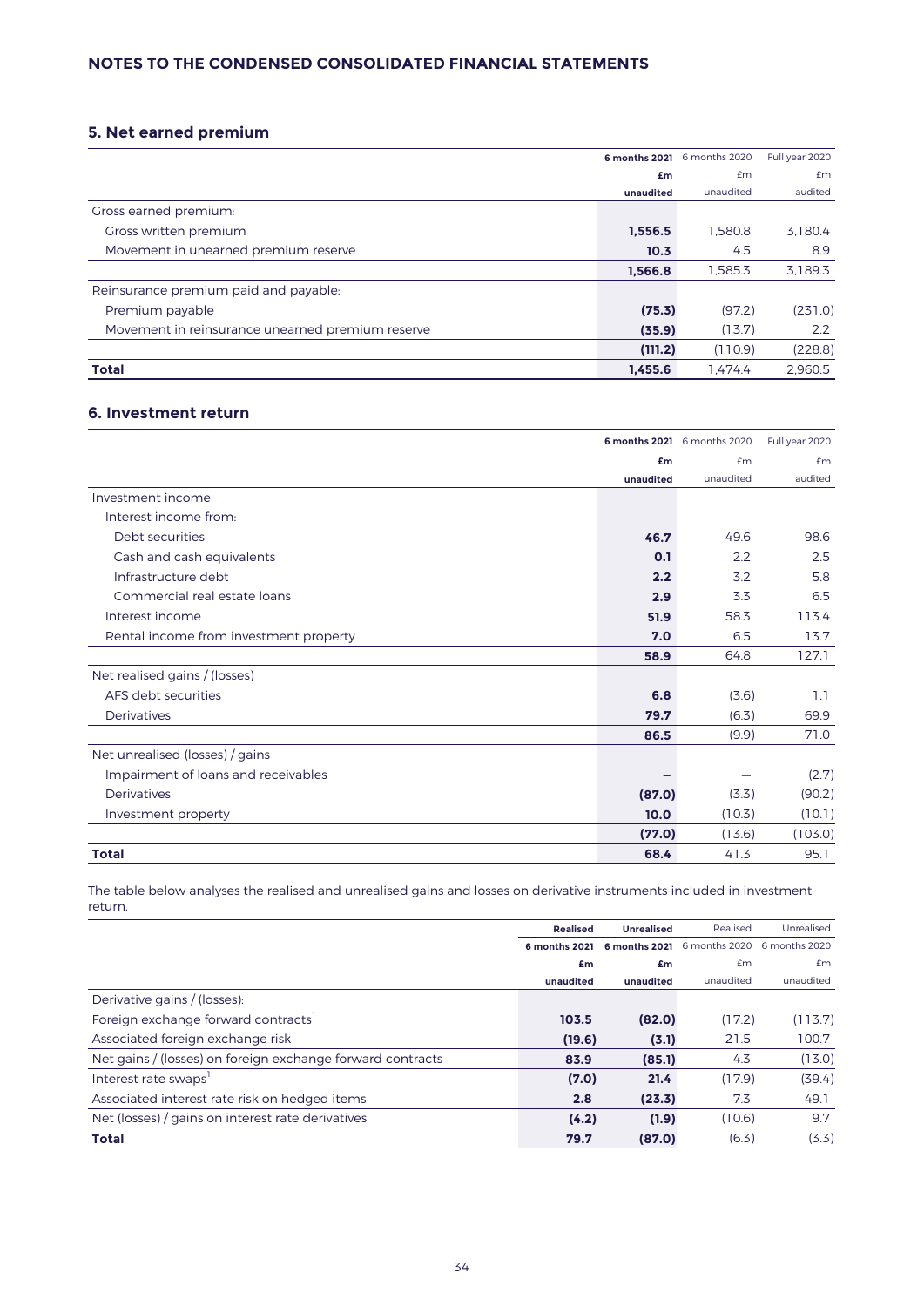# **6. Investment return** continued

|                                                            | Realised       | Unrealised     |
|------------------------------------------------------------|----------------|----------------|
|                                                            | Full year 2020 | Full year 2020 |
|                                                            | £m             | Em             |
|                                                            | audited        | audited        |
| Derivative gains / (losses):                               |                |                |
| Foreign exchange forward contracts                         | 57.4           | (50.8)         |
| Associated foreign exchange risk                           | 28.1           | (45.7)         |
| Net gains / (losses) on foreign exchange forward contracts | 85.5           | (96.5)         |
| Interest rate swaps'                                       | (26.2)         | (23.0)         |
| Associated interest rate risk on hedged items              | 10.6           | 29.3           |
| Net (losses) / gains on interest rate derivatives          | (15.6)         | 6.3            |
| <b>Total</b>                                               | 69.9           | (90.2)         |

Note:

1. All foreign exchange forward contracts and certain interest rate swaps are measured at fair value through profit and loss. There are also interest rate swaps designated as hedging instruments.

# **7. Other operating income**

|                                                   |           | 6 months 2021 6 months 2020 | Full year 2020 |
|---------------------------------------------------|-----------|-----------------------------|----------------|
|                                                   | £m        | £m                          | <b>£m</b>      |
|                                                   | unaudited | unaudited                   | audited        |
| Revenue from vehicle recovery and repair services | 10.0      | 11.2                        | 24.0           |
| Vehicle replacement referral income               | 5.3       | 6.3                         | 12.2           |
| Legal services income                             | 3.8       | 4.7                         | 8.8            |
| Other income <sup>1</sup>                         | 4.0       | 3.0                         | 4.9            |
| <b>Total</b>                                      | 23.1      | 25.2                        | 49.9           |

Note:

1. Other income mainly includes fee income from insurance intermediary services.

## **8. Net insurance claims**

|                                   | <b>Gross</b>  | Reinsurance   | <b>Net</b> | <b>Gross</b> | Reinsurance                                                    | <b>Net</b> |
|-----------------------------------|---------------|---------------|------------|--------------|----------------------------------------------------------------|------------|
|                                   | 6 months 2021 | 6 months 2021 |            |              | <b>6 months 2021</b> 6 months 2020 6 months 2020 6 months 2020 |            |
|                                   | £m            | £m            | £m         | £m           | £m                                                             | £m         |
|                                   | unaudited     | unaudited     | unaudited  | unaudited    | unaudited                                                      | unaudited  |
| Current accident year claims paid | 373.6         | (0.3)         | 373.3      | 409.5        |                                                                | 409.5      |
| Prior accident year claims paid   | 500.9         | (39.7)        | 461.2      | 558.4        | (58.7)                                                         | 499.7      |
| Movement in claims provision      | (60.1)        | (17.3)        | (77.4)     | (229.7)      | 189.5                                                          | (40.2)     |
| Total                             | 814.4         | (57.3)        | 757.1      | 738.2        | 130.8                                                          | 869.0      |

|                                   | <b>Gross</b>   | Reinsurance    | <b>Net</b>     |
|-----------------------------------|----------------|----------------|----------------|
|                                   | Full year 2020 | Full year 2020 | Full year 2020 |
|                                   | Em             | £m             | Em             |
|                                   | audited        | audited        | audited        |
| Current accident year claims paid | 1.056.4        | (18.1)         | 1.038.3        |
| Prior accident year claims paid   | 876.6          | (123.0)        | 753.6          |
| Movement in claims provision      | (202.6)        | 124.3          | (78.3)         |
| Total                             | 1.730.4        | (16.8)         | 1.713.6        |

Claims handling expenses<sup>1</sup> for the period ended 30 June 2021 of £90.4 million (30 June 2020: £93.5 million, 31 December 2020: £208.2 million) have been included in the claims figures above.

Note:

1. Costs in respect of low value leases of £0.5 million are included in claims handling expenses (30 June 2020: £0.1 million, 31 December 2020: £0.8 million).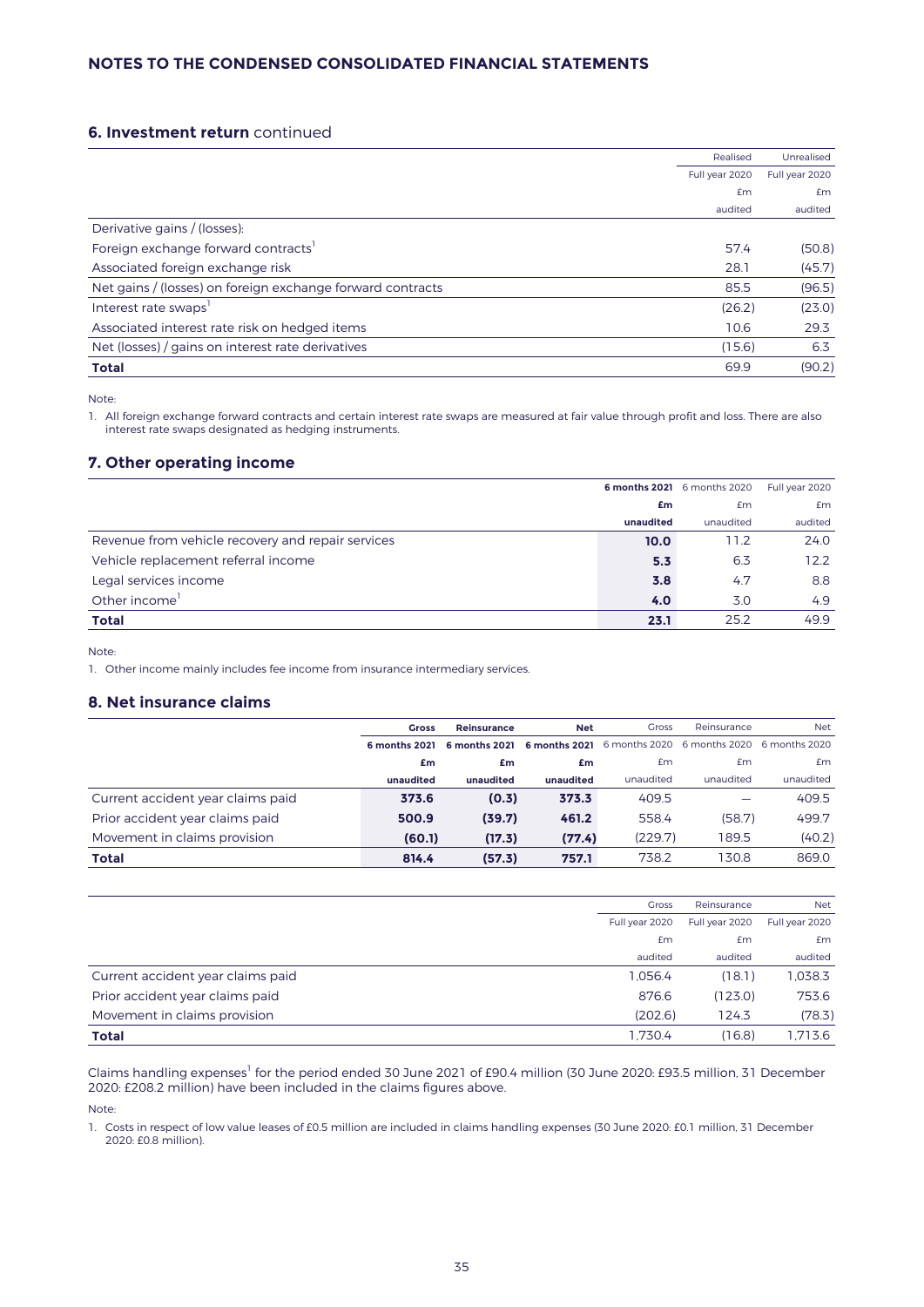# **9. Commission expenses**

|                                               |           | 6 months 2021 6 months 2020 | Full year 2020 |
|-----------------------------------------------|-----------|-----------------------------|----------------|
|                                               | £m        | £m                          | £m             |
|                                               | unaudited | unaudited                   | audited        |
| Commission expenses                           | 95.6      | 87.6                        | 180.9          |
| Expenses incurred under profit participations | 11.0      | 2.2                         | 73.8           |
| <b>Total</b>                                  | 106.6     | 89.8                        | 254.7          |

## **10. Operating expenses**

|                                                                            |           | 6 months 2021 6 months 2020 | Full year 2020 |
|----------------------------------------------------------------------------|-----------|-----------------------------|----------------|
|                                                                            | £m        | Em                          | Em             |
|                                                                            | unaudited | unaudited                   | audited        |
| Staff costs <sup>1</sup>                                                   | 134.2     | 142.3                       | 270.3          |
| IT and other operating expenses <sup>1,2</sup>                             | 79.7      | 105.2                       | 220.2          |
| Marketing                                                                  | 48.0      | 54.2                        | 106.6          |
| Insurance levies                                                           | 55.3      | 49.9                        | 80.4           |
| Depreciation and amortisation <sup>3,4</sup>                               | 52.4      | 35.4                        | 86.3           |
| Loss on termination of property lease <sup>5</sup>                         | 84.5      |                             |                |
| Total other operating expenses (including restructuring and one-off costs) | 454.1     | 387.0                       | 763.8          |
| Of which restructuring and one-off costs <sup>5</sup>                      | 91.5      | 15.0                        | 39.4           |
| Total excluding restructuring and one-off costs                            | 362.6     | 372.0                       | 724.4          |

Notes:

1. Staff costs and other operating expenses attributable to claims handling activities are allocated to the cost of insurance claims.

2. IT and other operating expenses include professional fees and property costs.

3. For the period ended 30 June 2021, depreciation and amortisation includes a £0.5 million impairment charge (30 June 2020: £nil, 31 December 2020: £6.6 million), which relates to capitalised software development costs for ongoing IT projects primarily relating to the development of new systems.

4. Includes depreciation on right-of-use assets of £5.8 million (30 June 2020: £7.2 million, 31 December 2020: £14.8 million).

5. As part of the review of the Group's office site property strategy on 10 February 2021, U K Insurance Limited signed a contract in relation to its Bromley site to surrender the current lease and DL Insurance Services Limited signed a contract to purchase the head lease. The loss on terminating the lease was £84.5 million and the value of the fixed asset capitalised was £17.9 million. This expense has been included in restructuring and one-off costs.

# **11. Finance costs**

|                                                                                                                       |           | 6 months 2021 6 months 2020 | Full year 2020 |
|-----------------------------------------------------------------------------------------------------------------------|-----------|-----------------------------|----------------|
|                                                                                                                       | £m        | Em                          | £m             |
|                                                                                                                       | unaudited | unaudited                   | audited        |
| Interest expense on subordinated liabilities <sup>1</sup>                                                             | 16.6      | 12.2                        | 29.1           |
| Net interest received on interest rate swap <sup>2</sup>                                                              | (2.7)     | (1.8)                       | (4.1)          |
| Unrealised losses on interest rate swap <sup>2</sup>                                                                  | 3.1       |                             | 1.9            |
| Unrealised gains on designated hedging instrument <sup>2</sup>                                                        |           | (1.2)                       | (1.2)          |
| Unrealised losses on associated interest rate risk on hedged item <sup>2</sup>                                        |           | 0.9                         | 0.9            |
| Amortisation of arrangement costs, discount on issue and fair value hedging<br>adjustment of subordinated liabilities | (1.5)     | 0.2                         | (1.3)          |
| Interest expense on lease liabilities                                                                                 | 1.6       | 3.2                         | 6.0            |
| <b>Total</b>                                                                                                          | 17.1      | 13.5                        | 31.3           |

Notes:

1. On 5 June 2020, the Group issued subordinated Tier 2 notes at a fixed rate of 4.0%.

2. As described in note 21, on 27 April 2012 the Group issued subordinated guaranteed dated Tier 2 notes with a nominal value of £500 million at a fixed rate of 9.25%. On the same date, the Group also entered into a 10-year interest rate swap to exchange the fixed rate of interest on the notes for a floating rate. This was treated as a designated hedging instrument. On 8 December 2017, the Group redeemed £250 million nominal value of the notes and the hedging agreement was redesignated accordingly. On 31 July 2020, the Group identified that the hedge no longer met the criteria of hedge effectiveness under IAS 39 and, under the rules of the standard, the accumulated hedging adjustment has begun to be amortised to the income statement from the date of the last successful hedge effectiveness test over the remaining life of the subordinated debt using an effective interest rate calculation.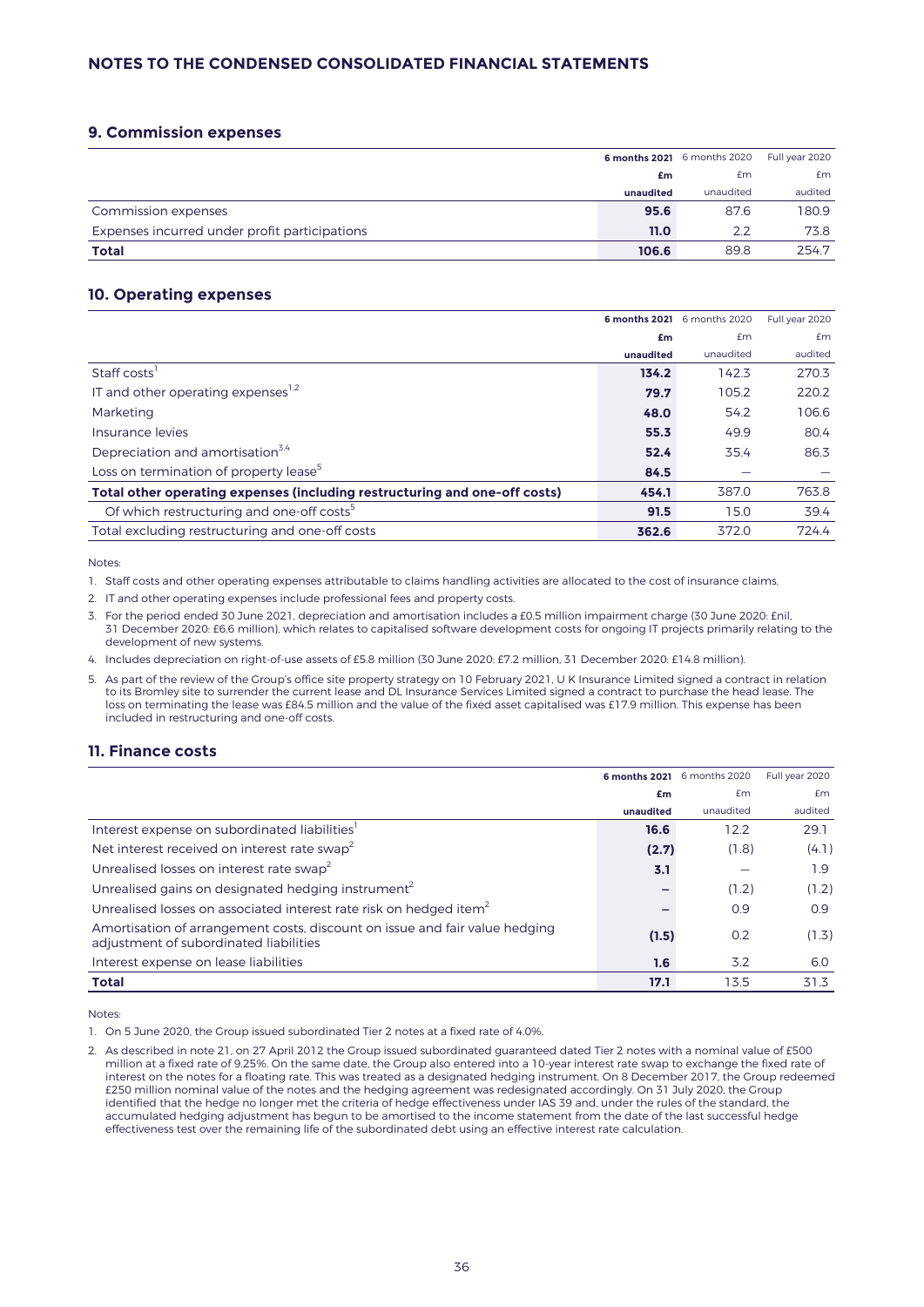# **12. Tax charge**

|                                                     |           | 6 months 2021 6 months 2020 | Full year 2020 |
|-----------------------------------------------------|-----------|-----------------------------|----------------|
|                                                     | £m        | <b>£m</b>                   | Em             |
|                                                     | unaudited | unaudited                   | audited        |
| Current taxation:                                   |           |                             |                |
| Charge for the period                               | 59.3      | 46.3                        | 95.2           |
| Under / (over)-provision in respect of prior period | 0.2       |                             | (0.5)          |
| <b>Total</b>                                        | 59.5      | 46.3                        | 94.7           |
| Deferred taxation:                                  |           |                             |                |
| Credit for the period                               | (1.8)     | (2.5)                       | (11.1)         |
| (Under) / over-provision in respect of prior period | (0.2)     |                             | 0.6            |
| <b>Total</b>                                        | (2.0)     | (2.5)                       | (10.5)         |
| Tax charge for the period                           | 57.5      | 43.8                        | 84.2           |

# **13. Dividends and appropriations**

|                                                                           |           | 6 months 2021 6 months 2020 | Full year 2020 |
|---------------------------------------------------------------------------|-----------|-----------------------------|----------------|
|                                                                           | £m        | £m                          | £m             |
|                                                                           | unaudited | unaudited                   | audited        |
| Amounts recognised as distributions to equity holders in the period.      |           |                             |                |
| 2020 final dividend of 14.7 pence per share paid on 20 May 2021           | 198.9     |                             |                |
| 2020 interim dividend of 7.4 pence per share paid on 4 September 2020     |           |                             | 100.4          |
| 2020 special interim dividend of 14.4 pence per share paid on 4 September |           |                             |                |
| 2020                                                                      |           |                             | 195.5          |
|                                                                           | 198.9     |                             | 295.9          |
| Coupon payments in respect of Tier 1 notes                                | 8.3       | 8.3                         | 16.6           |
|                                                                           | 207.2     | 8.3                         | 312.5          |
| Proposed dividends:                                                       |           |                             |                |
| 2021 interim dividend of 7.6 pence per share                              | 102.4     | n/a                         | n/a            |

Note:

1. Coupon payments on the Tier 1 notes issued in December 2017 are treated as an appropriation of retained profits and, accordingly, are accounted for when paid.

The proposed interim dividend for 2021 has not been included as a liability in these financial statements.

On 8 March 2021, the Group announced that the Board had approved a share buyback programme of up to £100 million, with the initial tranche of £50 million completed by 30 June 2021.

On 3 March 2020, the Group announced that the Board had approved a share buyback of up to £150 million. On 19 March 2020, the Board cancelled that share buyback programme given the uncertainty in the capital markets at the time, driven by the rapidly emerging Covid-19 pandemic.

Following the cancellation of the final dividend for 2019 as announced on 8 April 2020, the final dividend for 2019 was not paid. A special interim dividend of 14.4 pence per share reflecting a full catch-up of the cancelled 2019 final dividend was paid on 4 September 2020.

The trustees of the employee share trusts waived their entitlement to dividends on shares held to meet obligations arising on the Long-Term Incentive Plan, Deferred Annual Incentive Plan and Restricted Share Plan awards, which reduced the total dividends paid by £1.1 million (30 June 2020: £1.1 million, 31 December 2020: £1.6 million).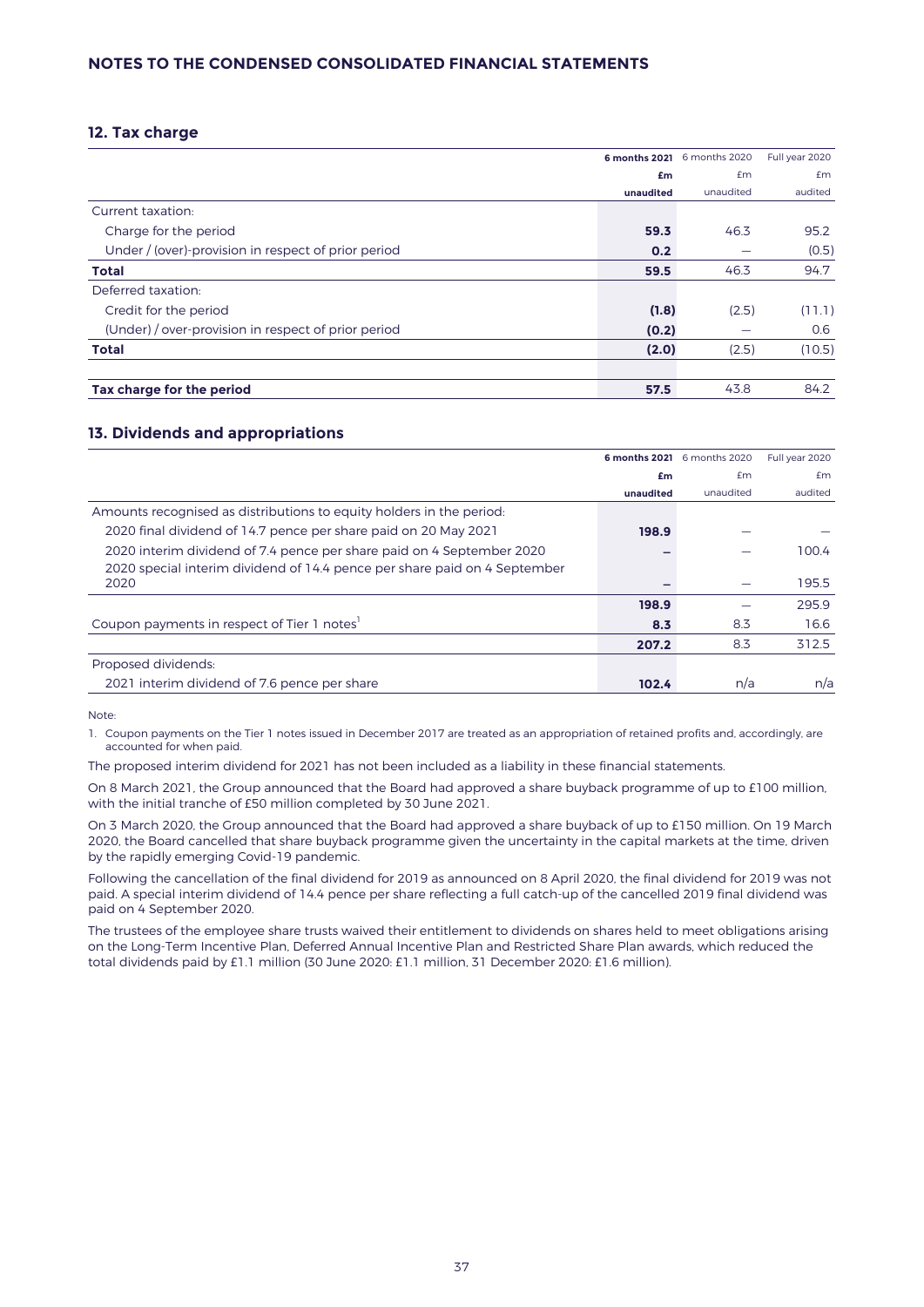# **14. Earnings per share**

Earnings per share is calculated by dividing earnings attributable to the owners of the Company less coupon payments in respect of Tier 1 notes by the weighted average number of Ordinary Shares during the year.

### **Basic**

Basic earnings per share is calculated by dividing the earnings attributable to the owners of the Company less coupon payments in respect of Tier 1 notes by the weighted average number of Ordinary Shares during the period, excluding Ordinary Shares held as employee trust shares.

### **Diluted**

Diluted earnings per share is calculated by dividing the earnings attributable to the owners of the Company less coupon payments in respect of Tier 1 notes by the weighted average number of Ordinary Shares during the period, excluding Ordinary Shares held as employee trust shares, adjusted for the dilutive potential Ordinary Shares. The Company has share options and contingently issuable shares as categories of dilutive potential Ordinary Shares.

|                                                                                                        |           | 6 months 2021 6 months 2020 | Full year 2020 |
|--------------------------------------------------------------------------------------------------------|-----------|-----------------------------|----------------|
|                                                                                                        | £m        | fm                          | Em             |
|                                                                                                        | unaudited | unaudited                   | audited        |
| Earnings attributable to owners of the Company                                                         | 203.8     | 192.6                       | 367.2          |
| Coupon payments in respect of Tier 1 notes                                                             | (8.3)     | (8.3)                       | (16.6)         |
| Profit for the calculation of earnings per share                                                       | 195.5     | 184.3                       | 350.6          |
| Weighted average number of Ordinary Shares for the purpose of basic earnings<br>per share (millions)   | 1.345.7   | 1.355.6                     | 1.356.5        |
| Effect of dilutive potential of share options and contingently issuable shares<br>(millions)           | 20.3      | 16.6                        | 18.6           |
| Weighted average number of Ordinary Shares for the purpose of diluted earnings<br>per share (millions) | 1.366.0   | 1.372.2                     | 1.375.1        |
| Basic earnings per share (pence)                                                                       | 14.5      | 13.6                        | 25.8           |
| Diluted earnings per share (pence)                                                                     | 14.3      | 13.4                        | 25.5           |

On 8 March 2021, the Group announced that the Board had approved a share buyback programme of up to £100 million, with the initial tranche of £50 million completed by 30 June 2021. The Group has repurchased 16,623,215 Ordinary Shares for an aggregate consideration of £50,311,788.

## **15. Net assets per share and return on equity**

Net asset value per share is calculated as total shareholders' equity (which excludes Tier 1 notes) divided by the number of Ordinary Shares at the end of the period excluding shares held by employee share trusts.

Tangible net asset value per share is calculated as total shareholders' equity less goodwill and other intangible assets divided by the number of Ordinary Shares at the end of the period, excluding shares held by employee share trusts.

The table below analyses net asset and tangible net asset values per share.

|                                                   | <b>6 months 2021</b> | Full year 2020 |
|---------------------------------------------------|----------------------|----------------|
|                                                   | £m                   | £m             |
|                                                   | unaudited            | audited        |
| Net assets                                        | 2.606.3              | 2,699.7        |
| Goodwill and other intangible assets <sup>1</sup> | (807.6)              | (786.8)        |
| Tangible net assets                               | 1.798.7              | 1,912.9        |
| Number of Ordinary Shares (millions)              | 1.347.9              | 1.364.6        |
| Shares held by employee trusts (millions)         | (11.9)               | (12.8)         |
| Closing number of Ordinary Shares (millions)      | 1.336.0              | 1,351.8        |
| Net asset value per share (pence)                 | 195.1                | 199.7          |
| Tangible net asset value per share (pence)        | 134.6                | 141.5          |

Note:

1. Goodwill has arisen on acquisition by the Group of subsidiary companies and on acquisition of new accident repair centres. Intangible assets primarily comprise software development costs.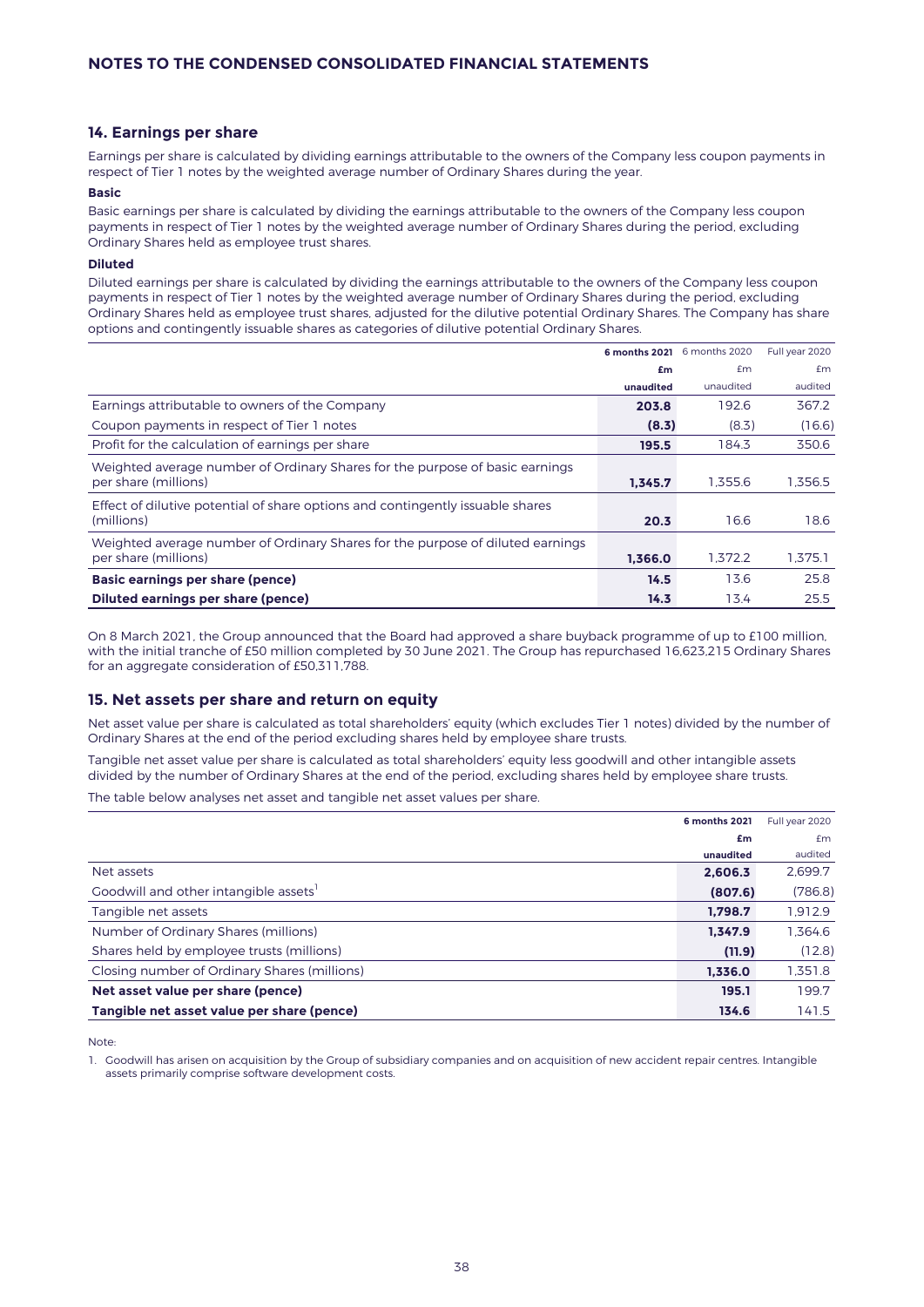# **15. Net assets per share and return on equity** continued

## **Return on equity**

The table below details the calculation of return on equity.

|                                                           |           | 6 months 2021 6 months 2020 | Full year 2020 |
|-----------------------------------------------------------|-----------|-----------------------------|----------------|
|                                                           | £m        | £m                          | Em             |
|                                                           | unaudited | unaudited                   | audited        |
| Earnings attributable to owners of the Company            | 203.8     | 192.6                       | 367.2          |
| Coupon payments in respect of Tier 1 notes                | (8.3)     | (8.3)                       | (16.6)         |
| Profit for the calculation of return on equity            | 195.5     | 184.3                       | 350.6          |
| Annualised profit for the calculation of return on equity | 391.0     | 368.6                       | 350.6          |
| Opening shareholders' equity                              | 2.699.7   | 2.643.6                     | 2,643.6        |
| Closing shareholders' equity                              | 2.606.3   | 2.756.5                     | 2,699.7        |
| Average shareholders' equity                              | 2.653.0   | 2.700.1                     | 2.671.7        |
| Return on equity for period                               | 7.4%      | 6.8%                        | 13.1%          |
| Return on equity annualised                               | 14.7%     | 13.7%                       | 13.1%          |

Note:

1. Profit has been annualised using the profit for the period ended 30 June 2021 (2020: period ended 30 June 2020).

## **16. Reinsurance assets**

|                                                       | 30 Jun 2021 | Full year 2020 |
|-------------------------------------------------------|-------------|----------------|
|                                                       | £m          | Em             |
|                                                       | unaudited   | audited        |
| Reinsurers' share of general insurance liabilities    | 1.082.7     | 1.071.6        |
| Impairment provision <sup>1</sup>                     | (40.1)      | (46.3)         |
| Total excluding reinsurers' unearned premium reserves | 1,042.6     | 1025.3         |
| Reinsurers' unearned premium reserve                  | 68.0        | 103.9          |
| <b>Total</b>                                          | 1.110.6     | 1.129.2        |

Note:

1. Impairment provision relates to reinsurance debtors, allowing for the risk that reinsurance assets may not be collected, or where the reinsurer's credit rating has been significantly downgraded and it may have difficulty in meeting its obligations.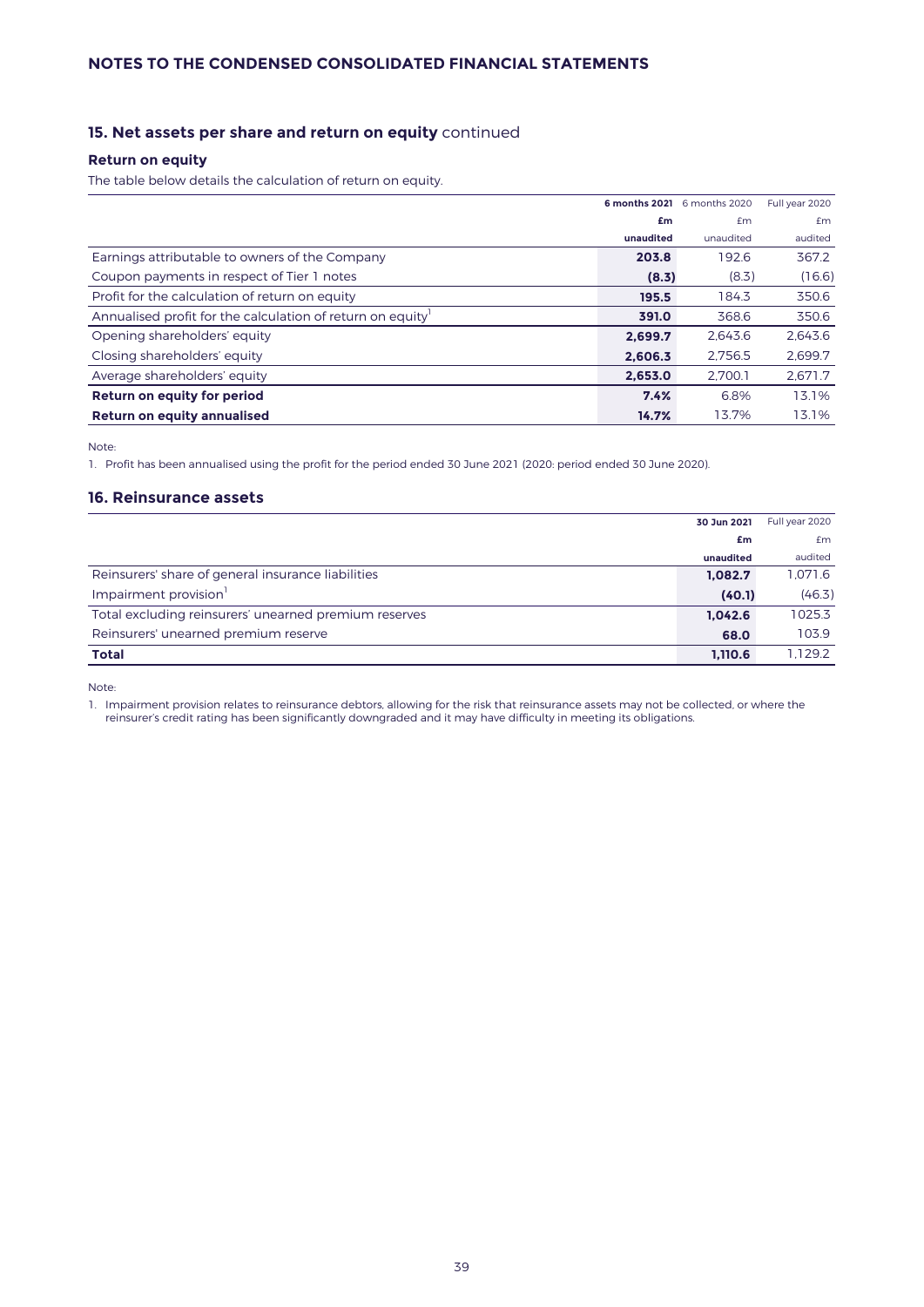# **17. Financial investments**

|                                    | 30 Jun 2021 | Full year 2020 |
|------------------------------------|-------------|----------------|
|                                    | £m          | £m             |
|                                    | unaudited   | audited        |
| <b>AFS debt securities</b>         |             |                |
| Corporate                          | 4,173.3     | 4,021.0        |
| Supranational                      | 21.2        | 21.3           |
| Local government                   | 31.5        | 35.6           |
| Sovereign                          | 14.0        | 25.2           |
| <b>Total</b>                       | 4,240.0     | 4,103.1        |
| <b>HTM debt securities</b>         |             |                |
| Corporate                          | 98.7        | 103.9          |
| <b>Total debt securities</b>       | 4.338.7     | 4,207.0        |
| <b>Total debt securities</b>       |             |                |
| Fixed interest rate <sup>1</sup>   | 4,321.2     | 4,184.5        |
| Floating interest rate             | 17.5        | 22.5           |
| <b>Total</b>                       | 4,338.7     | 4,207.0        |
| <b>Loans and receivables</b>       |             |                |
| Infrastructure debt                | 257.7       | 264.5          |
| Commercial real estate loans       | 214.4       | 206.7          |
| <b>Total loans and receivables</b> | 472.1       | 471.2          |
| Equity investments <sup>2</sup>    | 4.7         | 3.2            |
| <b>Total</b>                       | 4,815.5     | 4,681.4        |

Notes:

1. The Group swaps a fixed interest rate for a floating rate of interest on its US dollar and Euro corporate debt securities by entering into interest rate derivatives. The hedged amount at 30 June 2021 was £1,032.6 million (31 December 2020: £971.1 million).

2. An equity fund which is valued based on external valuation reports received from a third-party fund manager.

# **18. Cash and cash equivalents and borrowings**

|                                                           | 30 Jun 2021 | Full year 2020 |
|-----------------------------------------------------------|-------------|----------------|
|                                                           | £m          | <b>£m</b>      |
|                                                           | unaudited   | audited        |
| Cash at bank and in hand                                  | 210.0       | 224.9          |
| Short term deposits with credit institutions <sup>1</sup> | 649.5       | 995.2          |
| <b>Cash and cash equivalents</b>                          | 859.5       | 1.220.1        |
| Bank overdrafts <sup>2</sup>                              | (54.3)      | (51.9)         |
| Cash and bank overdrafts <sup>3</sup>                     | 805.2       | 1,168.2        |

Notes:

1. This represents money market funds.

2. Bank overdrafts represent short-term timing differences between transactions posted in the records of the Group and transactions flowing through the accounts at the bank.

3. Cash and bank overdrafts total is included for the purposes of the condensed consolidated cash flow statement.

The effective interest rate on short-term deposits with credit institutions for the period ended 30 June 2021 was 0.012% (31 December 2020: 0.25%) and average maturity was 10 days (31 December 2020: 10 days).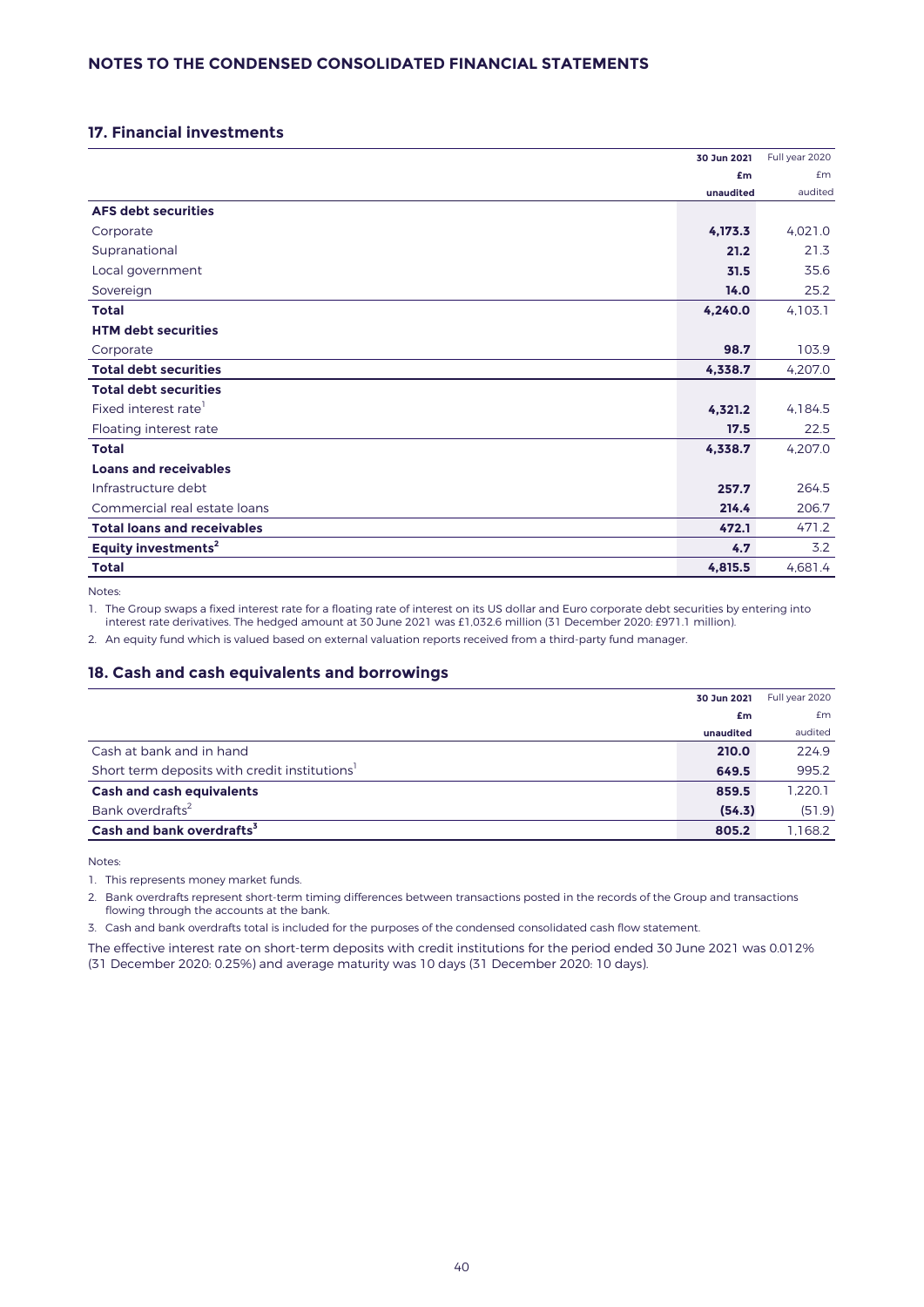## **19. Share capital**

| Issued and fully paid: equity shares                        |                     | 30 Jun 2021          |                                                        |                     | Full year 2020 |                                                 |
|-------------------------------------------------------------|---------------------|----------------------|--------------------------------------------------------|---------------------|----------------|-------------------------------------------------|
|                                                             | Number of<br>shares | <b>Share capital</b> | <b>Transfer to</b><br>capital<br>redemption<br>reserve | Number of<br>shares | Share capital  | Transfer to<br>capital<br>redemption<br>reserve |
| Ordinary Shares of 10 10/11 pence each                      | millions            | £m                   | £m                                                     | millions            | £m             | £m                                              |
| At 1 January                                                | 1.364.6             | 148.9                | -                                                      | .375.0              | 50.0           |                                                 |
| Shares cancelled following buyback <sup>2,5</sup>           | (16.7)              | (1.8)                | 1.8                                                    | (10.4)              | (1.1)          | 1.1                                             |
| At 31 June 2021 (unaudited) /<br>30 December 2020 (audited) | 1.347.9             | 147.1                | 1.8                                                    | .364.6              | 148.9          | 1.1                                             |

Notes:

- 1. The shares have full voting dividend and capital distribution rights (including wind-up) attached to them; these do not confer any rights of redemption.
- 2. On 8 March 2021, the Group announced that the Board had approved a share buyback programme of up to £100 million, with the initial tranche of £50 million completed by 30 June 2021. The Group has repurchased 16,623,215 Ordinary Shares for an aggregate consideration of £50,311,788 as reflected in retained earnings. The shares have subsequently been cancelled giving rise to a capital redemption reserve of an equivalent amount as required by the Companies Act 2006.
- 3. On 3 March 2020, the Group announced a share buyback of Ordinary Shares for an aggregate purchase price of £150 million. On 19 March 2020 the buyback programme was cancelled, given the uncertainty in the capital markets at the time driven by the rapidly emerging Covid-19 pandemic. At the time of cancellation, the Group had repurchased 10,448,395 Ordinary Shares for an aggregate consideration of £30,014,567 as reflected in retained earnings. The shares were subsequently cancelled giving rise to a capital redemption reserve of an equivalent amount as required by the Companies Act 2006.

# **20. Tier 1 notes**

| 30 Jun 2021           | Full year 2020 |
|-----------------------|----------------|
| £m                    | £m             |
| unaudited             | audited        |
| Tier 1 notes<br>346.5 | 346.5          |

On 7 December 2017, the Group issued £350 million of fixed rate perpetual Tier 1 notes with a coupon rate of 4.75% per annum.

The Group has an optional redemption date of 7 December 2027. If the notes are not repaid on that date, a fixed rate of interest per annum will be reset. The notes are direct, unsecured and subordinated obligations of the issuer ranking pari passu and without any preference amongst themselves.

The Tier 1 notes are treated as a separate category within equity and the coupon payments are recognised outside of the profit after tax result and directly in shareholders' equity.

The Group has the option to cancel the coupon payment. Cancellation becomes mandatory if: the Solvency condition<sup>1</sup> is not met at the time of, or following, coupon payment; there is non-compliance with the SCR or the minimum capital requirement; the Group has insufficient distributable reserves; or the relevant regulator requires the coupon payment to be cancelled.

Note:

1. All payments shall be conditional upon the Group being solvent at the time of payment and immediately after payment. The Issuer will be solvent if (i) it is able to pay its debts owed to senior creditors as they fall due and (ii) its assets exceed its liabilities.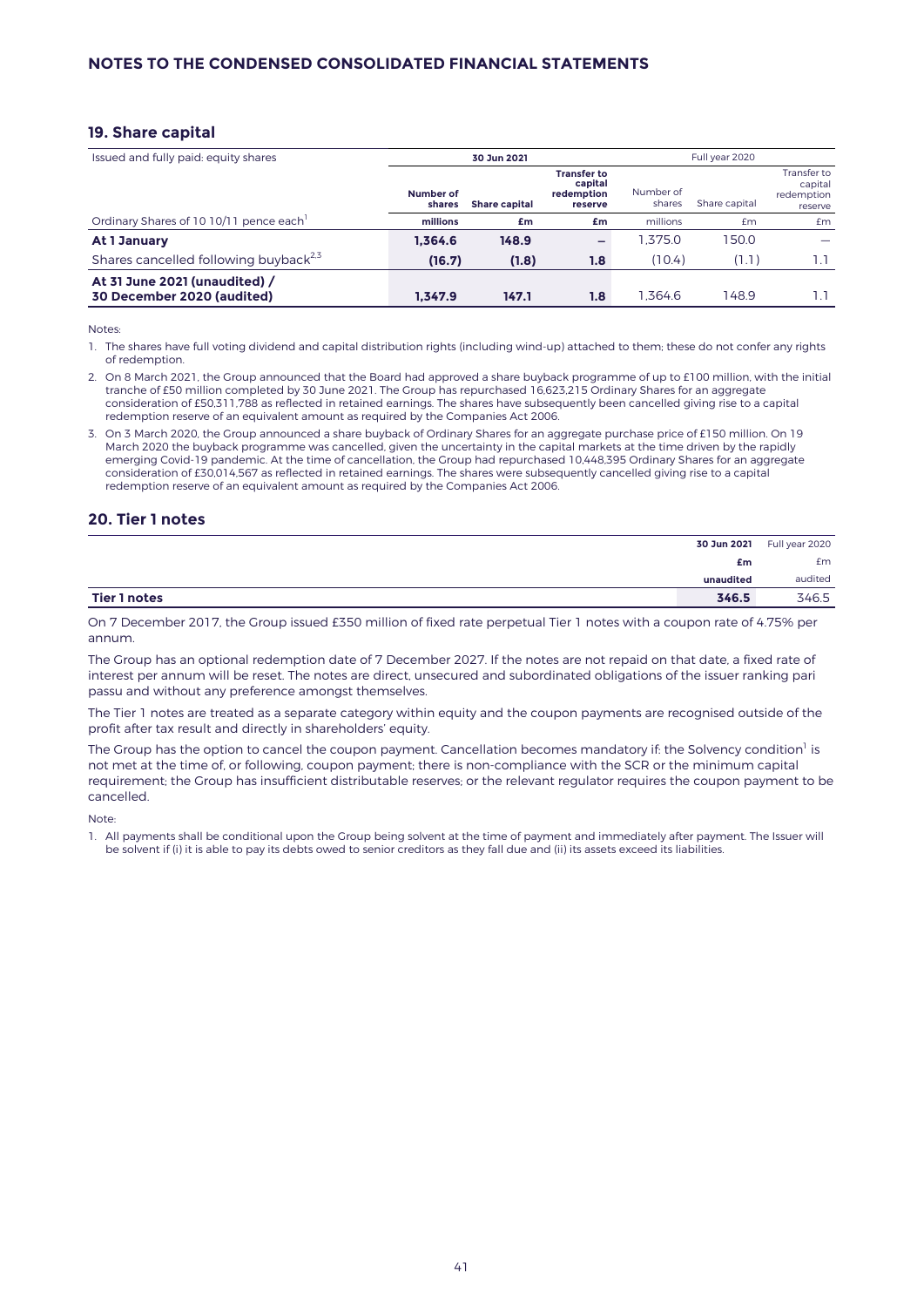# **21. Subordinated liabilities**

|                                                       | 30 Jun 2021 | Full year 2020 |
|-------------------------------------------------------|-------------|----------------|
|                                                       | £m          | £m             |
|                                                       | unaudited   | audited        |
| £250 million 9.25% subordinated Tier 2 notes due 2042 | 256.8       | 258.4          |
| £260 million 4.0% subordinated Tier 2 notes due 2032  | 258.2       | 258.2          |
| <b>Subordinated Tier 2 notes</b>                      | 515.0       | 516.6          |

## **£250 million 9.25% subordinated Tier 2 notes due 2042**

Subordinated guaranteed dated notes with a nominal value of £500 million were issued on 27 April 2012 at a fixed rate of 9.25%. On the same date, the Group also entered into a 10-year interest rate swap to exchange the fixed rate of interest for a floating rate of 3-month LIBOR plus a spread of 706 basis points which was credit value adjusted to 707 basis points with effect from 29 July 2013. This was treated as a designated hedging instrument.

On 8 December 2017, the Group repurchased £250 million nominal value of the subordinated guaranteed dated notes for a purchase price of £330.1 million including accrued interest of £2.7 million and associated transaction costs of £0.6 million. The designated hedging agreement was adjusted accordingly.

The remaining notes, with a nominal value of £250 million, have a redemption date of 27 April 2042 with the option to repay the notes on 27 April 2022. If the notes are not repaid on that date, the terms of the notes provide that the rate of interest will be reset at a rate of 6-month LIBOR plus 7.91%. If LIBOR has been discontinued by this time, the terms of the notes provide for an ultimate fall back rate of interest of 9.25% for subsequent interest periods. The terms of the notes do not automatically provide for the transition of LIBOR to SONIA, which would require a separate agreement between the Group and the noteholders.

The Group has the option, in certain circumstances, to defer interest payments on the notes but to date has not exercised this right.

During 2020 the Group identified that the hedge no longer met the criteria of hedge effectiveness under IAS 39 'Financial Instruments: Recognition and Measurement' and, under the rules of the standard, the accumulated hedging adjustment has begun to be amortised to the income statement from the date of the last successful hedge effectiveness test over the remaining life of the subordinated debt using an effective interest rate calculation.

## **£260 million 4.0% subordinated Tier 2 notes due 2032**

On 5 June 2020, the Group issued subordinated Tier 2 notes at a fixed rate of 4.0%. The notes have a redemption date of 5 June 2032 and may be redeemed at the option of the Group commencing on 5 December 2031 until the maturity date.

The Group has the option, in certain circumstances, to defer interest payments on the notes but to date has not exercised this right.

The 2032 and 2042 notes are unsecured and subordinated obligations of the Group and rank pari passu and without any preference among themselves. In the event of a winding-up or of bankruptcy they are to be repaid only after the claims of all other senior creditors have been met and will rank at least pari passu with the claims of holders of other Tier 2 capital.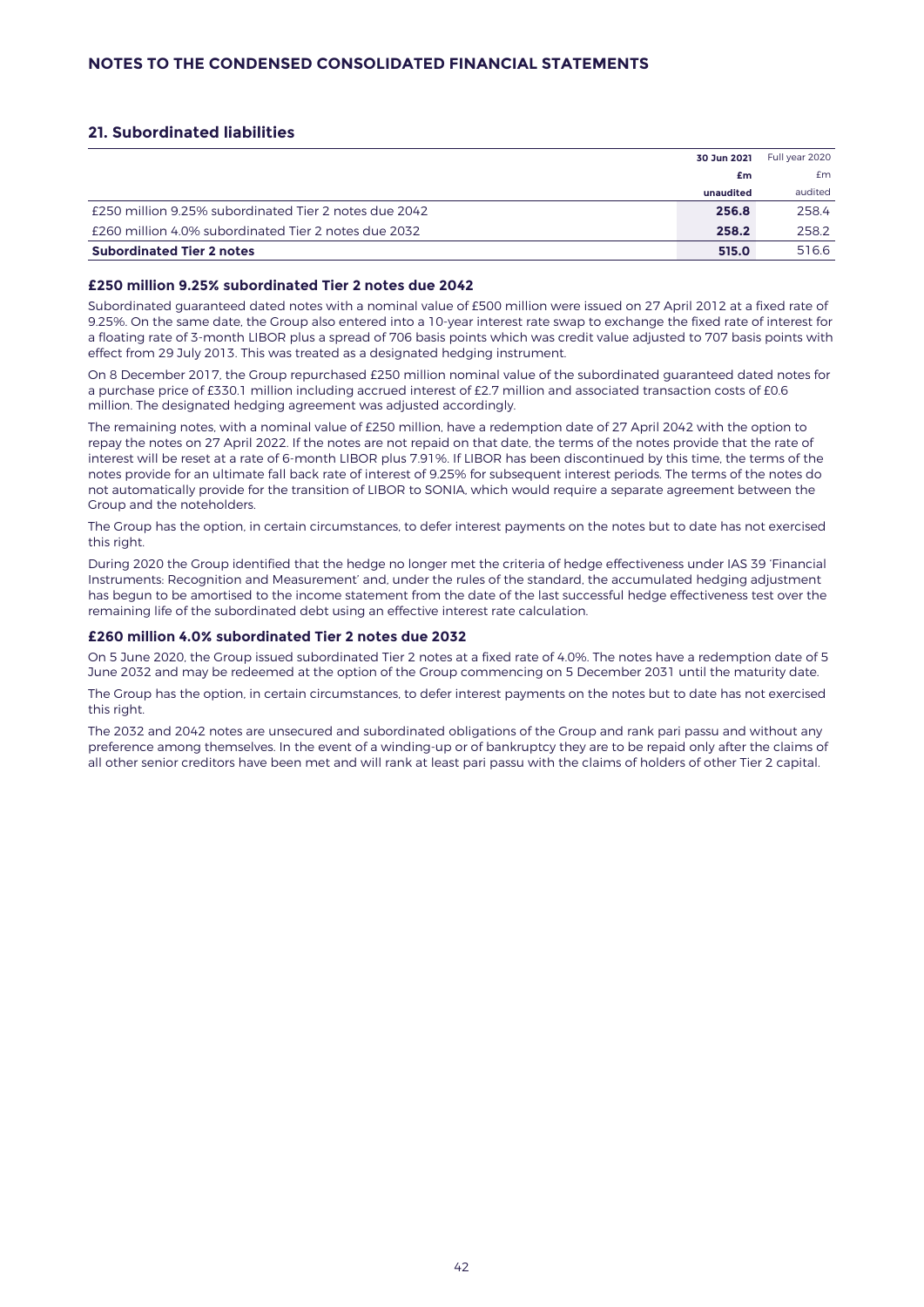# **22. Insurance liabilities**

| 30 Jun 2021                             | Full year 2020 |
|-----------------------------------------|----------------|
| £m                                      | £m             |
| unaudited                               | audited        |
| 3.556.9<br><b>Insurance liabilities</b> | 3,617.0        |

## **Movements in gross and net insurance liabilities**

|                                          | <b>Gross</b> | Reinsurance | <b>Net</b> |
|------------------------------------------|--------------|-------------|------------|
|                                          | £m           | £m          | £m         |
| Claims reported                          | 2,916.0      | (829.3)     | 2,086.7    |
| Incurred but not reported                | 825.4        | (320.3)     | 505.1      |
| Claims handling provision                | 78.2         |             | 78.2       |
| At 1 January 2020 (audited)              | 3,819.6      | (1.149.6)   | 2,670.0    |
| Cash paid for claims settled in the year | (1,933.0)    | 141.1       | (1.791.9)  |
| Increase / (decrease) in liabilities:    |              |             |            |
| Arising from current-year claims         | 2.057.3      | (169.9)     | 1.887.4    |
| Arising from prior-year claims           | (326.9)      | 153.1       | (173.8)    |
| At 31 December 2020 (audited)            | 3,617.0      | (1,025.3)   | 2,591.7    |
| Claims reported                          | 2.762.0      | (842.8)     | 1.919.2    |
| Incurred but not reported                | 777.0        | (182.5)     | 594.5      |
| Claims handling provision                | 78.0         |             | 78.0       |
| At 31 December 2020 (audited)            | 3.617.0      | (1.025.3)   | 2,591.7    |
| Cash paid for claims settled in the year | (874.5)      | 40.0        | (834.5)    |
| Increase / (decrease) in liabilities:    |              |             |            |
| Arising from current-year claims         | 975.9        | (65.9)      | 910.0      |
| Arising from prior-year claims           | (161.5)      | 8.6         | (152.9)    |
| At 30 June 2021 (unaudited)              | 3.556.9      | (1,042.6)   | 2,514.3    |
| Claims reported                          | 2.738.1      | (902.1)     | 1.836.0    |
| Incurred but not reported                | 740.6        | (140.5)     | 600.1      |
| Claims handling provision                | 78.2         |             | 78.2       |
| At 30 June 2021 (unaudited)              | 3.556.9      | (1,042.6)   | 2,514.3    |

# **Movement in prior-year net claims liabilities by operating segment**

|                                 |           | 6 months 2021 6 months 2020 | Full year 2020 |
|---------------------------------|-----------|-----------------------------|----------------|
|                                 | £m        | £m                          | Em             |
|                                 | unaudited | unaudited                   | audited        |
| Motor                           | (100.7)   | (83.4)                      | (100.6)        |
| Home                            | (17.5)    | (2.5)                       | (10.8)         |
| Rescue and other personal lines | (2.4)     | (4.0)                       | (5.6)          |
| Commercial                      | (32.3)    | (33.3)                      | (56.8)         |
| <b>Total</b>                    | (152.9)   | (123.2)                     | (173.8)        |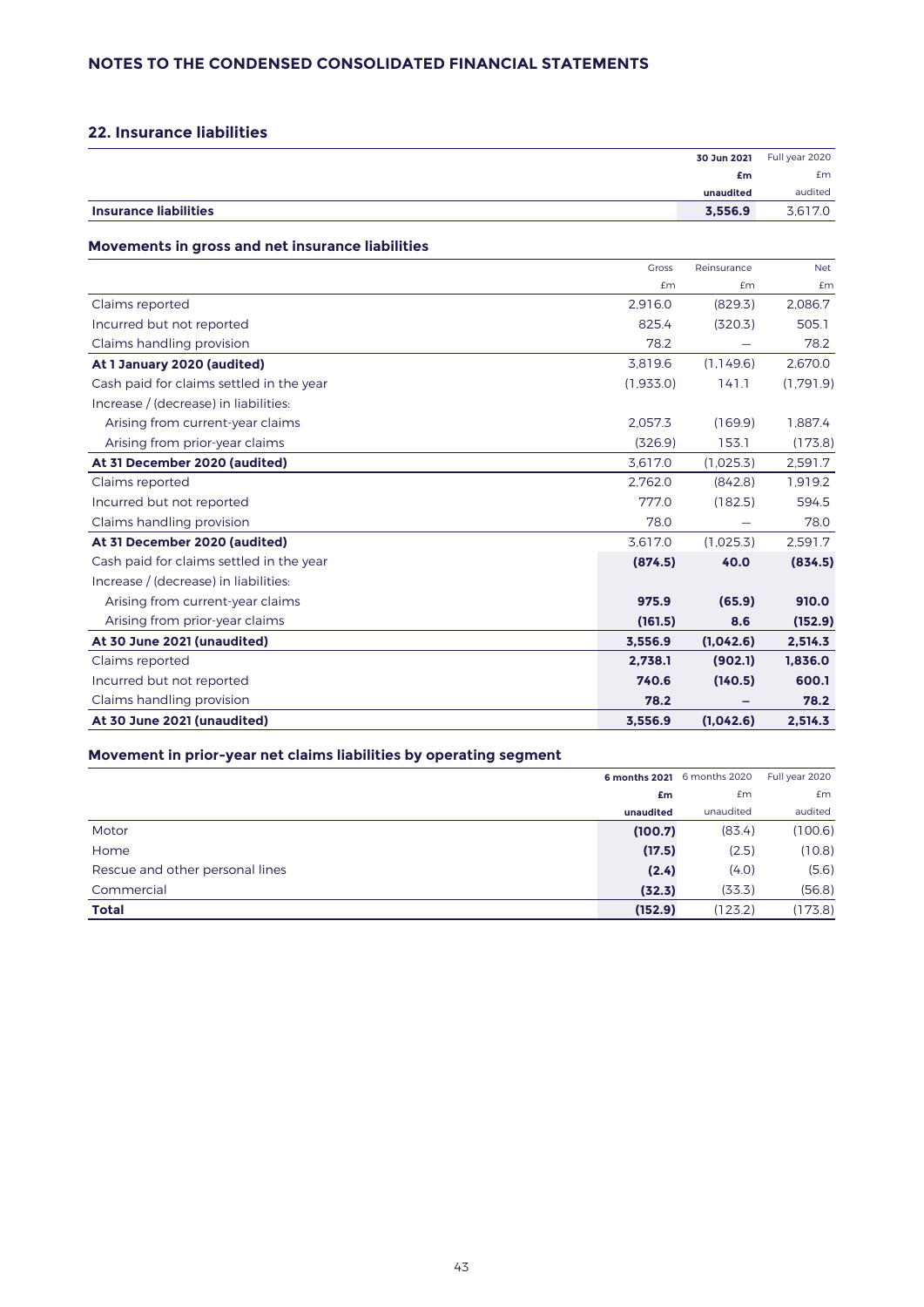# **23. Fair value**

## **Fair value hierarchy**

Fair value is the price that would be received to sell an asset or paid to transfer a liability in an orderly transaction between market participants at the measurement date, regardless of whether that price is directly observable or estimated using another valuation technique.

For disclosure purposes, fair value measurements are classified as level 1, 2 or 3 based on the degree to which fair value is observable:

- Level 1 financial assets are measured in whole or in part by reference to published quotes in an active market. In an active market quoted prices are readily and regularly available from an exchange, dealer, broker, industry group, pricing service or regulatory agency and those prices represent actual and regularly occurring market transactions on an arm'slength basis.
- Level 2 financial assets and liabilities are measured using a valuation technique based on assumptions that are supported by prices from observable current market transactions. These include AFS debt security assets for which pricing is obtained via pricing services, but where prices have not been determined in an active market, or financial assets with fair values based on broker quotes or assets that are valued using the Group's own models whereby the majority of assumptions are market-observable. Derivatives are valued using broker quotes or appropriate valuation models. Model inputs include a range of factors which are deemed to be observable, including current market and contractual prices for underlying instruments, period to maturity, correlations, yield curves and volatility of underlying instruments.
- Level 3 fair value measurements used for investment properties, HTM debt securities, infrastructure debt, commercial real estate loans and equity investments are those derived from a valuation technique that includes inputs for the asset that are unobservable.

#### **Comparison of carrying value to fair value of financial instruments and assets where fair value is disclosed**

|                                             | <b>Carrying value</b> | Level 1 | Level <sub>2</sub> | Level 3                  | <b>Fair value</b> |
|---------------------------------------------|-----------------------|---------|--------------------|--------------------------|-------------------|
| At 30 June 2021 (unaudited)<br><b>Notes</b> | £m                    | £m      | £m                 | Em                       | £m                |
| Assets held at fair value:                  |                       |         |                    |                          |                   |
| Investment property                         | 302.1                 |         |                    | 302.1                    | 302.1             |
| Derivative assets                           | 23.6                  |         | 23.6               |                          | 23.6              |
| 17<br>AFS debt securities                   | 4,240.0               | 14.0    | 4,226.0            | $\overline{\phantom{0}}$ | 4,240.0           |
| 17<br>Equity investments                    | 4.7                   |         |                    | 4.7                      | 4.7               |
| <b>Other financial assets:</b>              |                       |         |                    |                          |                   |
| 17<br><b>HTM</b> debt securities            | 98.7                  |         | 13.9               | 88.6                     | 102.5             |
| 17<br>Infrastructure debt                   | 257.7                 |         |                    | 268.5                    | 268.5             |
| 17<br>Commercial real estate loans          | 214.4                 |         |                    | 211.0                    | 211.0             |
| <b>Total</b>                                | 5,141.2               | 14.0    | 4,263.5            | 874.9                    | 5,152.4           |
| Liabilities held at fair value:             |                       |         |                    |                          |                   |
| Derivative liabilities                      | 71.1                  |         | 71.1               |                          | 71.1              |
| <b>Other financial liabilities:</b>         |                       |         |                    |                          |                   |
| 21<br>Subordinated liabilities              | 515.0                 |         | 565.4              | $\overline{\phantom{0}}$ | 565.4             |
| <b>Total</b>                                | 586.1                 |         | 636.5              |                          | 636.5             |

|                                     |              | Carrying value | Level 1 | Level <sub>2</sub> | Level 3 | Fair value |
|-------------------------------------|--------------|----------------|---------|--------------------|---------|------------|
| At 31 December 2020 (audited)       | <b>Notes</b> | Em             | Em      | Em                 | Em      | £m         |
| <b>Assets held at fair value:</b>   |              |                |         |                    |         |            |
| Investment property                 |              | 292.1          |         |                    | 292.1   | 292.1      |
| Derivative assets                   |              | 73.4           |         | 73.4               |         | 73.4       |
| AFS debt securities                 | 17           | 4,103.1        | 25.2    | 4,077.9            |         | 4,103.1    |
| Equity investments                  | 17           | 3.2            |         |                    | 3.2     | 3.2        |
| <b>Other financial assets:</b>      |              |                |         |                    |         |            |
| HTM debt securities                 | 17           | 103.9          |         | 14.2               | 93.7    | 107.9      |
| Infrastructure debt                 | 17           | 264.5          |         |                    | 273.6   | 273.6      |
| Commercial real estate loans        | 17           | 206.7          |         |                    | 202.9   | 202.9      |
| Total                               |              | 5,046.9        | 25.2    | 4,165.5            | 865.5   | 5,056.2    |
| Liabilities held at fair value:     |              |                |         |                    |         |            |
| Derivative liabilities              |              | 57.2           |         | 57.2               |         | 57.2       |
| <b>Other financial liabilities:</b> |              |                |         |                    |         |            |
| Subordinated liabilities            | 21           | 516.6          |         | 589.0              |         | 589.0      |
| Total                               |              | 573.8          |         | 646.2              |         | 646.2      |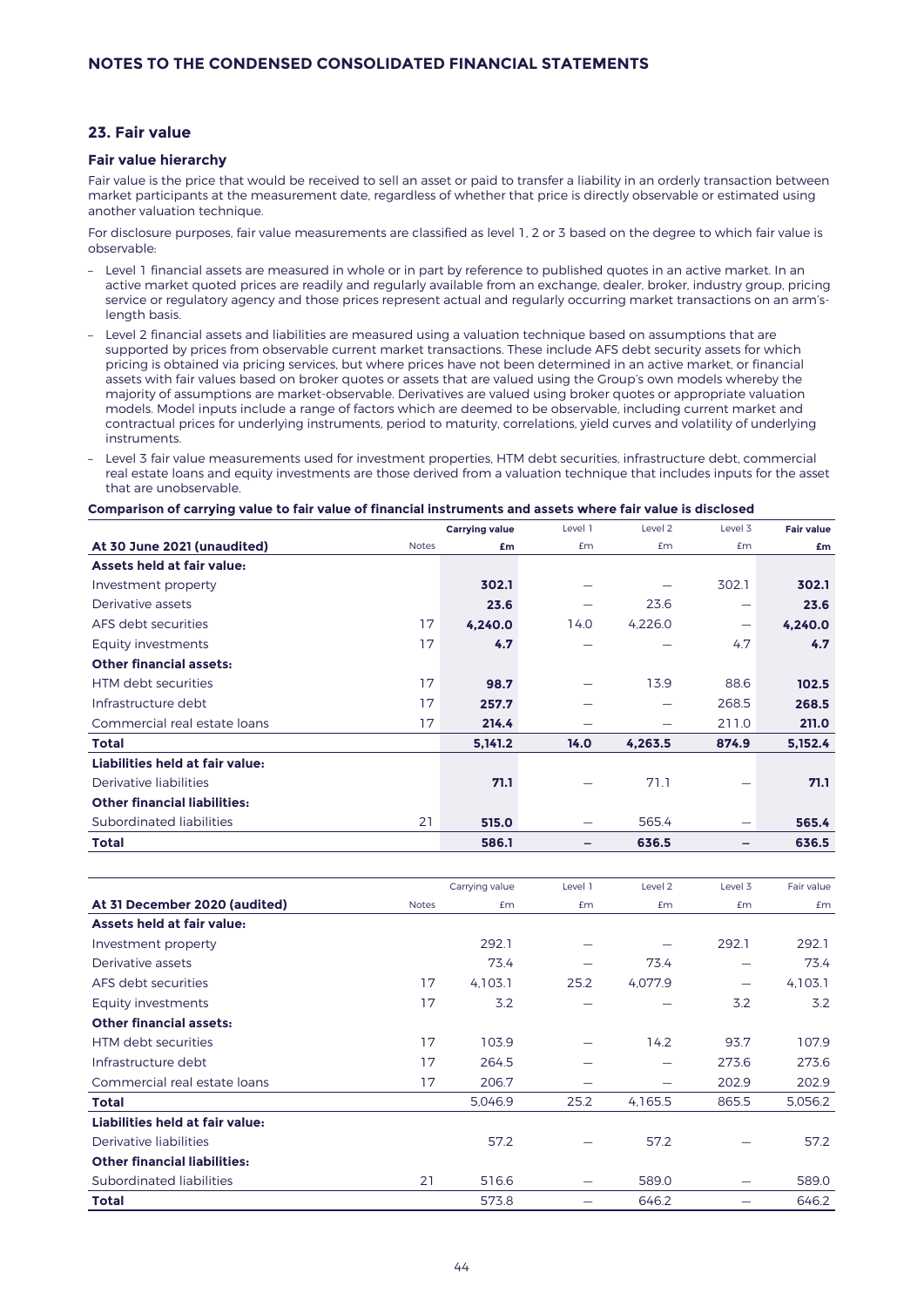# **23. Fair value** continued

Differences arise between carrying value and fair value where the measurement basis of the asset or liability is not fair value (e.g. assets and liabilities carried at amortised cost). Fair values of the following assets and liabilities approximate their carrying values:

- insurance and other receivables;
- cash and cash equivalents;
- borrowings; and
- trade and other payables, including insurance payables.

The movements in assets held at fair value and classified as level 3 in the fair value hierarchy relate to investment property and equity investments. A summary of realised and unrealised gains or losses in relation to investment property at fair value are presented in note 6. There were no changes in the categorisation of assets between levels 1, 2 and 3 for assets and liabilities held by the Group since 31 December 2020.

The table below shows the unobservable inputs used by the Group in the fair value measurement of its investment property.

| At 30 June 2021 (unaudited) | Fair value<br>£m | <b>Valuation</b><br>technique | <b>Unobservable</b><br>input l            | Range<br>(weighted average)        |
|-----------------------------|------------------|-------------------------------|-------------------------------------------|------------------------------------|
|                             | 278.7            | Income                        | Equivalent yield                          | 3.50% - 8.06%<br>(average 4.94%)   |
| Investment property         |                  | capitalisation                | Estimated rental value<br>per square foot | £1.81 - £35.00<br>(average £12.63) |

Note:

1. The methodology of valuation reflects commercial property held within U K Insurance Limited.

The table below analyses the movement in assets carried at fair value classified as level 3 in the fair value hierarchy.

|                                                                         |             | Investment<br>property | Equity<br>investment |
|-------------------------------------------------------------------------|-------------|------------------------|----------------------|
|                                                                         | <b>Note</b> | £m                     | £m                   |
| At 1 January                                                            |             | 292.1                  | 3.2                  |
| Additions at cost                                                       |             |                        | 1.2 <sub>1</sub>     |
| Increase in fair value in the period through the profit or loss         | 6           | 10.0                   |                      |
| Increase in fair value in the period through other comprehensive income |             |                        | 0.3                  |
| At 30 June 2021 (unaudited)                                             |             | 302.1                  | 4.7                  |

# **24. Related parties**

During the first half of 2021, there have been no related party transactions that have materially affected the financial position or results for the period. There have been no changes to the nature of the related party transactions as disclosed in note 43 on page 214 of the Annual Report & Accounts for the year ended 31 December 2020.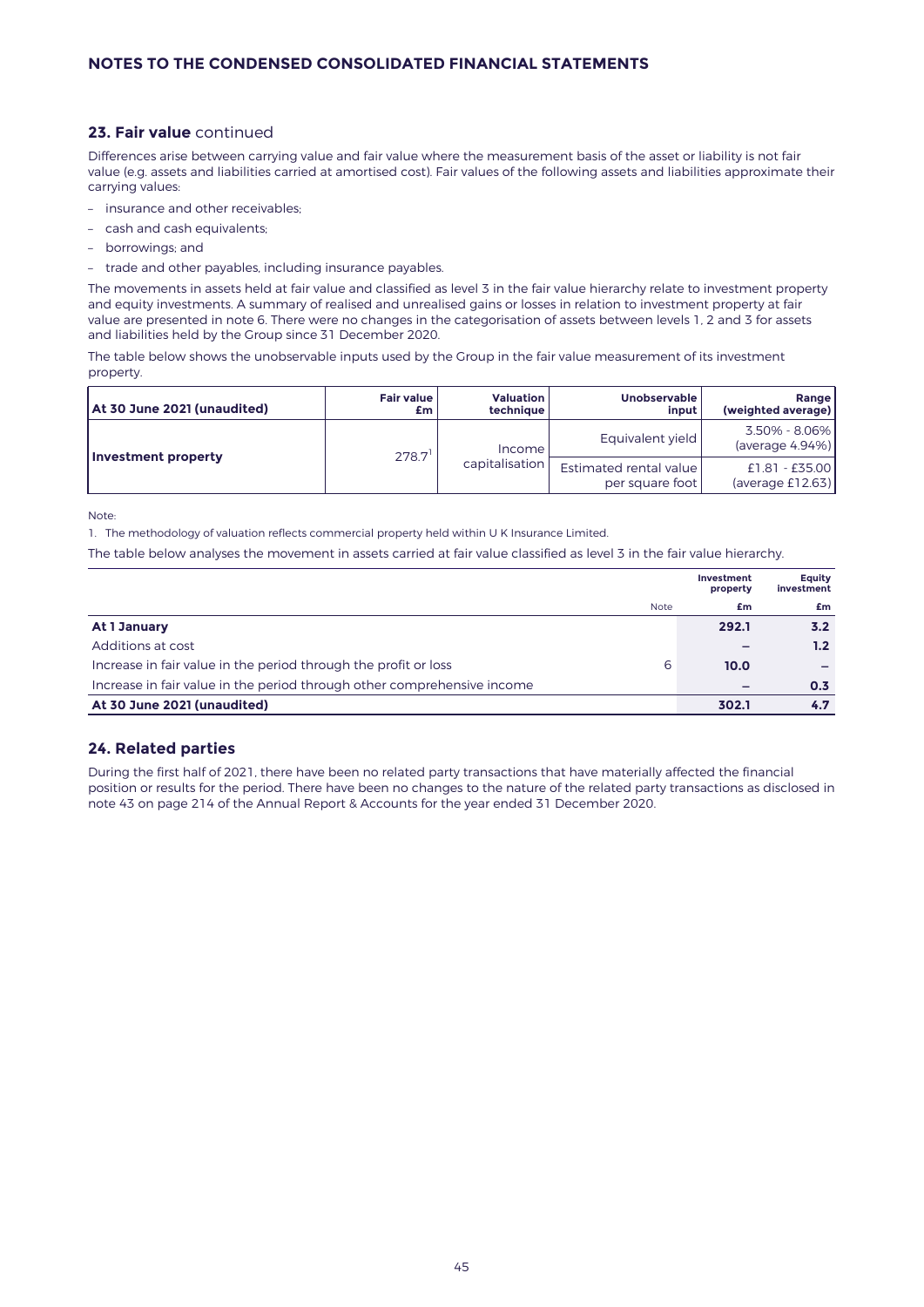| Term                                                                                         | Definition and explanation                                                                                                                                                                                                                                                                                                                                                                                                                                                                                                                                                                                                                                                     |
|----------------------------------------------------------------------------------------------|--------------------------------------------------------------------------------------------------------------------------------------------------------------------------------------------------------------------------------------------------------------------------------------------------------------------------------------------------------------------------------------------------------------------------------------------------------------------------------------------------------------------------------------------------------------------------------------------------------------------------------------------------------------------------------|
| <b>Actuarial best estimate</b><br>("ABE")                                                    | The probability-weighted average of all future claims and cost scenarios. It is calculated using<br>historical data, actuarial methods and judgement. A best estimate of reserves will therefore<br>normally include no margin for optimism or, conversely, caution.                                                                                                                                                                                                                                                                                                                                                                                                           |
| <b>Assets under</b><br>management ("AUM")                                                    | This represents all assets managed or administered by or on behalf of the Group, including<br>those assets managed by third parties.                                                                                                                                                                                                                                                                                                                                                                                                                                                                                                                                           |
| <b>Association of British</b><br>Insurers ("ABI")                                            | The trade body that represents the insurance and long-term savings industry in the UK.                                                                                                                                                                                                                                                                                                                                                                                                                                                                                                                                                                                         |
| <b>investments</b>                                                                           | Available-for-sale ("AFS") Available-for-sale investments are non-derivative financial assets that are designated as such,<br>or are not classified as loans and receivables, held-to-maturity, or financial assets at fair value<br>through profit or loss.                                                                                                                                                                                                                                                                                                                                                                                                                   |
| <b>Average written</b><br>premium                                                            | The total written premium at inception divided by the number of policies.                                                                                                                                                                                                                                                                                                                                                                                                                                                                                                                                                                                                      |
| Capital                                                                                      | The funds invested in the Group, including funds invested by shareholders and Tier 1 notes. In<br>addition, the subordinated liability in the Group's balance sheet is classified as Tier 2 capital<br>for Solvency II purposes.                                                                                                                                                                                                                                                                                                                                                                                                                                               |
| <b>Carbon emissions</b>                                                                      | Scope 1 - covers direct emissions from owned or controlled sources, including fuels used in<br>office buildings, accident repair centres and owned vehicles.<br>Scope 2 - covers indirect emissions from the generation of purchased electricity, steam,<br>heating and cooling for office buildings and accident repair centres.<br>Scope 3 under our direct control - includes indirect emissions that occur in the Group's<br>value chain, under its direct control, such as waste disposal and business travel.<br>Total Scope 3 - includes all other indirect emissions that occur in the Group's value chain<br>and purchased goods and services, excluding investments. |
| <b>Claims frequency</b>                                                                      | The number of claims divided by the number of policies per year.                                                                                                                                                                                                                                                                                                                                                                                                                                                                                                                                                                                                               |
| <b>Claims handling provision</b><br>(provision for losses and<br>loss-adjustment<br>expense) | Funds set aside by the Group to meet the estimated cost of settling claims and related<br>expenses that the Group considers it will ultimately need to pay.                                                                                                                                                                                                                                                                                                                                                                                                                                                                                                                    |
| <b>Combined operating</b><br>ratio                                                           | The sum of the loss, commission and expense ratios. The ratio measures the amount of<br>claims costs, commission and operating expenses, compared to net earned premium<br>generated. A ratio of less than 100% indicates profitable underwriting. Normalised combined<br><b>operating ratio</b> adjusts loss and commission ratios for weather and changes to the Ogden<br>discount rate. (See page 49 alternative performance measures.)                                                                                                                                                                                                                                     |
| <b>Commission expenses</b>                                                                   | Payments to brokers, partners and price comparison websites for generating business.                                                                                                                                                                                                                                                                                                                                                                                                                                                                                                                                                                                           |
| <b>Commission ratio</b>                                                                      | The ratio of commission expense divided by net earned premium. (See page 49 alternative<br>performance measures.)                                                                                                                                                                                                                                                                                                                                                                                                                                                                                                                                                              |
| <b>Company</b>                                                                               | Direct Line Insurance Group plc.                                                                                                                                                                                                                                                                                                                                                                                                                                                                                                                                                                                                                                               |
| <b>Current-year attritional</b><br>loss ratio                                                | The loss ratio for the current accident year, excluding the movement of claims reserves<br>relating to previous accident years and claims relating to major weather events. (See page 49<br>alternative performance measures.)                                                                                                                                                                                                                                                                                                                                                                                                                                                 |
| <b>Current-year combined</b><br>operating ratio                                              | This is calculated using the combined operating ratio less movement in prior-year reserves.<br>(See page 49 alternative performance measures)                                                                                                                                                                                                                                                                                                                                                                                                                                                                                                                                  |
| <b>Current-year normalised</b><br>operating profit                                           | This is calculated using the normalised operating profit adjusted for prior-year reserve<br>movements. (See page 49 alternative performance measures.)                                                                                                                                                                                                                                                                                                                                                                                                                                                                                                                         |
| <b>Direct own brands</b>                                                                     | Direct own brands include Home and Motor under the Direct Line, Churchill, Darwin and<br>Privilege brands, Rescue under the Green Flag brand and Commercial under the Direct Line<br>for Business and Churchill brands.                                                                                                                                                                                                                                                                                                                                                                                                                                                        |
| <b>Earnings per share</b>                                                                    | The amount of the Group's profit after deduction of the Tier 1 coupon payments allocated to<br>each Ordinary Share of the Company.                                                                                                                                                                                                                                                                                                                                                                                                                                                                                                                                             |
| <b>Expense ratio</b>                                                                         | The ratio of operating expenses divided by net earned premium. (See page 49 alternative<br>performance measures.)                                                                                                                                                                                                                                                                                                                                                                                                                                                                                                                                                              |
| <b>Finance costs</b>                                                                         | The cost of servicing the Group's external borrowings and including the interest on right-of-<br>use assets.                                                                                                                                                                                                                                                                                                                                                                                                                                                                                                                                                                   |
| <b>Financial Conduct</b><br><b>Authority ("FCA")</b>                                         | The independent body responsible for regulating the UK's financial services industry.                                                                                                                                                                                                                                                                                                                                                                                                                                                                                                                                                                                          |
| <b>Financial leverage ratio</b>                                                              | Tier 1 notes and financial debt (subordinated Tier 2 notes) as a percentage of total capital<br>employed.                                                                                                                                                                                                                                                                                                                                                                                                                                                                                                                                                                      |
| <b>Gross written premium</b>                                                                 | The total premiums from insurance contracts that were incepted during the period.                                                                                                                                                                                                                                                                                                                                                                                                                                                                                                                                                                                              |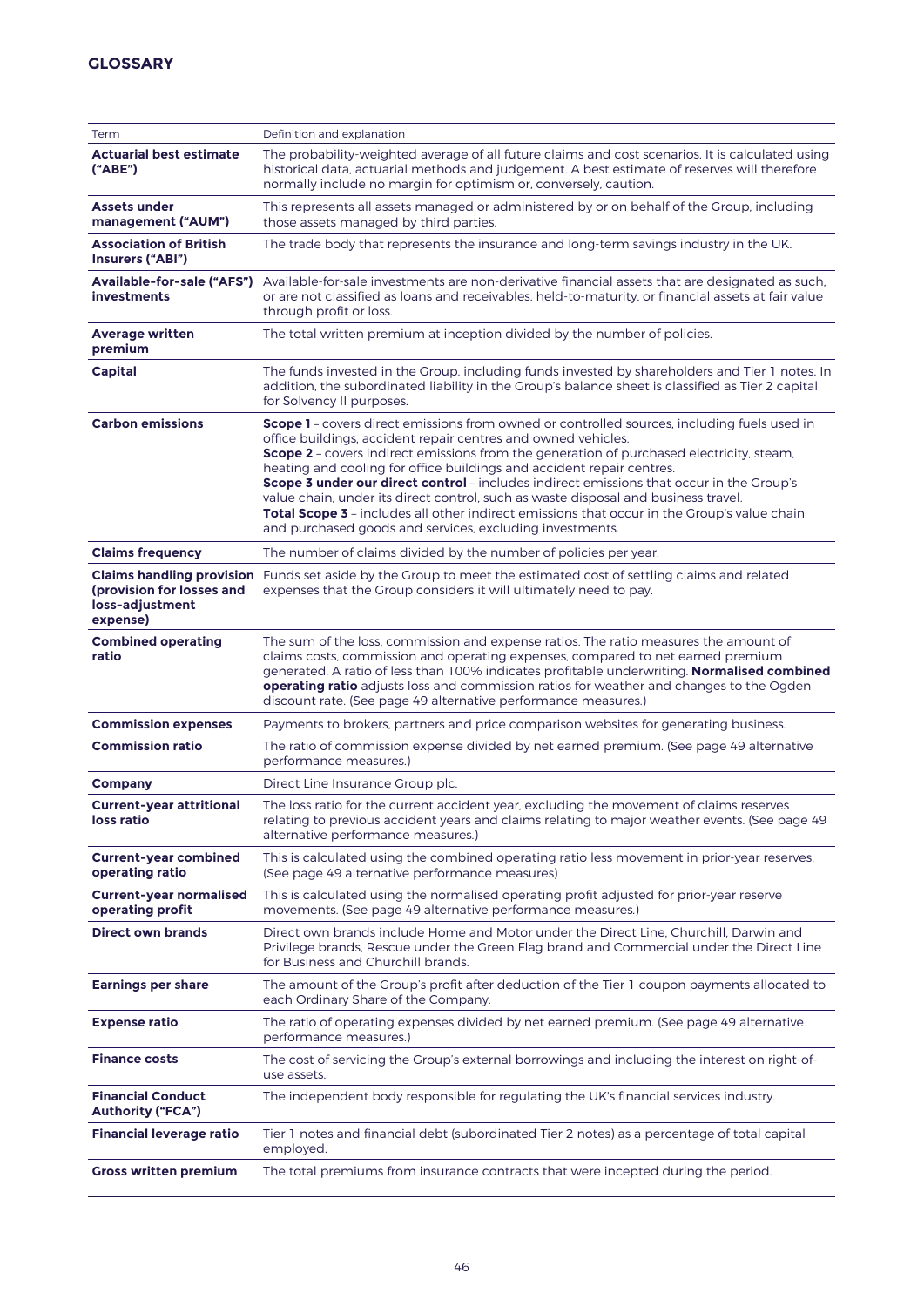# **GLOSSARY** CONTINUED

| Term                                                                         | Definition and explanation                                                                                                                                                                                                                                                                                                                                                                  |
|------------------------------------------------------------------------------|---------------------------------------------------------------------------------------------------------------------------------------------------------------------------------------------------------------------------------------------------------------------------------------------------------------------------------------------------------------------------------------------|
| <b>Group</b>                                                                 | Direct Line Insurance Group plc and its subsidiaries.                                                                                                                                                                                                                                                                                                                                       |
| <b>Incremental borrowing</b><br>rate ("IBR")                                 | The rate of interest that a lessee would have to pay to borrow, over a similar term and<br>security, the funds necessary to obtain an asset of a similar value to the right-of-use asset in a<br>similar economic environment.                                                                                                                                                              |
| Incurred but not<br>reported ("IBNR")                                        | Funds set aside to meet the cost of claims for accidents that have occurred but have not yet<br>been reported to the Group. This includes an element of uplift on the value of claims<br>reported.                                                                                                                                                                                          |
| <b>In-force policies</b>                                                     | The number of policies on a given date that are active and against which the Group will pay,<br>following a valid insurance claim.                                                                                                                                                                                                                                                          |
| <b>Insurance liabilities</b>                                                 | This comprises insurance claims reserves and claims handling provision, which the Group<br>maintains to meet current and future claims.                                                                                                                                                                                                                                                     |
| <b>International</b><br><b>Accounting Standards</b><br><b>Board ("IASB")</b> | A not-for-profit public interest organisation that is overseen by a monitoring board of public<br>authorities. It develops International Financial Reporting Standards ("IFRSs") that aim to<br>make worldwide markets transparent, accountable and efficient.                                                                                                                              |
| <b>Investment income</b><br>yield                                            | The income earned from the investment portfolio, recognised through the income statement<br>during the period (excluding unrealised and realised gains and losses, impairments and fair<br>value adjustments) divided by the average AUM. The average AUM derives from the period's<br>opening and closing balances for the total Group. (See page 49 alternative performance<br>measures.) |
| <b>Investment return</b>                                                     | The investment return earned from the investment portfolio, including unrealised and<br>realised gains and losses, impairments and fair value adjustments.                                                                                                                                                                                                                                  |
| <b>Investment return</b><br><b>vield</b>                                     | The investment return divided by the average AUM. The average AUM derives from the<br>period's opening and closing balances. (See page 49 alternative performance measures.)                                                                                                                                                                                                                |
| <b>Loss ratio</b>                                                            | Net insurance claims divided by net earned premium. (See page 49 alternative performance<br>measures.)                                                                                                                                                                                                                                                                                      |
| <b>Management's best</b><br>estimate ("MBE")                                 | These reserves are based on management's best estimate, which includes a prudence<br>margin that exceeds the internal ABE.                                                                                                                                                                                                                                                                  |
| <b>Minimum capital</b><br>requirement ("MCR")                                | The minimum amount of capital that an insurer needs to hold to cover its risks under the<br>Solvency II regulatory framework. If an insurer's capital falls below the MCR then<br>authorisation will be withdrawn by the regulator unless it is able to meet the MCR within a<br>short period of time.                                                                                      |
| <b>Net asset value</b>                                                       | The difference between the Group's total assets and total liabilities, calculated by subtracting<br>total liabilities (including Tier 1 notes) from total assets.                                                                                                                                                                                                                           |
| <b>Net earned premium</b>                                                    | The element of gross earned premium less reinsurance premium ceded for the period where<br>insurance cover has already been provided.                                                                                                                                                                                                                                                       |
| <b>Net insurance claims</b>                                                  | The cost of claims incurred in the period less any claims costs recovered under reinsurance<br>contracts. It includes claims payments and movements in claims reserves.                                                                                                                                                                                                                     |
| Net investment income<br>yield                                               | This is calculated in the same way as investment income yield but includes the cost of<br>hedging. (See page 49 alternative performance measures.)                                                                                                                                                                                                                                          |
| Ogden discount rate                                                          | The discount rate set by the Lord Chancellor and used by courts to calculate lump sum<br>awards in bodily injury cases.                                                                                                                                                                                                                                                                     |
| <b>Operating expenses</b>                                                    | These are the expenses relating to business activities excluding restructuring and one-off<br>costs. (See page 49 alternative performance measures.)                                                                                                                                                                                                                                        |
| <b>Operating profit</b>                                                      | The pre-tax profit that the Group's activities generate, including insurance and investment<br>activity, but excluding finance costs, restructuring and one-off costs. Normalised operating<br>profit is operating profit adjusted for weather and changes to the Ogden discount rate. (See<br>page 50 alternative performance measures.)                                                   |
| <b>Periodic payment order</b><br>("PPO")                                     | These are claims payments as awarded under the Courts Act 2003. PPOs are used to settle<br>certain large personal injury claims. They generally provide a lump-sum award plus inflation-<br>linked annual payments to claimants who require long-term care.                                                                                                                                 |
| <b>Prudential Regulation</b><br><b>Authority ("PRA")</b>                     | The PRA is a part of the Bank of England. It is responsible for regulating and supervising<br>insurers and financial institutions in the UK.                                                                                                                                                                                                                                                |
| <b>Reinsurance</b>                                                           | Contractual arrangements where the Group transfers part or all of the accepted insurance<br>risk to another insurer.                                                                                                                                                                                                                                                                        |
| <b>Reserves</b>                                                              | Funds that have been set aside to meet outstanding insurance claims and IBNR.                                                                                                                                                                                                                                                                                                               |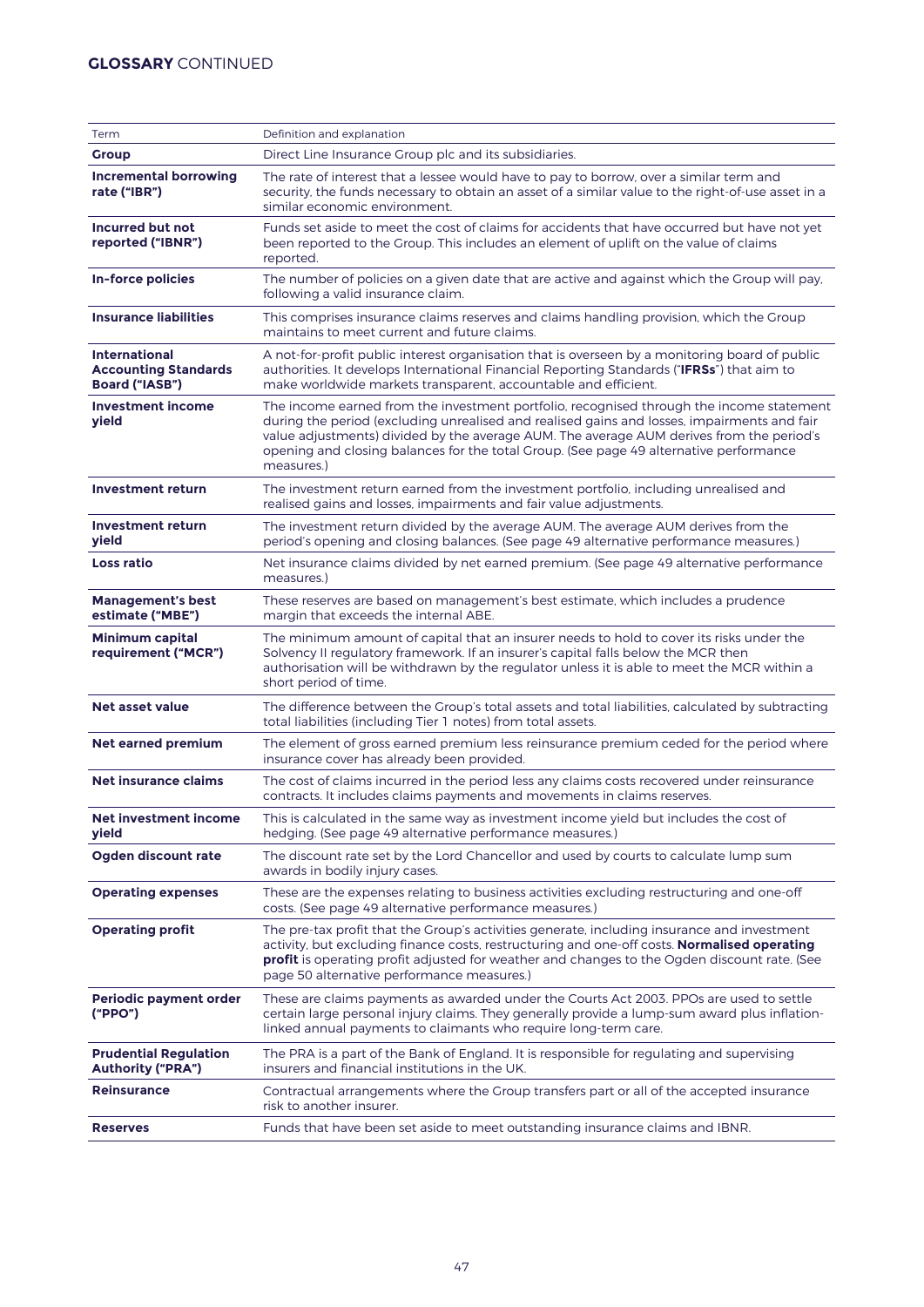| Term                                                                      | Definition and explanation                                                                                                                                                                                                                                                                                                                                                                       |
|---------------------------------------------------------------------------|--------------------------------------------------------------------------------------------------------------------------------------------------------------------------------------------------------------------------------------------------------------------------------------------------------------------------------------------------------------------------------------------------|
| <b>Restructuring costs</b>                                                | These are costs incurred in respect of the business activities where the Group has a<br>constructive obligation to restructure its activities.                                                                                                                                                                                                                                                   |
| <b>Return on equity</b>                                                   | This is calculated by dividing the profit attributable to the owners of the Company after<br>deduction of the Tier 1 coupon payments by average shareholders' equity for the period.                                                                                                                                                                                                             |
| <b>Return on tangible</b><br>equity ("RoTE")                              | This is adjusted profit after tax divided by the Group's average shareholders' equity less<br>goodwill and other intangible assets. Profit after tax is adjusted to exclude restructuring and<br>one-off costs and to include the Tier 1 coupon payments. It is stated after charging tax using<br>the UK standard rate of 19%. (See page 50 alternative performance measures.)                  |
| Right-of-use ("ROU")<br>asset                                             | A lessee's right to use an asset over the life of a lease, calculated at initial recognition as the<br>present value of the lease payments, plus any initial direct costs less any incentives received.<br>The ROU asset is depreciated over the lease term and is subject to impairment testing.                                                                                                |
| <b>Science-Based Targets</b><br>("SBT")                                   | Science-Based Targets are a set of goals developed by a business to provide it with a clear<br>route to reduce greenhouse gas emissions. An emissions reduction target is defined as<br>"science-based" if it is developed in line with the scale of reductions required to curb global<br>temperature rise to well below 2°C above pre-industrial levels.                                       |
| under our direct control<br>and total Scope 3                             | Scope 1, Scope 2, Scope 3 Please refer to the glossary definition for carbon emissions on page 46.                                                                                                                                                                                                                                                                                               |
| <b>Solvency II</b>                                                        | The capital adequacy regime for the European insurance industry, which became effective<br>on 1 January 2016. It establishes capital requirements and risk management standards.<br>It comprises three pillars: Pillar I, which sets out capital requirements for an insurer; Pillar II,<br>which focuses on systems of governance; and Pillar III, which deals with disclosure<br>requirements. |
| Solvency capital ratio                                                    | The ratio of Solvency II own funds to the solvency capital requirement.                                                                                                                                                                                                                                                                                                                          |
| <b>Solvency capital</b><br>requirement ("SCR")                            | The SCR is the amount of capital the regulator requires an insurer to hold to meet the<br>requirements under the Solvency II regulatory framework. The Group uses a partial internal<br>model to determine SCR.                                                                                                                                                                                  |
| <b>Tangible equity</b>                                                    | This shows the equity excluding Tier 1 notes and intangible assets (for comparability with<br>companies which have not acquired businesses or capitalised intangible assets). (See page<br>50 alternative performance measures).                                                                                                                                                                 |
| Tangible net assets per<br>share                                          | This shows the amount of tangible equity allocated to each ordinary share (for comparability<br>with companies which have not acquired businesses or capitalised intangible assets). (See<br>page 50 alternative performance measures).                                                                                                                                                          |
| <b>Task Force on Climate-</b><br>related Financial<br>Disclosure ("TCFD") | Established by the Financial Stability Board, the TCFD developed a set of disclosure<br>recommendations on the risks and opportunities presented by climate change. The TCFD<br>aims to improve and increase climate-related disclosure by organisations and promotes the<br>provision of clear, comprehensive and high-quality information.                                                     |
| <b>Underwriting result</b><br>profit / (loss)                             | The profit or loss from operational activities, excluding investment return and other operating<br>income. It is calculated as net earned premium less net insurance claims and total expenses,<br>excluding restructuring and one-off costs.                                                                                                                                                    |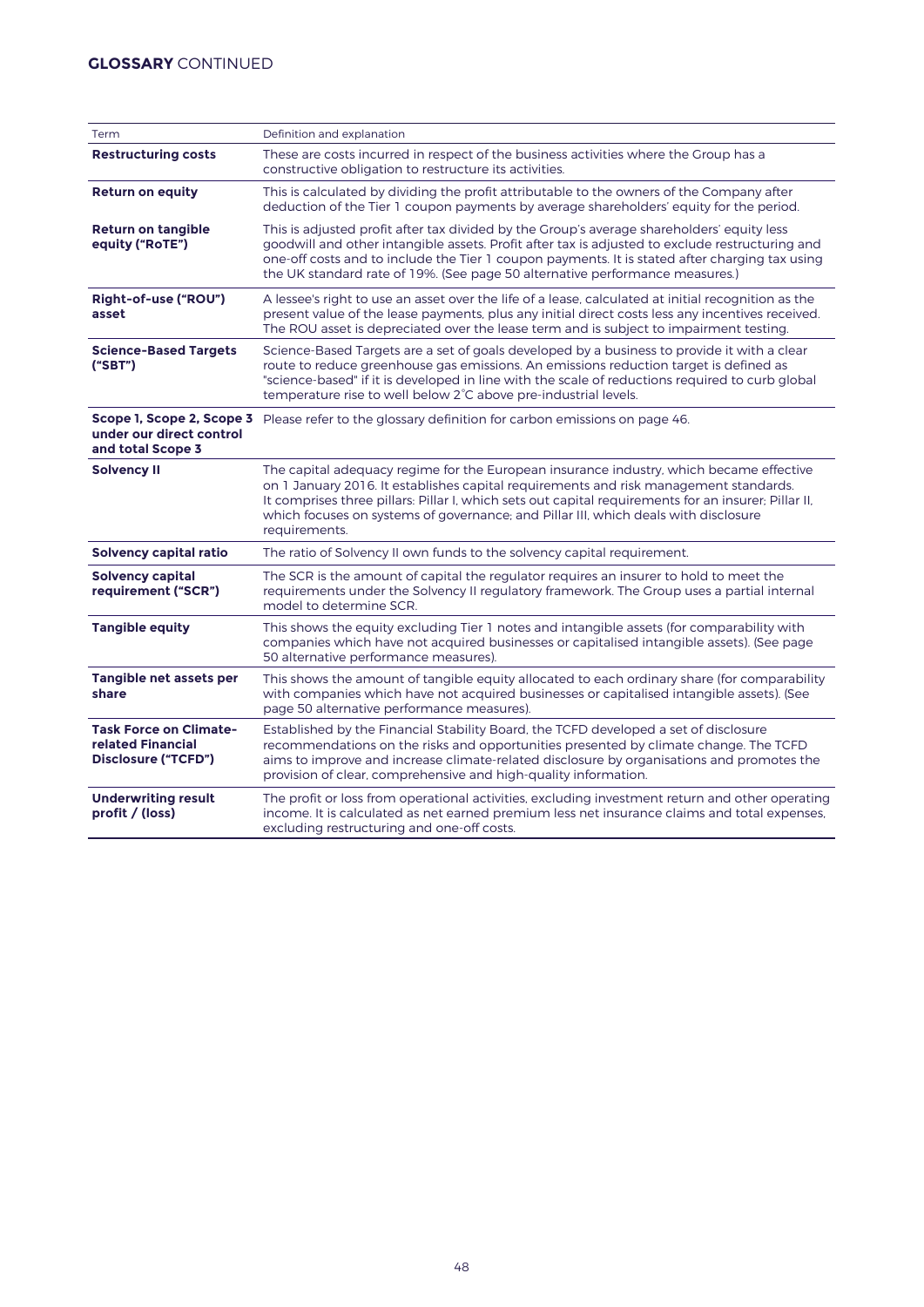# **APPENDIX A – ALTERNATIVE PERFORMANCE MEASURES**

The Group has identified Alternative Performance Measures ("**APMs**") in accordance with the European Securities and Markets Authority's published Guidelines. The Group uses APMs to improve comparability of information between reporting periods and reporting segments, by adjusting for either uncontrollable or one-off costs which impact the IFRS measures, to aid the user of the annual report and accounts in understanding the activity taking place across the Group. These APMs are contained within the main narrative sections of this document, outside of the financial statements and notes, and may not necessarily have standardised meanings for ease of comparability across peer organisations.

Further information is presented below, defined in the glossary on pages 46 to 48 and reconciled to the most directly reconcilable line items in the financial statements and notes. Note 4 on page 31of the consolidated financial statements presents a reconciliation of the Group's business activities on a segmental basis to the consolidated income statement. All note references in the table below are to the notes to the consolidated financial statements on pages 29 to 45.

| <b>Group APM</b>                                        | Closest equivalent<br><b>IFRS</b> measure | Definition and / or reconciliation                                                                                                                   | Rationale for APM                                                                                                                                                                                                                                                                                                                      |
|---------------------------------------------------------|-------------------------------------------|------------------------------------------------------------------------------------------------------------------------------------------------------|----------------------------------------------------------------------------------------------------------------------------------------------------------------------------------------------------------------------------------------------------------------------------------------------------------------------------------------|
| Combined<br>operating ratio                             | Profit before<br>tax                      | Combined operating ratio is defined in<br>the glossary on page 46 and reconciled<br>in note 4 on page 31.                                            | This is a measure of underwriting profitability<br>and excludes non-insurance income, whereby<br>a ratio of less than 100% represents an<br>underwriting profit and a ratio of more than<br>100% represents an underwriting loss.                                                                                                      |
| Commission<br>ratio                                     | Commission<br>expense                     | Commission ratio is defined in the<br>glossary on page 46 and reconciled in<br>note 4 on page 31.                                                    | Expresses commission expense, in relation to<br>net earned premium.                                                                                                                                                                                                                                                                    |
| Current-year<br>attritional loss<br>ratio               | Net insurance<br>claims                   | Current-year attritional loss ratio is<br>defined in the glossary on page 46 and<br>is reconciled to the loss ratio (discussed<br>below) on page 13. | Expresses claims performance in the current<br>accident year in relation to net earned<br>premium.                                                                                                                                                                                                                                     |
| Current-year<br>combined<br>operating ratio             | Profit before<br>tax                      | Current-year combined operating ratio<br>is defined in the glossary on page 46<br>and is reconciled on page 13.                                      | This is a measure of underwriting profitability,<br>excluding the effect of prior-year reserve<br>movements.                                                                                                                                                                                                                           |
| Current-year<br>normalised<br>operating<br>profit ratio | Profit before<br>tax                      | Current-year normalised operating<br>profit ratio is defined in the glossary on<br>page 46 and reconciled on page 51.                                | Expresses a relationship between current-year<br>normalised operating profit and normalised<br>operating profit.                                                                                                                                                                                                                       |
| Expense ratio                                           | Total<br>expenses                         | Expense ratio is defined in the glossary<br>on page 46 and reconciled in note 4 on relation to net earned premium.<br>page 31.                       | Expresses underwriting and policy expenses in                                                                                                                                                                                                                                                                                          |
| Investment<br>income yield                              | Investment<br>income                      | Investment income yield is defined in<br>the glossary on page 47 and is<br>reconciled on page 50.                                                    | Expresses a relationship between the<br>investment income and the associated<br>opening and closing assets adjusted for<br>portfolio hedging instruments.                                                                                                                                                                              |
| Investment<br>return yield                              | Investment<br>return                      | Investment return yield is defined in<br>the glossary on page 47 and is<br>reconciled on page 50.                                                    | Expresses a relationship between the<br>investment return and the associated opening<br>and closing assets adjusted for portfolio<br>hedging instruments.                                                                                                                                                                              |
| Loss ratio                                              | Net insurance<br>claims                   | Loss ratio is defined in the glossary on<br>page 47 and reconciled in note 4 on<br>page 31.                                                          | Expresses claims performance in relation to<br>net earned premium.                                                                                                                                                                                                                                                                     |
| Net investment Investment<br>income yield               | income                                    | Net investment income yield is defined<br>in the glossary on page 47 and is<br>reconciled on page 50.                                                | Expresses a relationship between the net<br>investment income and the associated<br>opening and closing assets adjusted for<br>portfolio hedging instruments.                                                                                                                                                                          |
| Normalised<br>combined<br>operating ratio               | Profit before<br>tax                      | Combined operating ratio is defined in<br>the glossary on page 46 and reconciled<br>on page 51.                                                      | This is a measure of underwriting profitability<br>excluding the effects of weather, Ogden<br>discount rate changes and restructuring and<br>one-off costs. It also excludes non-insurance<br>income. A ratio of less than 100% represents<br>an underwriting profit and a ratio of more than<br>100% represents an underwriting loss. |
| Operating<br>expenses                                   | Total<br>expenses                         | Operating expenses are defined in the<br>glossary on page 47 and reconciled in<br>note 4 on page 31.                                                 | This shows the expenses relating to business<br>activities excluding restructuring and one-off<br>costs.                                                                                                                                                                                                                               |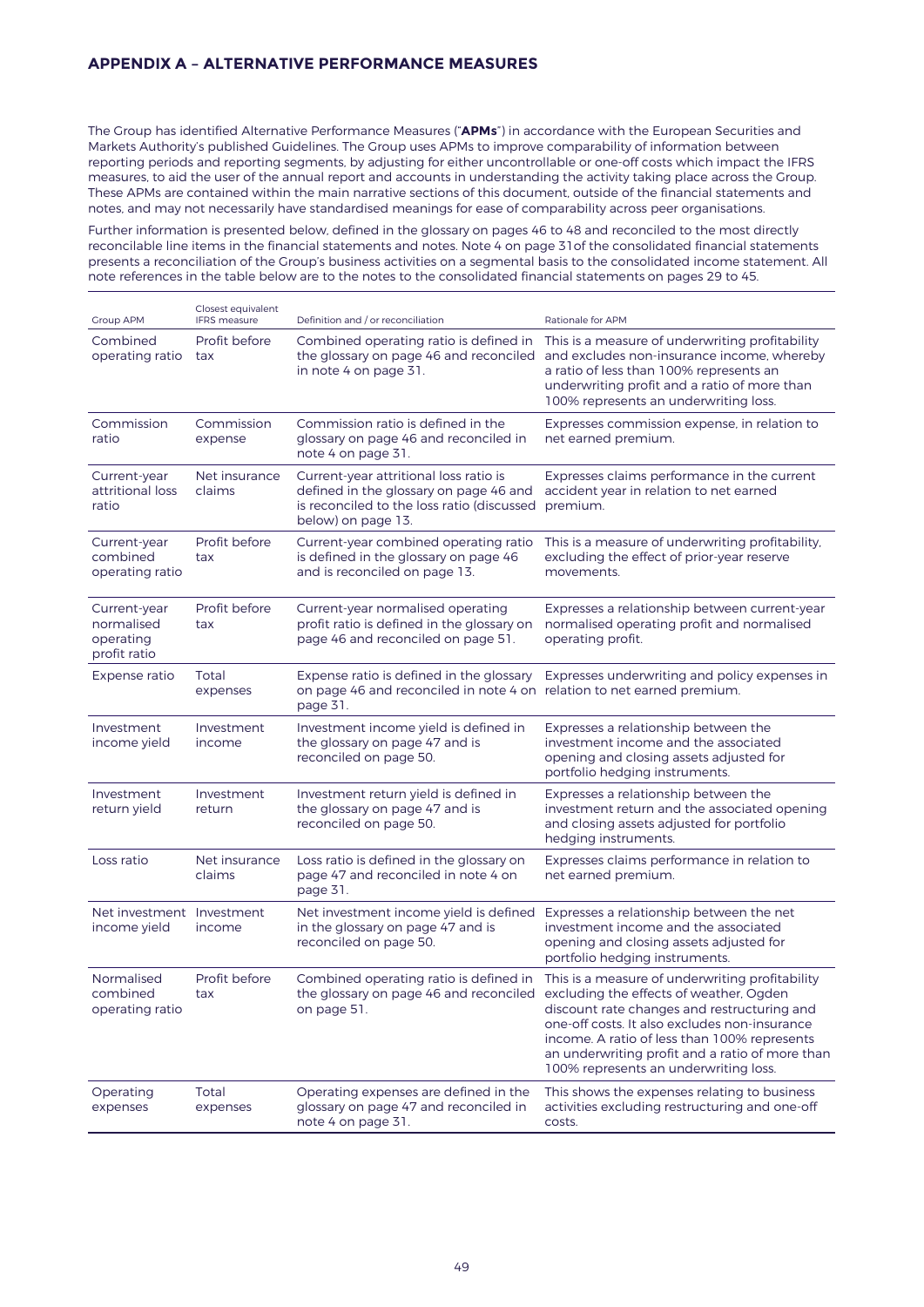# **APPENDIX A – ALTERNATIVE PERFORMANCE MEASURES** CONTINUED

| <b>Group APM</b>                         | Closest equivalent<br><b>IFRS</b> measure | Definition and / or reconciliation                                                                              | Rationale for APM                                                                                                                                                                              |
|------------------------------------------|-------------------------------------------|-----------------------------------------------------------------------------------------------------------------|------------------------------------------------------------------------------------------------------------------------------------------------------------------------------------------------|
| Operating<br>profit                      | Profit before<br>tax                      | Operating profit is defined in the<br>glossary on page 47 and reconciled in<br>note 4 on page 31.               | This shows the underlying performance<br>(before tax and excluding finance costs and<br>restructuring and one-off costs) of the business<br>activities.                                        |
| Return on<br>tangible equity             | Return on<br>equity                       | Return on tangible equity is defined in<br>the glossary on page 48 and is<br>reconciled on page 52.             | This shows performance against a measure of<br>equity that is more easily comparable to that<br>of other companies.                                                                            |
| Tangible equity                          | Equity                                    | Tangible equity is defined in the<br>glossary on page 48 and is reconciled<br>on page 52.                       | This shows the equity excluding Tier 1 notes<br>and intangible assets for comparability with<br>companies which have not acquired<br>businesses or capitalised intangible assets.              |
| Tangible net<br>asset value per<br>share | Net asset value<br>per share              | Tangible net assets per share is defined<br>in the glossary on page 48 and<br>reconciled in note 15 on page 38. | This shows the equity excluding Tier 1 notes<br>and intangible assets per share for<br>comparability with companies which have not<br>acquired businesses or capitalised intangible<br>assets. |
| Underwriting<br>profit                   | Profit before<br>tax                      | Underwriting profit is defined in the<br>glossary on page 48 and is reconciled<br>in note 4 on page 31.         | This shows underwriting performance<br>calculated as net earned premium less net<br>claims and operating expenses, excluding<br>restructuring and one-off costs.                               |

# **Investment income and return yields<sup>1</sup>**

|                                                                |                    | H1 2021 | H1 2020 |
|----------------------------------------------------------------|--------------------|---------|---------|
|                                                                | Notes <sup>2</sup> | £m      | £m      |
| Investment income                                              | 6                  | 58.9    | 64.8    |
| Hedging to a sterling floating rate basis <sup>3</sup>         | 6                  | (7.3)   | (9.6)   |
| Net investment income                                          |                    | 51.6    | 55.2    |
| Net realised and unrealised gains / (losses) excluding hedging |                    | 16.8    | (13.9)  |
| Total investment return                                        | 6                  | 68.4    | 41.3    |
| Opening investment property                                    |                    | 292.1   | 291.7   |
| Opening financial investments                                  |                    | 4.681.4 | 4.673.4 |
| Opening cash and cash equivalents                              |                    | 1,220.1 | 948.6   |
| Opening borrowings                                             |                    | (51.9)  | (52.3)  |
| Opening derivatives asset <sup>4</sup>                         |                    | 8.0     | 81.8    |
| Opening investment holdings                                    |                    | 6.149.7 | 5.943.2 |
| Closing investment property                                    |                    | 302.1   | 281.4   |
| Closing financial investments                                  | 17                 | 4.815.5 | 4,521.3 |
| Closing cash and cash equivalents                              | 18                 | 859.5   | 1,500.0 |
| Closing borrowings                                             | 18                 | (54.3)  | (65.1)  |
| Closing derivatives liability <sup>4</sup>                     |                    | (52.8)  | (71.4)  |
| Closing investment holdings                                    |                    | 5.870.0 | 6.166.2 |
| Average investment holdings <sup>5</sup>                       |                    | 6.009.9 | 6.054.7 |
| Investment income yield (annualised)                           |                    | 2.0%    | 2.1%    |
| Net investment income yield (annualised)                       |                    | 1.7%    | 1.8%    |
| Investment return yield (annualised)                           |                    | 2.3%    | 1.4%    |

Notes:

1. See glossary on page 47 for definitions.

2. See notes to the condensed consolidated financial statements.

3. Includes net realised and unrealised gains / (losses) on derivatives in relation to AUM.

4. See footnote 1 on page 16 (Investment holdings).

5. Mean average of opening and closing balances.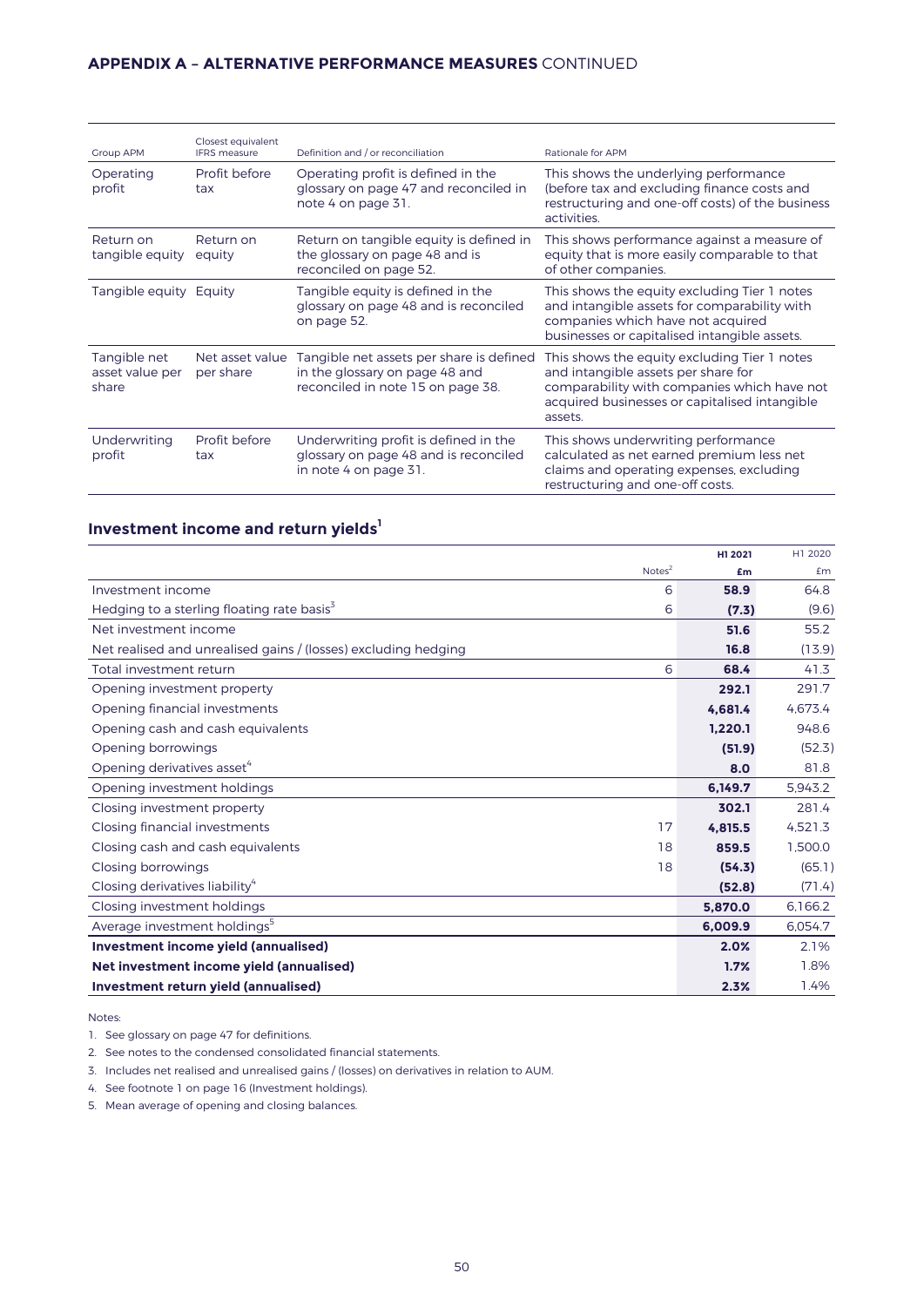# **Normalised combined operating ratio<sup>1</sup>**

|                                                           | Home    | Home      | Commercial | Commercial | <b>Total</b> | Total   |
|-----------------------------------------------------------|---------|-----------|------------|------------|--------------|---------|
|                                                           | H1 2021 | H1 2020   | H1 2021    | H1 2020    | H1 2021      | H1 2020 |
| Loss ratio                                                | 47.0%   | 58.5%     | 49.0%      | 51.7%      | 52.0%        | 59.0%   |
| Commission ratio                                          | 5.8%    | 6.8%      | 19.8%      | 17.7%      | 7.3%         | 6.1%    |
| Expense ratio                                             | 26.2%   | 27.1%     | 21.4%      | 25.5%      | 24.9%        | 25.2%   |
| Combined operating ratio                                  | 79.0%   | 92.4%     | 90.2%      | 94.9%      | 84.2%        | 90.3%   |
| <b>Effect of weather</b>                                  |         |           |            |            |              |         |
| Loss ratio                                                | 7.8%    | 1.9%      | 3.8%       | $(1.5\%)$  | 2.2%         | 0.1%    |
| Commission ratio                                          | (0.6%)  | $(0.1\%)$ | 0.0%       | 0.0%       | $(0.1\%)$    | 0.0%    |
| <b>Combined operating ratio normalised for</b><br>weather | 86.2%   | 94.2%     | 94.0%      | 93.4%      | 86.3%        | 90.4%   |

Note:

1. See glossary on page 46 for definition.

# **Normalised operating profit<sup>1</sup>**

|                                                       | <b>Total</b> | Total         |
|-------------------------------------------------------|--------------|---------------|
|                                                       | H1 2021      | H1 2020       |
|                                                       | £m           | £m            |
| Operating profit                                      | 369.9        | 264.9         |
| Effect of:                                            |              |               |
| Normalised weather - claims                           | (31.3)       | (1.5)         |
| Normalised weather - profit share                     | 1.6          | $0.4^{\circ}$ |
| Normalised operating profit                           | 340.2        | 263.8         |
| Prior-year adjustments                                |              |               |
| Prior-year reserve movement                           | 152.9        | 123.2         |
| Prior-year normalised operating profit                | 152.9        | 123.2         |
| <b>Current-year normalised operating profit</b>       | 187.3        | 140.6         |
| <b>Current-year normalised operating profit ratio</b> | 55%          | 53%           |

Note:

1. See glossary on page 47 for definition.

# **Operating expenses<sup>1</sup>**

|                                                                |                   | H1 2021 | H1 2020 |
|----------------------------------------------------------------|-------------------|---------|---------|
|                                                                | Note <sup>2</sup> | £m      | £m      |
| Operating expenses (including restructuring and one-off costs) | 10                | 454.1   | 387.0   |
| Less restructuring and one-off costs                           | 10                | (91.5)  | (15.0)  |
| Operating expenses                                             | 10                | 362.6   | 372.0   |

Notes:

1. See glossary on page 47 for definition.

2. See notes to the condensed consolidated financial statements.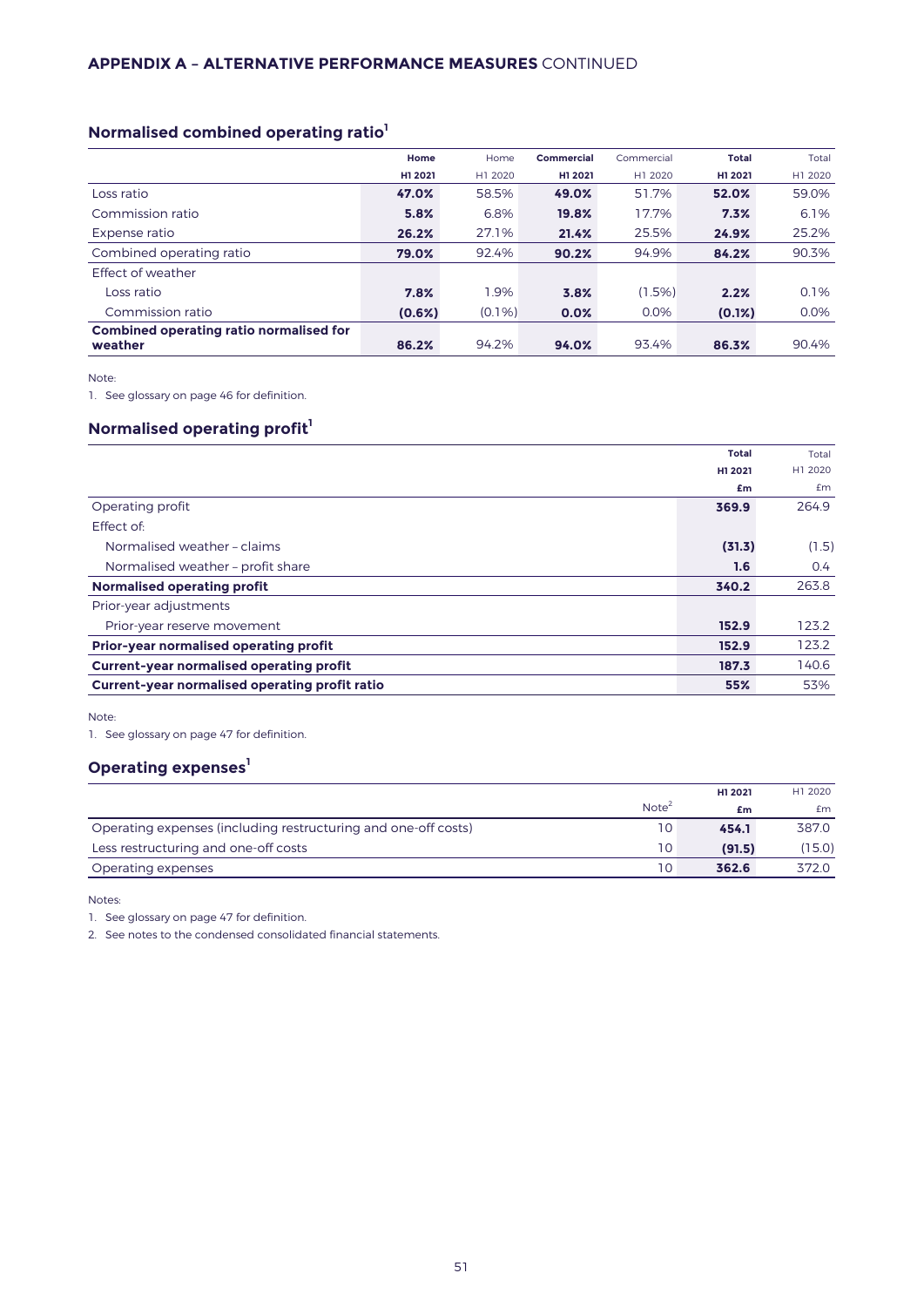# **APPENDIX A – ALTERNATIVE PERFORMANCE MEASURES** CONTINUED

# **Return on tangible equity<sup>1</sup>**

|                                                        | H1 2021 | H1 2020 |
|--------------------------------------------------------|---------|---------|
|                                                        | £m      | £m      |
| Profit before tax                                      | 261.3   | 236.4   |
| Add back restructuring and other one-off costs         | 91.5    | 15.0    |
| Coupon payments in respect of Tier 1 notes             | (8.3)   | (8.3)   |
| Adjusted profit before tax                             | 344.5   | 243.1   |
| Tax charge (2021 and 2020 UK standard tax rate of 19%) | (65.5)  | (46.2)  |
| Adjusted profit after tax                              | 279.0   | 196.9   |
| Annualised adjusted profit after tax                   | 558.0   | 393.8   |
| Opening shareholders' equity                           | 2,699.7 | 2,643.6 |
| Opening goodwill and other intangible assets           | (786.8) | (702.5) |
| Opening shareholders' tangible equity                  | 1,912.9 | 1,941.1 |
| Closing shareholders' equity                           | 2,606.3 | 2,756.5 |
| Closing goodwill and other intangible assets           | (807.6) | (741.2) |
| Closing shareholders' tangible equity                  | 1,798.7 | 2,015.3 |
| Average shareholders' tangible equity <sup>2</sup>     | 1,855.8 | 1,978.2 |
| Return on tangible equity annualised                   | 30.1 %  | 19.9 %  |

Notes:

1. See glossary on page 48 for definition.

2. Mean average of opening and closing balances.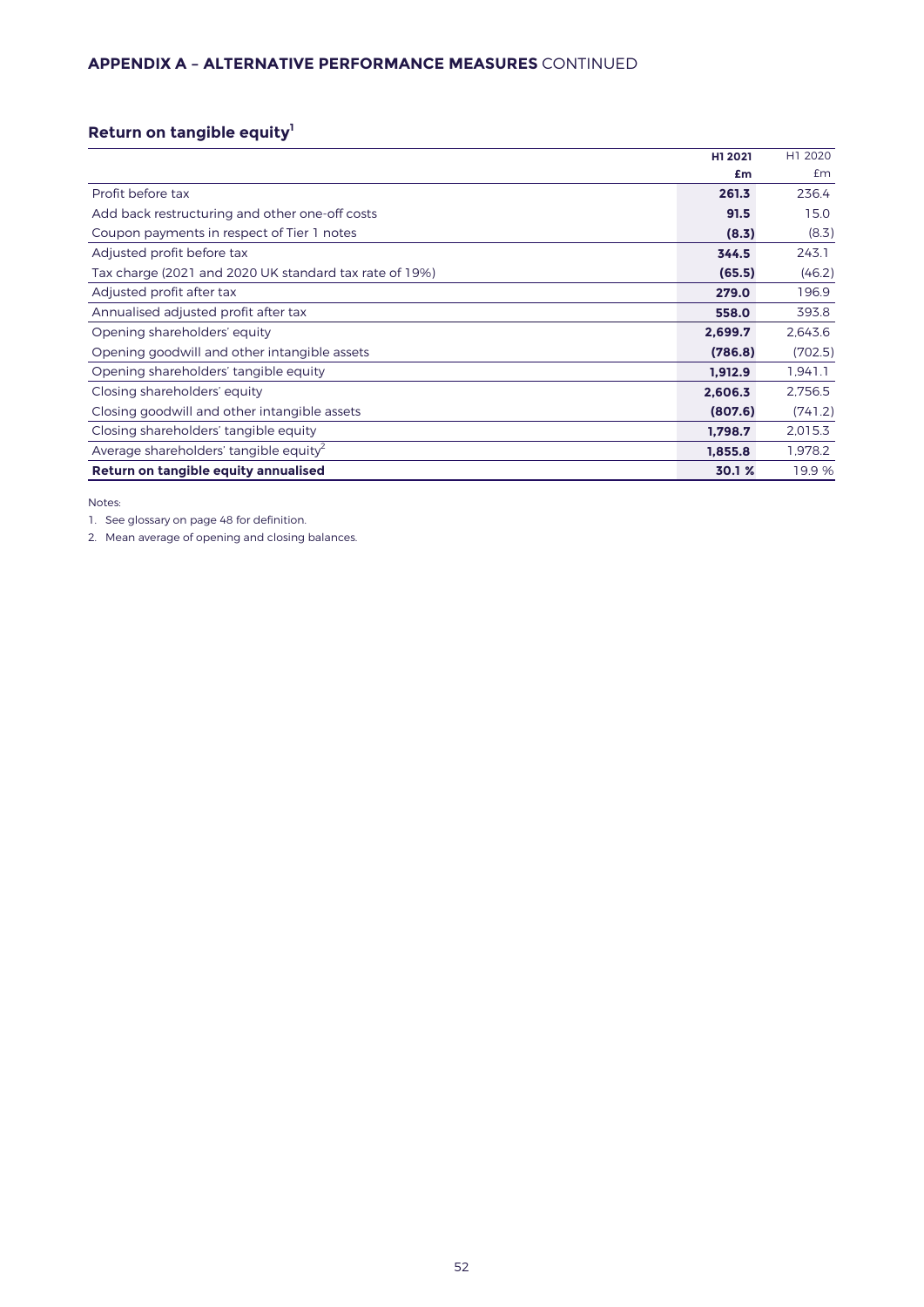# **ADDITIONAL INFORMATION**

We confirm that to the best of our knowledge:

- 1. the condensed consolidated financial statements, which have been prepared in accordance with International Accounting Standard 34 'Interim Financial Reporting' as adopted by the UK, give a true and fair view of the assets, liabilities, financial position and profit or loss of Direct Line Insurance Group plc and the undertakings included in the consolidation taken as a whole as required by Disclosure and Transparency Rule 4.2.4R;
- 2. the interim management report includes a fair review of the information required by:
- Disclosure and Transparency Rule 4.2.7R being an indication of important events that have occurred during the first six months of the current financial year and their impact on the condensed set of financial statements, and a description of the principal risks and uncertainties for the remaining six months of the financial year; and
- Disclosure and Transparency Rule 4.2.8R being related parties transactions that have taken place in the first six months of the current financial year and that have materially affected the financial position or the performance of the entity during that period, and any changes in the related parties transactions described in the last Annual Report & Accounts that could do so.

Signed on behalf of the Board

### **PENNY JAMES** CHIEF EXECUTIVE OFFICER

2 August 2021 2 August 2021

**NEIL MANSER** CHIEF FINANCIAL OFFICER

LEI: 213800FF2R23ALJQOP04